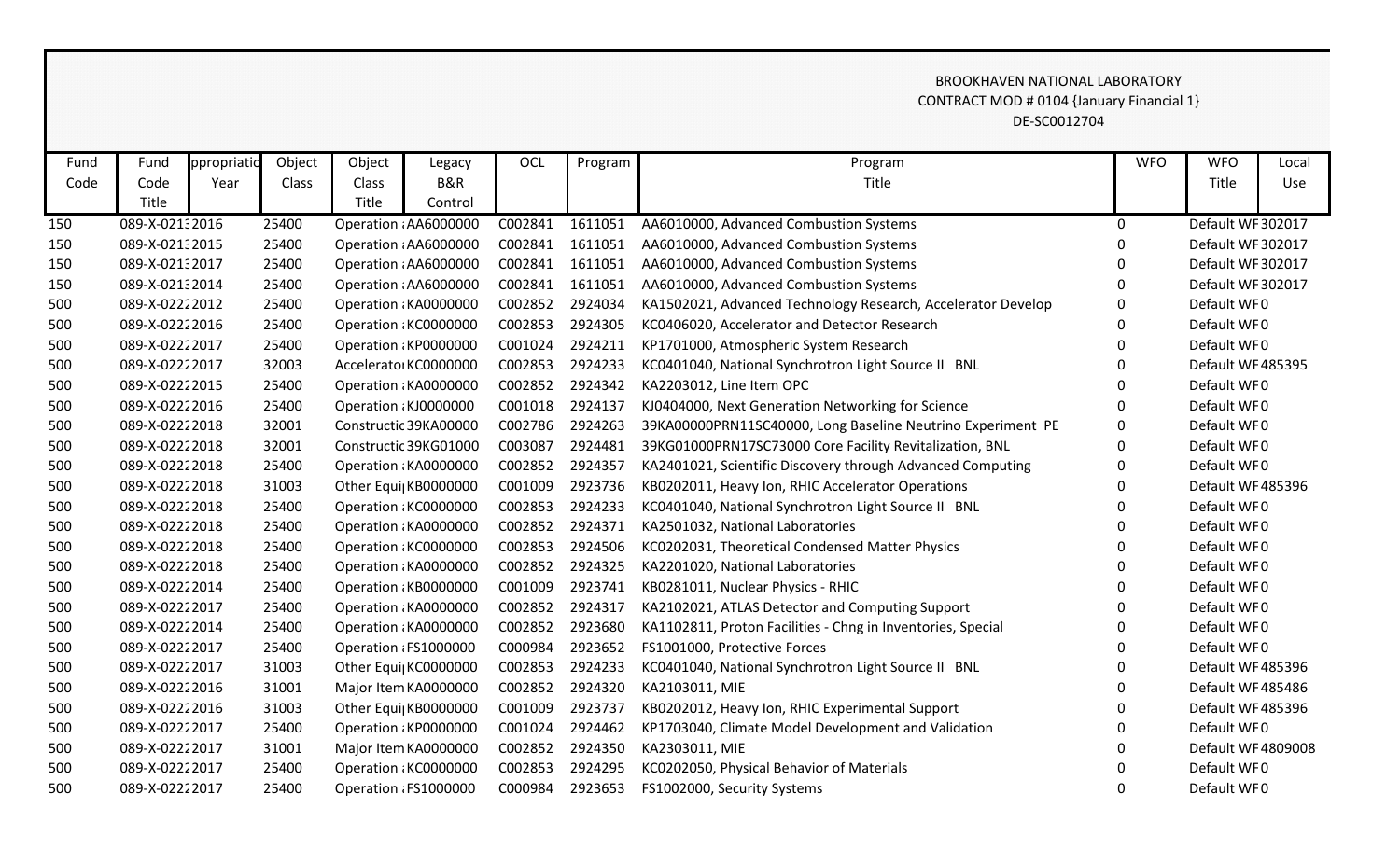| Fund | Fund           | ppropriatio | Object | Object | Legacy                | OCL     | Program | Program                                                      | <b>WFO</b> | <b>WFO</b>        | Local |
|------|----------------|-------------|--------|--------|-----------------------|---------|---------|--------------------------------------------------------------|------------|-------------------|-------|
| Code | Code           | Year        | Class  | Class  | B&R                   |         |         | Title                                                        |            | Title             | Use   |
|      | Title          |             |        | Title  | Control               |         |         |                                                              |            |                   |       |
| 500  | 089-X-02222014 |             | 25400  |        | Operation : KA0000000 | C002852 | 2923681 | KA1102812, Proton Facilities - Chng in Inventories, Common U | 0          | Default WF0       |       |
| 500  | 089-X-02222016 |             | 31003  |        | Other Equi  KC0000000 | C002853 | 2924242 | KC0403020, Center for Functional Nanomaterials BNL           | 0          | Default WF485396  |       |
| 500  | 089-X-02222017 |             | 25400  |        | Operation : KJ0000000 | C001018 | 2924137 | KJ0404000, Next Generation Networking for Science            |            | Default WF0       |       |
| 500  | 089-X-02222017 |             | 25400  |        | Operation: KL0000000  | C001021 | 2924406 | KL1001000, Science Undergraduate Laboratory Internship       | 0          | Default WF0       |       |
| 500  | 089-X-02222018 |             | 25400  |        | Operation : FS1000000 | C000984 | 2923653 | FS1002000, Security Systems                                  | 0          | Default WF0       |       |
| 500  | 089-X-02222018 |             | 25400  |        | Operation : KJ0000000 | C001018 | 2924516 | KJ0403040, Computational Partnerships - Collaboratories      | 0          | Default WF0       |       |
| 500  | 089-X-02222018 |             | 25400  |        | Operation KP0000000   | C001024 | 2924211 | KP1701000, Atmospheric System Research                       | 0          | Default WF0       |       |
| 500  | 089-X-02222018 |             | 32003  |        | Accelerato KA0000000  | C002852 | 2924496 | KA2602020, Accelerator Test Facility ATF Operations          | 0          | Default WF485395  |       |
| 500  | 089-X-02222018 |             | 25400  |        | Operation: KL0000000  | C001021 | 2924406 | KL1001000, Science Undergraduate Laboratory Internship       | 0          | Default WF0       |       |
| 500  | 089-X-02222017 |             | 25400  |        | Operation : KA0000000 | C002852 | 2924380 | KA2601020, National Laboratories                             | 0          | Default WF0       |       |
| 500  | 089-X-02222017 |             | 31003  |        | Other Equi  KC0000000 | C002853 | 2924242 | KC0403020, Center for Functional Nanomaterials BNL           | 0          | Default WF485396  |       |
| 500  | 089-X-02222017 |             | 25400  |        | Operation KC0000000   | C002853 | 2923774 | KC0202020, DO NOT USE!!! Experimental Condensed Matter Physi | 0          | Default WF0       |       |
| 500  | 089-X-02222017 |             | 25400  |        | Operation: KC0000000  | C002853 | 2924294 | KC0202040, Mechanical Behavior and Radiation Effects         | 0          | Default WF0       |       |
| 500  | 089-X-02222017 |             | 25400  |        | Operation : KA0000000 | C002852 | 2924366 | KA2501012, National Laboratories                             | 0          | Default WF0       |       |
| 500  | 089-X-02222017 |             | 25400  |        | Operation: KB0000000  | C001009 | 2923746 | KB0301020, Theory, National Laboratory Research              | 0          | Default WF0       |       |
| 500  | 089-X-02222017 |             | 25400  |        | Operation KP0000000   | C001024 | 2924216 | KP1703020, Earth System Modeling                             | 0          | Default WF0       |       |
| 500  | 089-X-02222017 |             | 25400  |        | Operation: FS1000000  | C000984 | 2923658 | FS1009000, Program Management                                | 0          | Default WF0       |       |
| 500  | 089-X-02222016 |             | 25400  |        | Operation : KJ0000000 | C001018 | 2924135 | KJ0402000, Computer Sciences Research                        | 0          | Default WF0       |       |
| 500  | 089-X-02222017 |             | 25400  |        | Operation KB0000000   | C001009 | 2923733 | KB0201021, Heavy Ion, RHIC Research                          | 0          | Default WF0       |       |
| 500  | 089-X-02222017 |             | 25400  |        | Operation: KB0000000  | C001009 | 2924156 | KB0201052, Heavy Ion Accelerator R&D Natl Lab Research       | 0          | Default WF0       |       |
| 500  | 089-X-02222017 |             | 25400  |        | Operation : KA0000000 | C002852 | 2924314 | KA2101030, University Service Accounts                       | 0          | Default WF0       |       |
| 500  | 089-X-02222007 |             | 25400  |        | Operation KP0000000   | C001024 | 2923849 | KP1102010, Molecular Biology                                 | 0          | Default WF0       |       |
| 500  | 089-X-02222018 |             | 25400  |        | Operation KP0000000   | C001024 | 2924203 | KP1601040, Computational Biosciences                         | 0          | Default WF0       |       |
| 500  | 089-X-02222018 |             | 25400  |        | Operation : KA0000000 | C002852 | 2924313 | KA2101020, National Laboratories                             | 0          | Default WF0       |       |
| 500  | 089-X-02222016 |             | 25400  |        | Operation KP0000000   | C001024 | 2924203 | KP1601040, Computational Biosciences                         | 0          | Default WF0       |       |
| 500  | 089-X-02222016 |             | 25400  |        | Operation : KA0000000 | C002852 | 2924314 | KA2101030, University Service Accounts                       | 0          | Default WF0       |       |
| 500  | 089-X-02222017 |             | 25400  |        | Operation : KA0000000 | C002852 | 2924371 | KA2501032, National Laboratories                             | 0          | Default WF0       |       |
| 500  | 089-X-02222016 |             | 25400  |        | Operation : KC0000000 | C002853 | 2924447 | KC0213010, Computational Materials Sciences                  | n          | Default WF0       |       |
| 500  | 089-X-02222017 |             | 25400  |        | Operation : KA0000000 | C002852 | 2924328 | KA2202010, Experimental Operations and Support               | 0          | Default WF0       |       |
| 500  | 089-X-02222017 |             | 25400  |        | Operation KC0000000   | C002853 | 2923775 | KC0202030, DO NOT USE!!! Condensed Matter Theory, Particle-  | 0          | Default WF0       |       |
| 500  | 089-X-02222015 |             | 25400  |        | Operation : KA0000000 | C002852 | 2924313 | KA2101020, National Laboratories                             |            | Default WF 485474 |       |
| 500  | 089-X-02222017 |             | 31003  |        | Other Equi  KB0000000 | C001009 | 2923736 | KB0202011, Heavy Ion, RHIC Accelerator Operations            |            | Default WF485396  |       |
| 500  | 089-X-02222017 |             | 25400  |        | Operation KC0000000   | C002853 | 2924233 | KC0401040, National Synchrotron Light Source II BNL          |            | Default WF0       |       |
| 500  | 089-X-02222017 |             | 25400  |        | Operation : KA0000000 | C002852 | 2924355 | KA2401012, National Laboratories                             | 0          | Default WF0       |       |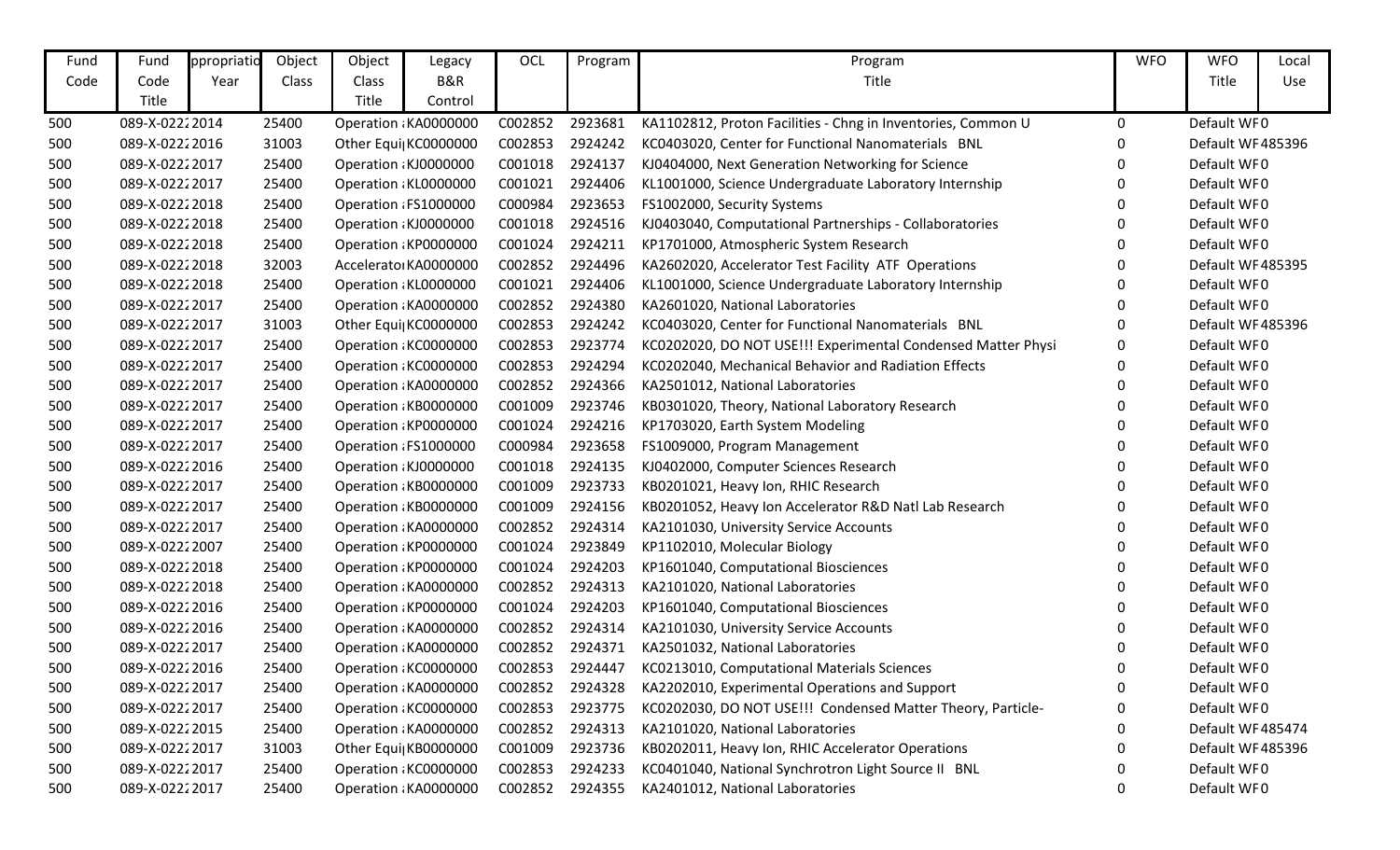| Fund | Fund           | ppropriatio | Object | Object | Legacy                | OCL     | Program | Program                                                      | <b>WFO</b> | <b>WFO</b>       | Local |
|------|----------------|-------------|--------|--------|-----------------------|---------|---------|--------------------------------------------------------------|------------|------------------|-------|
| Code | Code           | Year        | Class  | Class  | B&R                   |         |         | Title                                                        |            | Title            | Use   |
|      | Title          |             |        | Title  | Control               |         |         |                                                              |            |                  |       |
| 500  | 089-X-02222017 |             | 25400  |        | Operation : KA0000000 | C002852 | 2924363 | KA2403013, Other Projects                                    | 0          | Default WF0      |       |
| 500  | 089-X-02222017 |             | 25400  |        | Operation: KB0000000  | C001009 | 2923737 | KB0202012, Heavy Ion, RHIC Experimental Support              | 0          | Default WF0      |       |
| 500  | 089-X-02222016 |             | 25400  |        | Operation : KP0000000 | C001024 | 2924209 | KP1605010, Structural Biology Infrastructure                 | 0          | Default WF0      |       |
| 500  | 089-X-02222017 |             | 25400  |        | Operation KL0000000   | C001021 | 2924407 | KL1002000, Community College Internship Program              | 0          | Default WF0      |       |
| 500  | 089-X-02222018 |             | 25400  |        | Operation: KB0000000  | C001009 | 2923749 | KB0301042, Theory, Nuclear Data, National Laboratory Researc | 0          | Default WF0      |       |
| 500  | 089-X-02222018 |             | 25400  |        | Operation : KA0000000 | C002852 | 2924380 | KA2601020, National Laboratories                             | O          | Default WF0      |       |
| 500  | 089-X-02222018 |             | 25400  |        | Operation : FS1000000 | C000984 | 2923658 | FS1009000, Program Management                                | 0          | Default WF0      |       |
| 500  | 089-X-02222018 |             | 25400  |        | Operation: KB0000000  | C001009 | 2923746 | KB0301020, Theory, National Laboratory Research              | 0          | Default WF0      |       |
| 500  | 089-X-02222018 |             | 25400  |        | Operation: KC0000000  | C002853 | 3023325 | KC0203020, Synthesis and Processing Science                  | 0          | Default WF0      |       |
| 500  | 089-X-02222018 |             | 25400  |        | Operation : KA0000000 | C002852 | 2924317 | KA2102021, ATLAS Detector and Computing Support              | 0          | Default WF0      |       |
| 500  | 089-X-02222018 |             | 25400  |        | Operation : KA0000000 | C002852 | 2924336 | KA2202090, Other Facilities                                  | 0          | Default WF0      |       |
| 500  | 089-X-02222018 |             | 25400  |        | Operation: KB0000000  | C001009 | 2923736 | KB0202011, Heavy Ion, RHIC Accelerator Operations            | 0          | Default WF0      |       |
| 500  | 089-X-02222018 |             | 25400  |        | Operation: KA0000000  | C002852 | 2924358 | KA2401022, Scientific Computing                              | 0          | Default WF0      |       |
| 500  | 089-X-02222018 |             | 25400  |        | Operation: KA0000000  | C002852 | 2924496 | KA2602020, Accelerator Test Facility ATF Operations          | 0          | Default WF0      |       |
| 500  | 089-X-02222018 |             | 25400  |        | Operation : FS1000000 | C000984 | 2923657 | FS1007000, Material Control and Accountability               | 0          | Default WF0      |       |
| 500  | 089-X-02222018 |             | 25400  |        | Operation: KC0000000  | C002853 | 2923769 | KC0201010, Structure Of Materials                            | 0          | Default WF0      |       |
| 500  | 089-X-02222018 |             | 31003  |        | Other Equi  KC0000000 | C002853 | 2924233 | KC0401040, National Synchrotron Light Source II BNL          | 0          | Default WF485396 |       |
| 500  | 089-X-02222018 |             | 25400  |        | Operation: KC0000000  | C002853 | 2924242 | KC0403020, Center for Functional Nanomaterials BNL           | 0          | Default WF0      |       |
| 500  | 089-X-02222017 |             | 25400  |        | Operation: KC0000000  | C002853 | 2924305 | KC0406020, Accelerator and Detector Research                 | 0          | Default WF0      |       |
| 500  | 089-X-02222009 |             | 25400  |        | Operation: KB0000000  | C001009 | 2923741 | KB0281011, Nuclear Physics - RHIC                            | 0          | Default WF0      |       |
| 500  | 089-X-02222013 |             | 25400  |        | Operation: KP0000000  | C001024 | 2924200 | KP1601010, Foundational Genomics Research                    | 0          | Default WF0      |       |
| 500  | 089-X-02222017 |             | 25400  |        | Operation : KC0000000 | C002853 | 2923769 | KC0201010, Structure Of Materials                            | 0          | Default WF0      |       |
| 500  | 089-X-02222014 |             | 25400  |        | Operation: KB0000000  | C001009 | 2923728 | KB0181012, Nuclear Physics - BNL-Tandem                      | 0          | Default WF0      |       |
| 500  | 089-X-02222016 |             | 25400  |        | Operation : KL0000000 | C001021 | 2924408 | KL1003000, Visiting Faculty Program                          | 0          | Default WF0      |       |
| 500  | 089-X-02222017 |             | 25400  |        | Operation KC0000000   | C002853 | 2924460 | KC0301050, Condensed Phase & Interfacial Molecular Science   | 0          | Default WF0      |       |
| 500  | 089-X-02222017 |             | 25400  |        | Operation: KB0000000  | C001009 | 2923721 | KB0101022, Medium Energy, Other National Laboratory Research | 0          | Default WF0      |       |
| 500  | 089-X-02222017 |             | 25400  |        | Operation: KP0000000  | C001024 | 2924209 | KP1605010, Structural Biology Infrastructure                 | 0          | Default WF0      |       |
| 500  | 089-X-02222017 |             | 25400  |        | Operation : KB0000000 | C001009 | 2923752 | KB0301052, Theory, SciDAC, National Laboratory Research      |            | Default WF0      |       |
| 500  | 089-X-02222015 |             | 25400  |        | Operation : KC0000000 | C002853 | 2924232 | KC0401030, National Synchrotron Light Source BNL             | 0          | Default WF0      |       |
| 500  | 089-X-02222017 |             | 25400  |        | Operation : KA0000000 | C002852 | 2924382 | KA2602010, Accelerator Operations and Support                | 0          | Default WF0      |       |
| 500  | 089-X-02222017 |             | 25400  |        | Operation: KC0000000  | C002853 | 3023325 | KC0203020, Synthesis and Processing Science                  |            | Default WF0      |       |
| 500  | 089-X-02222017 |             | 25400  |        | Operation : KL0000000 | C001021 | 2924414 | KL1500000, Outreach                                          |            | Default WF0      |       |
| 500  | 089-X-02222011 |             | 25400  |        | Operation: KP0000000  | C001024 | 2924206 | KP1602020, Radiobiology                                      |            | Default WF0      |       |
| 500  | 089-X-02222015 |             | 25400  |        | Operation: KP0000000  | C001024 | 2924200 | KP1601010, Foundational Genomics Research                    | 0          | Default WF0      |       |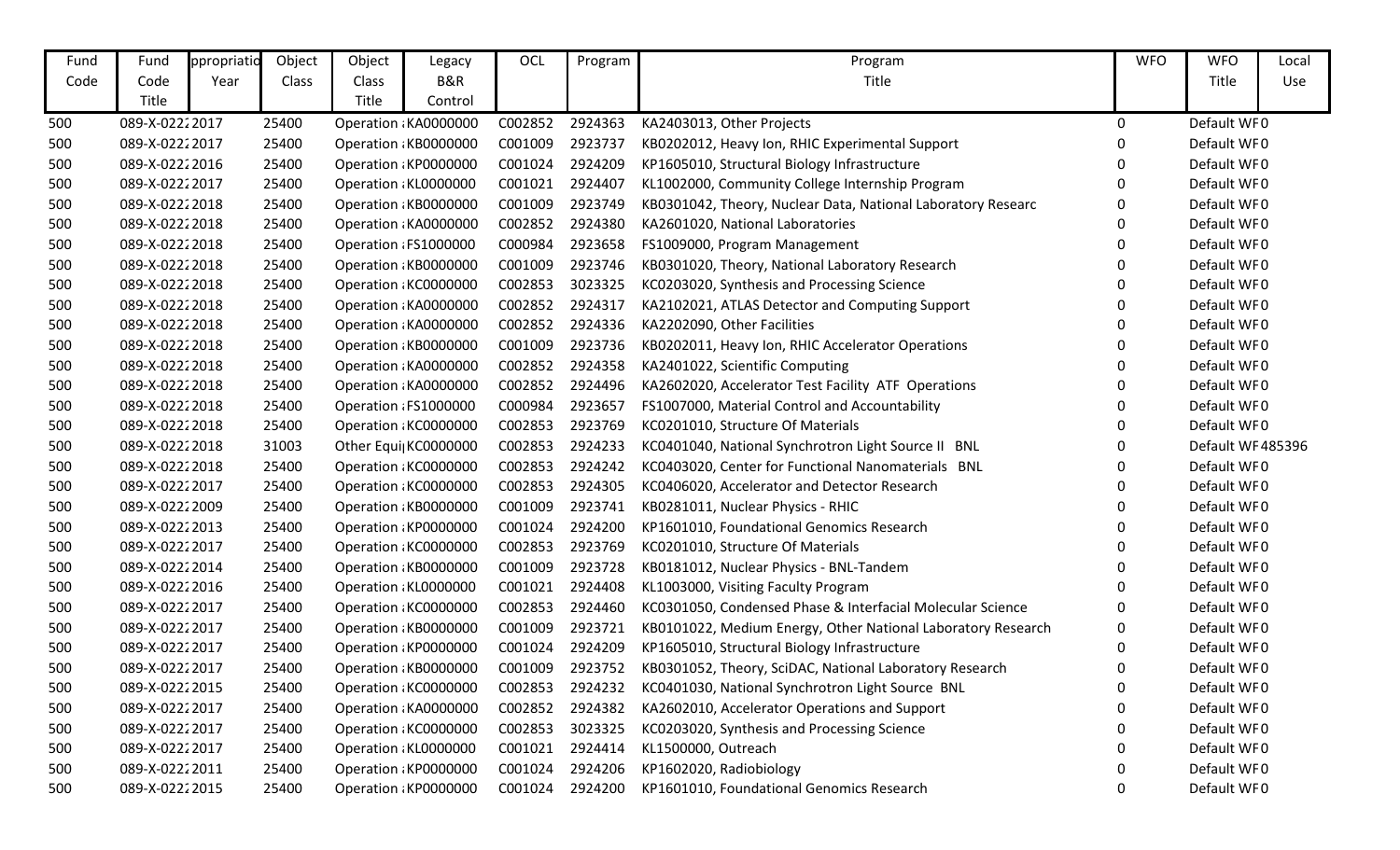| Fund | Fund           | ppropriatio | Object | Object | Legacy                | OCL     | Program | Program                                                      | <b>WFO</b> | <b>WFO</b>        | Local |
|------|----------------|-------------|--------|--------|-----------------------|---------|---------|--------------------------------------------------------------|------------|-------------------|-------|
| Code | Code           | Year        | Class  | Class  | <b>B&amp;R</b>        |         |         | Title                                                        |            | Title             | Use   |
|      | Title          |             |        | Title  | Control               |         |         |                                                              |            |                   |       |
| 500  | 089-X-02222017 |             | 25400  |        | Operation: KC0000000  | C002853 | 2924421 | KC0406030, Long Term Surveillance and Maintenance            | $\Omega$   | Default WF0       |       |
| 500  | 089-X-02222017 |             | 25400  |        | Operation: FS1000000  | C000984 | 2923656 | FS1006000, Personnel Security                                | 0          | Default WF0       |       |
| 500  | 089-X-02222005 |             | 25400  |        | Operation KB0000000   | C001009 | 2923741 | KB0281011, Nuclear Physics - RHIC                            | 0          | Default WF0       |       |
| 500  | 089-X-02222017 |             | 25400  |        | Operation : KJ0000000 | C001018 | 2924476 | KJ0403010, Computational Partnerships - SciDAC               | 0          | Default WF0       |       |
| 500  | 089-X-02222018 |             | 25400  |        | Operation: KC0000000  | C002853 | 2923807 | KC0302010, Chemical Energy                                   | 0          | Default WF0       |       |
| 500  | 089-X-02222018 |             | 25400  |        | Operation : KA0000000 | C002852 | 2924320 | KA2103011, MIE                                               | 0          | Default WF485493  |       |
| 500  | 089-X-02222018 |             | 25400  |        | Operation KC0000000   | C002853 | 2924472 | KC0201070, X-Ray Scattering                                  | 0          | Default WF0       |       |
| 500  | 089-X-02222018 |             | 31003  |        | Other Equi  KB0000000 | C001009 | 2923737 | KB0202012, Heavy Ion, RHIC Experimental Support              | 0          | Default WF485396  |       |
| 500  | 089-X-02222018 |             | 25400  |        | Operation: FS1000000  | C000984 | 2923655 | FS1005000, Cyber Security                                    | 0          | Default WF0       |       |
| 500  | 089-X-02222018 |             | 25400  |        | Operation KB0000000   | C001009 | 2923733 | KB0201021, Heavy Ion, RHIC Research                          | 0          | Default WF0       |       |
| 500  | 089-X-02222018 |             | 25400  |        | Operation: FS1000000  | C000984 | 2923652 | FS1001000, Protective Forces                                 | 0          | Default WF0       |       |
| 500  | 089-X-02222018 |             | 25400  |        | Operation : KJ0000000 | C001018 | 2924474 | KJ0402010, Computer Sciences - Research                      | 0          | Default WF0       |       |
| 500  | 089-X-02222013 |             | 32001  |        | Constructic 39KG00000 | C002739 | 2924227 | 39KG01000PRN10SC72000, Renovate Science Laboratories, Ph. I  | 0          | Default WF0       |       |
| 500  | 089-X-02222017 |             | 25400  |        | Operation : KA0000000 | C002852 | 2924346 | KA2301020, National Laboratories                             | 0          | Default WF0       |       |
| 500  | 089-X-02222017 |             | 31001  |        | Major Item KA0000000  | C002852 | 2924320 | KA2103011, MIE                                               | 0          | Default WF485486  |       |
| 500  | 089-X-02222016 |             | 25400  |        | Operation: KL0000000  | C001021 | 2924414 | KL1500000, Outreach                                          | 0          | Default WF0       |       |
| 500  | 089-X-02222017 |             | 25400  |        | Operation: KC0000000  | C002853 | 2924192 | KC0207010, Energy Frontier Research Centers EFRCs            | 0          | Default WF0       |       |
| 500  | 089-X-02222017 |             | 32003  |        | Accelerato KA0000000  | C002852 | 2924382 | KA2602010, Accelerator Operations and Support                | 0          | Default WF485395  |       |
| 500  | 089-X-02222017 |             | 25400  |        | Operation: FS1000000  | C000984 | 2923654 | FS1004000, Information Security                              | 0          | Default WF0       |       |
| 500  | 089-X-02222017 |             | 25400  |        | Operation: KC0000000  | C002853 | 2923809 | KC0302030, Heavy Element Chemistry                           | 0          | Default WF0       |       |
| 500  | 089-X-02222017 |             | 25400  |        | Operation : KA0000000 | C002852 | 2924369 | KA2501022, Muon Accelerators                                 | 0          | Default WF0       |       |
| 500  | 089-X-02222017 |             | 25400  |        | Operation KB0000000   | C001009 | 2923736 | KB0202011, Heavy Ion, RHIC Accelerator Operations            | 0          | Default WF0       |       |
| 500  | 089-X-02222017 |             | 25400  |        | Operation: KB0000000  | C001009 | 2923749 | KB0301042, Theory, Nuclear Data, National Laboratory Researc | 0          | Default WF0       |       |
| 500  | 089-X-02222017 |             | 25400  |        | Operation: KC0000000  | C002853 | 2923803 | KC0301020, Chemical Physics                                  | 0          | Default WF0       |       |
| 500  | 089-X-02222017 |             | 25400  |        | Operation: KA0000000  | C002852 | 2924319 | KA2102090, Other Facilities                                  | 0          | Default WF0       |       |
| 500  | 089-X-02222017 |             | 32001  |        | Constructic 39KA00000 | C002786 | 2924263 | 39KA00000PRN11SC40000, Long Baseline Neutrino Experiment PE  | 0          | Default WF0       |       |
| 500  | 089-X-02222007 |             | 31003  |        | Other Equi  KP0000000 | C001024 | 2923848 | KP1101010, Structural Biology                                | 0          | Default WF485396  |       |
| 500  | 089-X-02222016 |             | 31001  |        | Major Item KC0000000  | C002853 | 2924289 | KC0405060, NSLS-II Experimental Tools NEXT                   | U          | Default WF485469  |       |
| 500  | 089-X-02222017 |             | 25400  |        | Operation : KC0000000 | C002853 | 2924300 | KC0304030, Solar Photochemistry                              | 0          | Default WF0       |       |
| 500  | 089-X-02222017 |             | 25400  |        | Operation : KA0000000 | C002852 | 2924320 | KA2103011, MIE                                               | 0          | Default WF485493  |       |
| 500  | 089-X-02222005 |             | 25400  |        | Operation : KA0000000 | C002852 | 2923680 | KA1102811, Proton Facilities - Chng in Inventories, Special  |            | Default WF0       |       |
| 500  | 089-X-02222017 |             | 25400  |        | Operation : KJ0000000 | C001018 | 2924474 | KJ0402010, Computer Sciences - Research                      |            | Default WF0       |       |
| 500  | 089-X-02222018 |             | 25400  |        | Operation: KC0000000  | C002853 | 2924300 | KC0304030, Solar Photochemistry                              |            | Default WF0       |       |
| 500  | 089-X-02222018 |             | 32003  |        | Accelerato KB0000000  | C001009 | 2923736 | KB0202011, Heavy Ion, RHIC Accelerator Operations            | 0          | Default WF 485395 |       |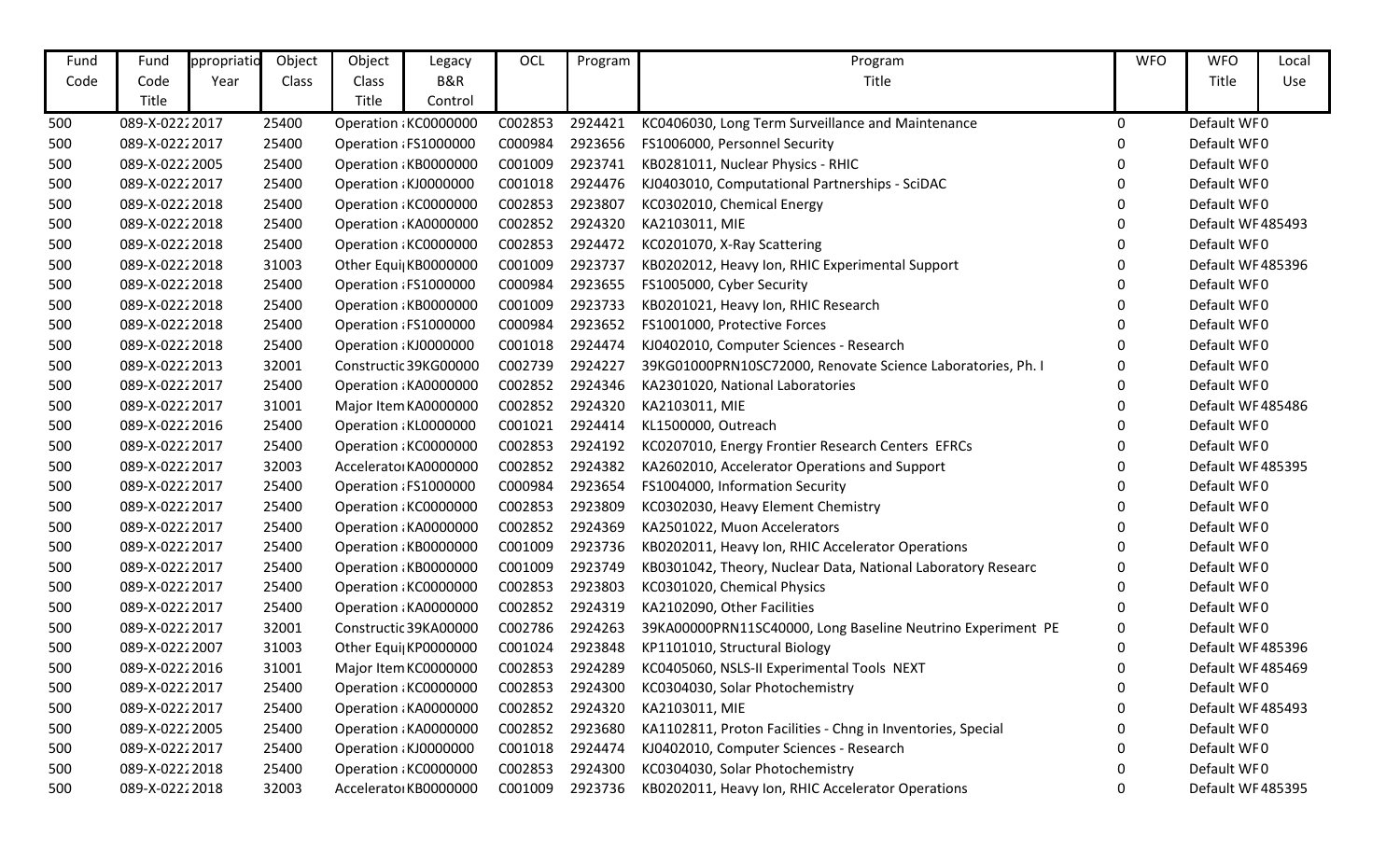| Fund | Fund           | ppropriatio | Object | Object       | Legacy                | OCL     | Program | Program                                                       | <b>WFO</b> | <b>WFO</b>       | Local |
|------|----------------|-------------|--------|--------------|-----------------------|---------|---------|---------------------------------------------------------------|------------|------------------|-------|
| Code | Code           | Year        | Class  | <b>Class</b> | B&R                   |         |         | Title                                                         |            | Title            | Use   |
|      | Title          |             |        | Title        | Control               |         |         |                                                               |            |                  |       |
| 500  | 089-X-02222018 |             | 25400  |              | Operation KB0000000   | C001009 | 2923755 | KB0401022, Low Energy, Other National Laboratory Research     | 0          | Default WF0      |       |
| 500  | 089-X-02222018 |             | 25400  |              | Operation : FS1000000 | C000984 | 2923654 | FS1004000, Information Security                               | 0          | Default WF0      |       |
| 500  | 089-X-02222018 |             | 25400  |              | Operation KP0000000   | C001024 | 2924462 | KP1703040, Climate Model Development and Validation           | 0          | Default WF0      |       |
| 500  | 089-X-02222018 |             | 25400  |              | Operation KC0000000   | C002853 | 2924421 | KC0406030, Long Term Surveillance and Maintenance             | 0          | Default WF0      |       |
| 500  | 089-X-02222016 |             | 25400  |              | Operation KP0000000   | C001024 | 2924462 | KP1703040, Climate Model Development and Validation           | 0          | Default WF0      |       |
| 500  | 089-X-02222017 |             | 25400  |              | Operation : FS1000000 | C000984 | 2923655 | FS1005000, Cyber Security                                     | 0          | Default WF0      |       |
| 500  | 089-X-02222017 |             | 25400  |              | Operation: KL0000000  | C001021 | 2924408 | KL1003000, Visiting Faculty Program                           | 0          | Default WF0      |       |
| 500  | 089-X-02222014 |             | 25400  |              | Operation KP0000000   | C001024 | 2924200 | KP1601010, Foundational Genomics Research                     | 0          | Default WF0      |       |
| 500  | 089-X-02222017 |             | 25400  |              | Operation : KA0000000 | C002852 | 2924313 | KA2101020, National Laboratories                              | 0          | Default WF0      |       |
| 500  | 089-X-02222017 |             | 25400  |              | Operation KC0000000   | C002853 | 2924405 | KC0201060, Neutron and X-Ray Scatering                        | 0          | Default WF0      |       |
| 500  | 089-X-02222016 |             | 25400  |              | Operation KP0000000   | C001024 | 2924205 | KP1602010, Radiochemistry and Imaging Instrumentation         | 0          | Default WF0      |       |
| 500  | 089-X-02222016 |             | 32003  |              | Accelerato KB0000000  | C001009 | 2923736 | KB0202011, Heavy Ion, RHIC Accelerator Operations             | 0          | Default WF485395 |       |
| 500  | 089-X-02222016 |             | 25400  |              | Operation: KA0000000  | C002852 | 2924357 | KA2401021, Scientific Discovery through Advanced Computing    | 0          | Default WF0      |       |
| 500  | 089-X-02222015 |             | 25400  |              | Operation KP0000000   | C001024 | 2924417 | KP1606000, STARTING IN FY 2018, DO NOT USE !!! Mesoscale to M | 0          | Default WF0      |       |
| 500  | 089-X-02222014 |             | 25400  |              | Operation KC0000000   | C002853 | 2923794 | KC0281013, BNL-NSLS                                           | 0          | Default WF0      |       |
| 500  | 089-X-02222017 |             | 25400  |              | Operation: KP0000000  | C001024 | 2924203 | KP1601040, Computational Biosciences                          | 0          | Default WF0      |       |
| 500  | 089-X-02222011 |             | 31003  |              | Other Equi  KC0000000 | C002853 | 3023325 | KC0203020, Synthesis and Processing Science                   | 0          | Default WF485396 |       |
| 500  | 089-X-02222016 |             | 25400  |              | Operation KC0000000   | C002853 | 2924192 | KC0207010, Energy Frontier Research Centers EFRCs             | 0          | Default WF0      |       |
| 500  | 089-X-02222017 |             | 25400  |              | Operation KC0000000   | C002853 | 2924447 | KC0213010, Computational Materials Sciences                   | 0          | Default WF0      |       |
| 500  | 089-X-02222016 |             | 31003  |              | Other Equi  KB0000000 | C001009 | 2923736 | KB0202011, Heavy Ion, RHIC Accelerator Operations             | 0          | Default WF485396 |       |
| 500  | 089-X-02222017 |             | 25400  |              | Operation : KC0000000 | C002853 | 2923807 | KC0302010, Chemical Energy                                    | 0          | Default WF0      |       |
| 500  | 089-X-02222017 |             | 25400  |              | Operation: KC0000000  | C002853 | 2924242 | KC0403020, Center for Functional Nanomaterials BNL            | 0          | Default WF0      |       |
| 500  | 089-X-02222018 |             | 25400  |              | Operation : KA0000000 | C002852 | 2924346 | KA2301020, National Laboratories                              | 0          | Default WF0      |       |
| 500  | 089-X-02222018 |             | 25400  |              | Operation : KA0000000 | C002852 | 2924368 | KA2501021, LHC Accelerator Research                           | 0          | Default WF0      |       |
| 500  | 089-X-02222018 |             | 25400  |              | Operation: KB0000000  | C001009 | 2923721 | KB0101022, Medium Energy, Other National Laboratory Research  | 0          | Default WF0      |       |
| 500  | 089-X-02222018 |             | 25400  |              | Operation: KC0000000  | C002853 | 2923803 | KC0301020, Chemical Physics                                   | 0          | Default WF0      |       |
| 500  | 089-X-02222018 |             | 25400  |              | Operation: KC0000000  | C002853 | 2924294 | KC0202040, Mechanical Behavior and Radiation Effects          |            | Default WF0      |       |
| 500  | 089-X-02222018 |             | 25400  |              | Operation : KB0000000 | C001009 | 2923737 | KB0202012, Heavy Ion, RHIC Experimental Support               |            | Default WF0      |       |
| 500  | 089-X-02222018 |             | 25400  |              | Operation : KP0000000 | C001024 | 2924209 | KP1605010, Structural Biology Infrastructure                  | 0          | Default WF0      |       |
| 500  | 089-X-02222018 |             | 25400  |              | Operation : KA0000000 | C002852 | 2924355 | KA2401012, National Laboratories                              | 0          | Default WF0      |       |
| 500  | 089-X-02222016 |             | 31003  |              | Other Equi FS1000000  | C000984 | 2923655 | FS1005000, Cyber Security                                     |            | Default WF485396 |       |
| 500  | 089-X-02222017 |             | 25400  |              | Operation KC0000000   | C002853 | 2924299 | KC0304020, Physical Biosciences                               |            | Default WF0      |       |
| 500  | 089-X-02222017 |             | 25400  |              | Operation KA0000000   | C002852 | 2924325 | KA2201020, National Laboratories                              |            | Default WF0      |       |
| 500  | 089-X-02222017 |             | 25400  |              | Operation : KA0000000 | C002852 | 2924358 | KA2401022, Scientific Computing                               | 0          | Default WF0      |       |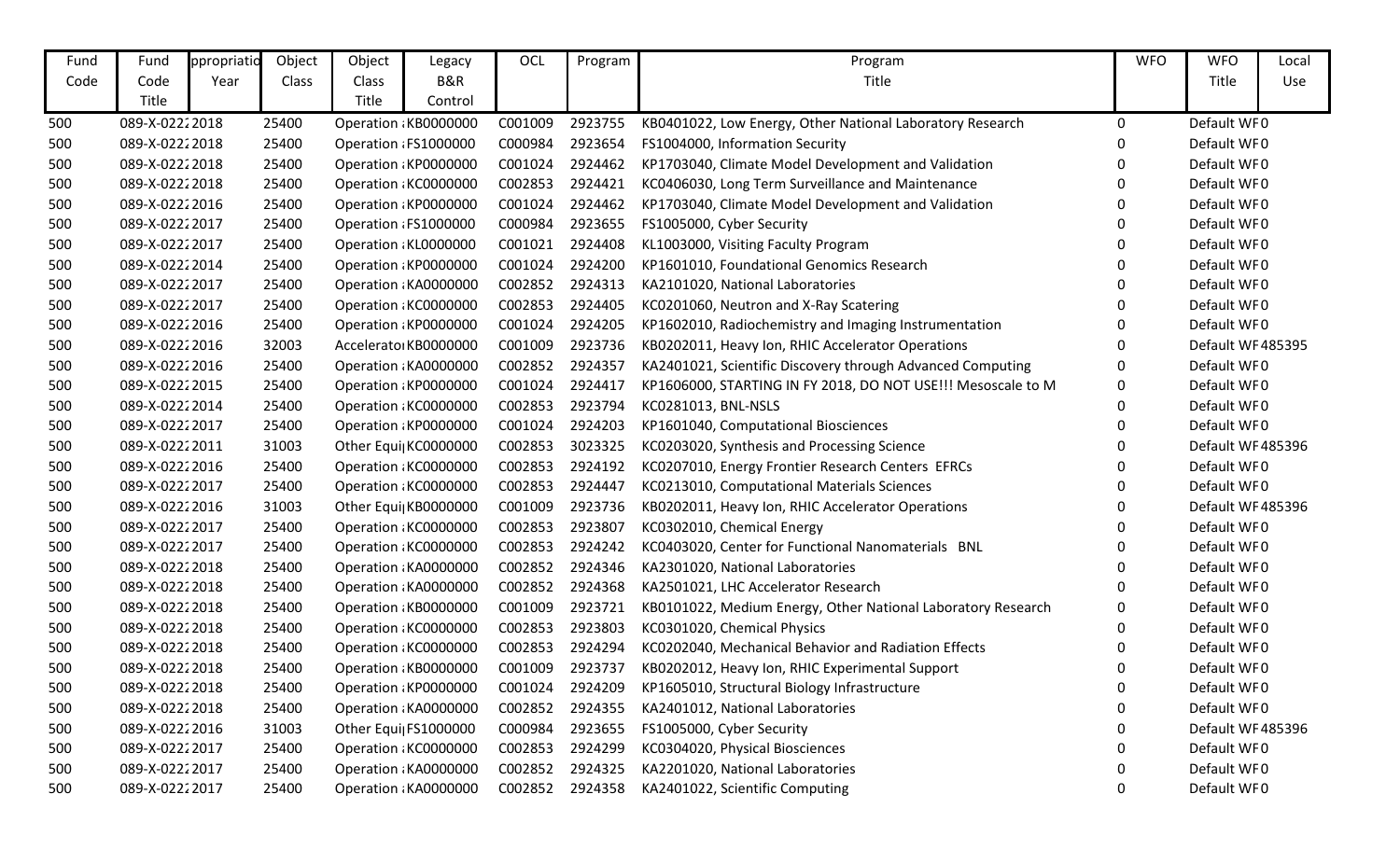| Fund | Fund           | ppropriatio | Object | Object | Legacy                | OCL     | Program | Program                                                      | <b>WFO</b> | <b>WFO</b>        | Local |
|------|----------------|-------------|--------|--------|-----------------------|---------|---------|--------------------------------------------------------------|------------|-------------------|-------|
| Code | Code           | Year        | Class  | Class  | B&R                   |         |         | Title                                                        |            | Title             | Use   |
|      | Title          |             |        | Title  | Control               |         |         |                                                              |            |                   |       |
| 500  | 089-X-02222017 |             | 31003  |        | Other Equi  KA0000000 | C002852 | 2924363 | KA2403013, Other Projects                                    | $\Omega$   | Default WF485396  |       |
| 500  | 089-X-02222017 |             | 25400  |        | Operation : KP0000000 | C001024 | 2924200 | KP1601010, Foundational Genomics Research                    | 0          | Default WF0       |       |
| 500  | 089-X-02222016 |             | 25400  |        | Operation: KP0000000  | C001024 | 2924216 | KP1703020, Earth System Modeling                             | 0          | Default WF0       |       |
| 500  | 089-X-02222017 |             | 32003  |        | Accelerato KB0000000  | C001009 | 2923736 | KB0202011, Heavy Ion, RHIC Accelerator Operations            | 0          | Default WF485395  |       |
| 500  | 089-X-02222017 |             | 25400  |        | Operation : FS1000000 | C000984 | 2923657 | FS1007000, Material Control and Accountability               | 0          | Default WF0       |       |
| 500  | 089-X-02222017 |             | 32001  |        | Constructic 39KG01000 | C003087 | 2924481 | 39KG01000PRN17SC73000 Core Facility Revitalization, BNL      | 0          | Default WF0       |       |
| 500  | 089-X-02222005 |             | 25400  |        | Operation : KA0000000 | C002852 | 2923681 | KA1102812, Proton Facilities - Chng in Inventories, Common U | 0          | Default WF0       |       |
| 500  | 089-X-02222012 |             | 25400  |        | Operation KA0000000   | C002852 | 2923679 | KA1102080, Proton Facilities - Other                         | 0          | Default WF0       |       |
| 500  | 089-X-02222016 |             | 25400  |        | Operation : KA0000000 | C002852 | 2924369 | KA2501022, Muon Accelerators                                 | 0          | Default WF0       |       |
| 500  | 089-X-02222017 |             | 25400  |        | Operation : KA0000000 | C002852 | 2924336 | KA2202090, Other Facilities                                  | 0          | Default WF0       |       |
| 500  | 089-X-02222017 |             | 25400  |        | Operation : KA0000000 | C002852 | 2924368 | KA2501021, LHC Accelerator Research                          | 0          | Default WF0       |       |
| 500  | 089-X-02222017 |             | 31003  |        | Other Equi KB0000000  | C001009 | 2923737 | KB0202012, Heavy Ion, RHIC Experimental Support              | 0          | Default WF485396  |       |
| 500  | 089-X-02222017 |             | 25400  |        | Operation : KB0000000 | C001009 | 2923755 | KB0401022, Low Energy, Other National Laboratory Research    | 0          | Default WF0       |       |
| 500  | 089-X-02222017 |             | 25400  |        | Operation: KC0000000  | C002853 | 2924472 | KC0201070, X-Ray Scattering                                  | 0          | Default WF0       |       |
| 500  | 089-X-02222017 |             | 25400  |        | Operation: KA0000000  | C002852 | 2924357 | KA2401021, Scientific Discovery through Advanced Computing   | 0          | Default WF0       |       |
| 500  | 089-X-02222018 |             | 25400  |        | Operation : FS1000000 | C000984 | 2923656 | FS1006000, Personnel Security                                | 0          | Default WF0       |       |
| 500  | 089-X-02222018 |             | 25400  |        | Operation KC0000000   | C002853 | 2924405 | KC0201060, Neutron and X-Ray Scatering                       | 0          | Default WF0       |       |
| 500  | 089-X-02222018 |             | 25400  |        | Operation : KA0000000 | C002852 | 2924328 | KA2202010, Experimental Operations and Support               | 0          | Default WF0       |       |
| 500  | 089-X-02222018 |             | 25400  |        | Operation KC0000000   | C002853 | 2924460 | KC0301050, Condensed Phase & Interfacial Molecular Science   | 0          | Default WF0       |       |
| 500  | 089-X-02222018 |             | 25400  |        | Operation KC0000000   | C002853 | 2924504 | KC0202021, Experimental Condensed Matter Physics             | 0          | Default WF0       |       |
| 500  | 089-X-02222018 |             | 25400  |        | Operation : KA0000000 | C002852 | 2924320 | KA2103011, MIE                                               | 0          | Default WF485492  |       |
| 500  | 089-X-02222018 |             | 25400  |        | Operation: KP0000000  | C001024 | 2924200 | KP1601010, Foundational Genomics Research                    | 0          | Default WF0       |       |
| 500  | 089-X-02222018 |             | 25400  |        | Operation: KC0000000  | C002853 | 2924299 | KC0304020, Physical Biosciences                              | 0          | Default WF0       |       |
| 500  | 089-X-02222018 |             | 25400  |        | Operation : KL0000000 | C001021 | 2924407 | KL1002000, Community College Internship Program              | 0          | Default WF0       |       |
| 510  | 089-X-02222017 |             | 25400  |        | Operation : 456100000 | C003005 | 6600199 | 456165021, Cooperative Research And Development Agreements   | 4861004    | CHAGR8410         |       |
| 510  | 089-X-02222017 |             | 25400  |        | Operation : 456100000 | C003005 | 6600199 | 456165021, Cooperative Research And Development Agreements   | 4860934    | CHAGR8730         |       |
| 510  | 089-X-02222017 |             | 25400  |        | Operation : 456100000 | C003005 | 6600199 | 456165021, Cooperative Research And Development Agreements   | 4861036    | <b>CHAGR8400</b>  |       |
| 510  | 089-X-02222017 |             | 25400  |        | Operation : 456100000 | C003005 | 6600199 | 456165021, Cooperative Research And Development Agreements   |            | 4860747 CHAGR8710 |       |
| 510  | 089-X-02222017 |             | 25400  |        | Operation 456100000   | C003005 | 6600199 | 456165021, Cooperative Research And Development Agreements   | 4861014    | CHAGR8400         |       |
| 510  | 089-X-02222018 |             | 25400  |        | Operation : 456100000 | C003005 | 6600199 | 456165021, Cooperative Research And Development Agreements   | 4861004    | <b>CHAGR8410</b>  |       |
| 510  | 089-X-02222018 |             | 25400  |        | Operation : 456100000 | C003005 | 6600199 | 456165021, Cooperative Research And Development Agreements   | 4861014    | CHAGR8400         |       |
| 511  | 089-X-02222017 |             | 25400  |        | Operation : 456100000 | C003005 | 6600147 | 456160032, Industry - Foreign                                | 4860813    | CHAGR8720         |       |
| 511  | 089-X-02222014 |             | 25400  |        | Operation : 456100000 | C003005 | 6600146 | 456160031, Industry - Domestic                               | 4860871    | CHAGR8720         |       |
| 511  | 089-X-02222017 |             | 25400  |        | Operation : 456100000 | C003005 | 6600146 | 456160031, Industry - Domestic                               | 4861028    | CHAGR8410         |       |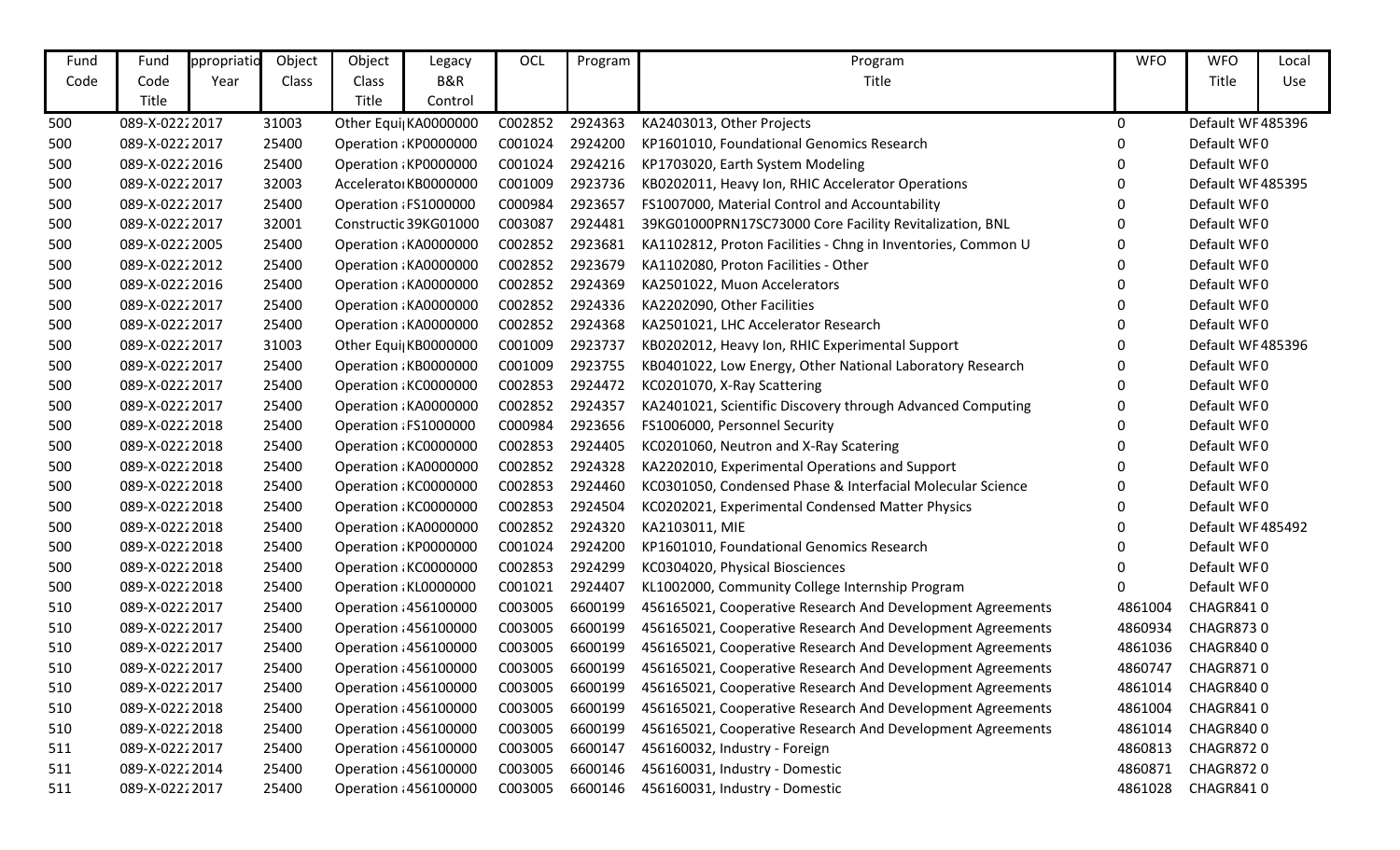| Fund | Fund           | ppropriatio | Object | Object | Legacy                | OCL     | Program | Program                        | <b>WFO</b> | <b>WFO</b>       | Local |
|------|----------------|-------------|--------|--------|-----------------------|---------|---------|--------------------------------|------------|------------------|-------|
| Code | Code           | Year        | Class  | Class  | B&R                   |         |         | Title                          |            | Title            | Use   |
|      | Title          |             |        | Title  | Control               |         |         |                                |            |                  |       |
| 511  | 089-X-02222017 |             | 25400  |        | Operation : 456100000 | C003005 | 6600146 | 456160031, Industry - Domestic | 4861009    | CHAGR8410        |       |
| 511  | 089-X-02222017 |             | 25400  |        | Operation : 456100000 | C003005 | 6600146 | 456160031, Industry - Domestic | 4861056    | CHAGR8400        |       |
| 511  | 089-X-02222016 |             | 25400  |        | Operation : 456100000 | C003005 | 6600146 | 456160031, Industry - Domestic | 4860931    | <b>CHAGR8720</b> |       |
| 511  | 089-X-02222016 |             | 25400  |        | Operation : 456100000 | C003005 | 6600146 | 456160031, Industry - Domestic | 4860880    | CHAGR8720        |       |
| 511  | 089-X-02222017 |             | 25400  |        | Operation 456100000   | C003005 | 6600146 | 456160031, Industry - Domestic | 4861034    | CHAGR8400        |       |
| 511  | 089-X-02222018 |             | 25400  |        | Operation : 456100000 | C003005 | 6600146 | 456160031, Industry - Domestic | 4861046    | CHAGR8410        |       |
| 511  | 089-X-02222018 |             | 25400  |        | Operation : 456100000 | C003005 | 6600146 | 456160031, Industry - Domestic | 4861072    | CHAGR8420        |       |
| 511  | 089-X-02222018 |             | 25400  |        | Operation 456100000   | C003005 | 6600147 | 456160032, Industry - Foreign  | 4861061    | CHAGR8420        |       |
| 511  | 089-X-02222018 |             | 25400  |        | Operation : 456100000 | C003005 | 6600146 | 456160031, Industry - Domestic | 4861058    | CHAGR8430        |       |
| 511  | 089-X-02222017 |             | 25400  |        | Operation : 456100000 | C003005 | 6600146 | 456160031, Industry - Domestic | 4860971    | <b>CHAGR8730</b> |       |
| 511  | 089-X-02222017 |             | 25400  |        | Operation : 456100000 | C003005 | 6600147 | 456160032, Industry - Foreign  | 4861015    | <b>CHAGR8400</b> |       |
| 511  | 089-X-02222017 |             | 25400  |        | Operation : 456100000 | C003005 | 6600146 | 456160031, Industry - Domestic | 4860928    | CHAGR8730        |       |
| 511  | 089-X-02222017 |             | 25400  |        | Operation : 456100000 | C003005 | 6600146 | 456160031, Industry - Domestic | 4861017    | CHAGR8410        |       |
| 511  | 089-X-02222017 |             | 25400  |        | Operation : 456100000 | C003005 | 6600146 | 456160031, Industry - Domestic | 4860989    | CHAGR8400        |       |
| 511  | 089-X-02222017 |             | 25400  |        | Operation : 456100000 | C003005 | 6600146 | 456160031, Industry - Domestic | 4860748    | <b>CHAGR8710</b> |       |
| 511  | 089-X-02222017 |             | 25400  |        | Operation : 456100000 | C003005 | 6600147 | 456160032, Industry - Foreign  | 4860800    | <b>CHAGR8710</b> |       |
| 511  | 089-X-02222018 |             | 25400  |        | Operation 456100000   | C003005 | 6600146 | 456160031, Industry - Domestic | 4861022    | CHAGR8410        |       |
| 511  | 089-X-02222017 |             | 25400  |        | Operation : 456100000 | C003005 | 6600147 | 456160032, Industry - Foreign  | 4860975    | CHAGR8730        |       |
| 511  | 089-X-02222017 |             | 25400  |        | Operation : 456100000 | C003005 | 6600146 | 456160031, Industry - Domestic | 4861053    | CHAGR8420        |       |
| 511  | 089-X-02222017 |             | 25400  |        | Operation 456100000   | C003005 | 6600146 | 456160031, Industry - Domestic | 4860982    | CHAGR8400        |       |
| 511  | 089-X-02222017 |             | 25400  |        | Operation 456100000   | C003005 | 6600147 | 456160032, Industry - Foreign  | 4801577    | CH AGR8780       |       |
| 511  | 089-X-02222017 |             | 25400  |        | Operation : 456100000 | C003005 | 6600146 | 456160031, Industry - Domestic | 4861031    | CHAGR8400        |       |
| 511  | 089-X-02222017 |             | 25400  |        | Operation : 456100000 | C003005 | 6600146 | 456160031, Industry - Domestic | 4861021    | CHAGR8400        |       |
| 511  | 089-X-02222018 |             | 25400  |        | Operation 456100000   | C003005 | 6600146 | 456160031, Industry - Domestic | 4861067    | CHAGR8420        |       |
| 511  | 089-X-02222018 |             | 25400  |        | Operation : 456100000 | C003005 | 6600146 | 456160031, Industry - Domestic | 4861068    | CHAGR8420        |       |
| 511  | 089-X-02222018 |             | 25400  |        | Operation : 456100000 | C003005 | 6600146 | 456160031, Industry - Domestic | 4861052    | CHAGR8410        |       |
| 511  | 089-X-02222015 |             | 25400  |        | Operation : 456100000 | C003005 | 6600146 | 456160031, Industry - Domestic | 4860880    | CHAGR8720        |       |
| 511  | 089-X-02222016 |             | 25400  |        | Operation : 456100000 | C003005 | 6600146 | 456160031, Industry - Domestic | 4860686    | <b>CHAGR8780</b> |       |
| 511  | 089-X-02222017 |             | 25400  |        | Operation : 456100000 | C003005 | 6600146 | 456160031, Industry - Domestic | 4860936    | <b>CHAGR8720</b> |       |
| 511  | 089-X-02222017 |             | 25400  |        | Operation : 456100000 | C003005 | 6600146 | 456160031, Industry - Domestic | 4861042    | CHAGR8400        |       |
| 511  | 089-X-02222017 |             | 25400  |        | Operation : 456100000 | C003005 | 6600146 | 456160031, Industry - Domestic | 4861029    | CHAGR8400        |       |
| 511  | 089-X-02222017 |             | 25400  |        | Operation : 456100000 | C003005 | 6600146 | 456160031, Industry - Domestic | 4860949    | CHAGR8730        |       |
| 511  | 089-X-02222017 |             | 25400  |        | Operation 456100000   | C003005 | 6600147 | 456160032, Industry - Foreign  | 4860978    | <b>CHAGR8730</b> |       |
| 511  | 089-X-02222014 |             | 25400  |        | Operation : 456100000 | C003005 | 6600146 | 456160031, Industry - Domestic | 4860840    | CHAGR8720        |       |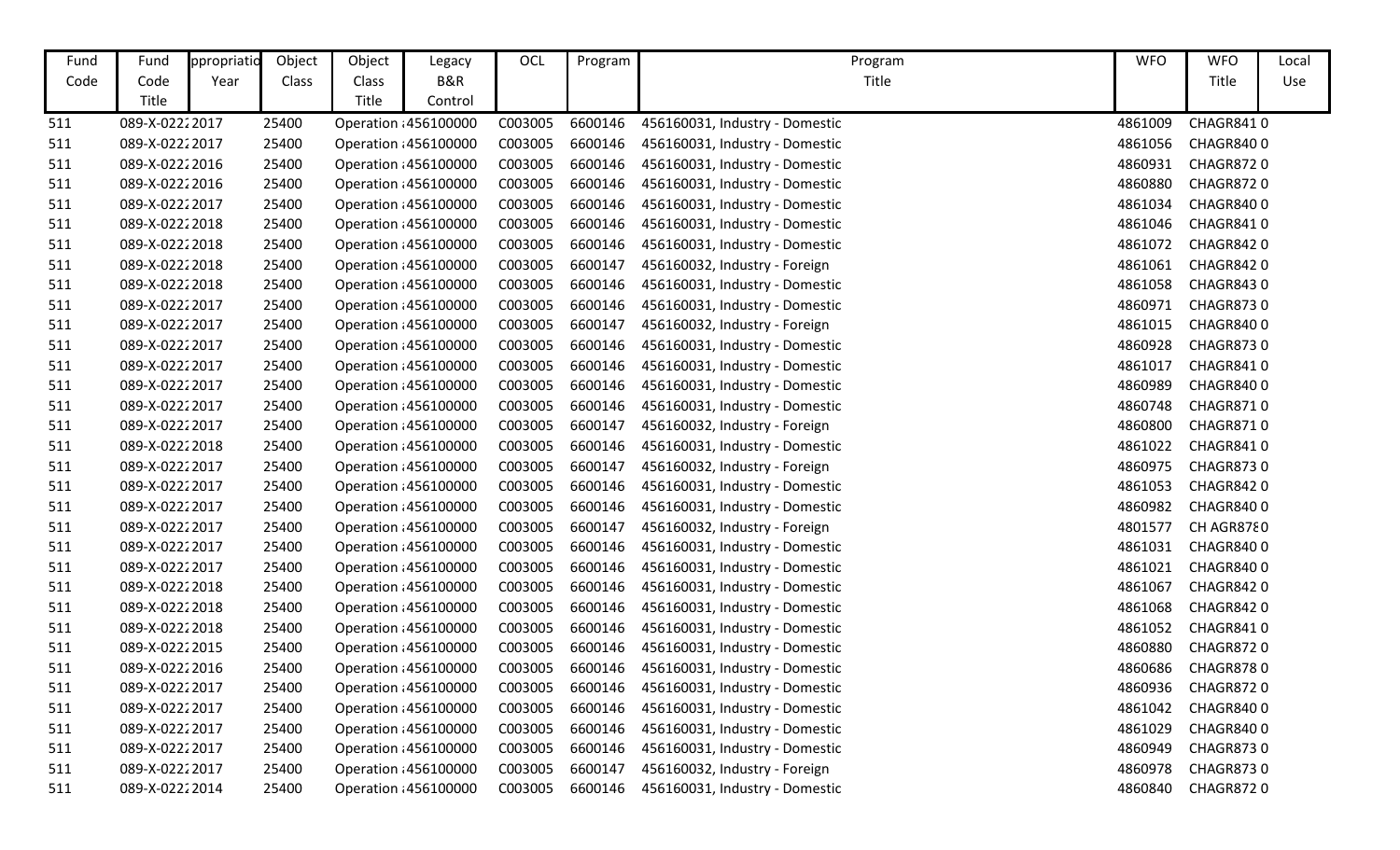| Fund | Fund           | ppropriatio | Object | Object | Legacy                | OCL     | Program | Program                        | <b>WFO</b> | <b>WFO</b>       | Local |
|------|----------------|-------------|--------|--------|-----------------------|---------|---------|--------------------------------|------------|------------------|-------|
| Code | Code           | Year        | Class  | Class  | B&R                   |         |         | Title                          |            | Title            | Use   |
|      | Title          |             |        | Title  | Control               |         |         |                                |            |                  |       |
| 511  | 089-X-02222018 |             | 25400  |        | Operation : 456100000 | C003005 | 6600146 | 456160031, Industry - Domestic | 4861030    | CHAGR8400        |       |
| 511  | 089-X-02222018 |             | 25400  |        | Operation : 456100000 | C003005 | 6600146 | 456160031, Industry - Domestic | 4861023    | CHAGR8400        |       |
| 511  | 089-X-02222018 |             | 25400  |        | Operation : 456100000 | C003005 | 6600146 | 456160031, Industry - Domestic | 4861071    | CHAGR8420        |       |
| 511  | 089-X-02222018 |             | 25400  |        | Operation : 456100000 | C003005 | 6600146 | 456160031, Industry - Domestic | 4861070    | CHAGR8420        |       |
| 511  | 089-X-02222017 |             | 25400  |        | Operation 456100000   | C003005 | 6600146 | 456160031, Industry - Domestic | 4860977    | <b>CHAGR8730</b> |       |
| 511  | 089-X-02222017 |             | 25400  |        | Operation : 456100000 | C003005 | 6600146 | 456160031, Industry - Domestic | 4860986    | <b>CHAGR8400</b> |       |
| 511  | 089-X-02222017 |             | 25400  |        | Operation : 456100000 | C003005 | 6600146 | 456160031, Industry - Domestic | 4861044    | CHAGR8410        |       |
| 511  | 089-X-02222017 |             | 25400  |        | Operation 456100000   | C003005 | 6600146 | 456160031, Industry - Domestic | 4861020    | CHAGR8400        |       |
| 511  | 089-X-02222017 |             | 25400  |        | Operation : 456100000 | C003005 | 6600147 | 456160032, Industry - Foreign  | 4861032    | CHAGR8410        |       |
| 511  | 089-X-02222017 |             | 25400  |        | Operation : 456100000 | C003005 | 6600146 | 456160031, Industry - Domestic | 4860946    | <b>CHAGR8730</b> |       |
| 511  | 089-X-02222017 |             | 25400  |        | Operation : 456100000 | C003005 | 6600147 | 456160032, Industry - Foreign  | 4861001    | CHAGR8410        |       |
| 511  | 089-X-02222018 |             | 25400  |        | Operation 456100000   | C003005 | 6600146 | 456160031, Industry - Domestic | 4861020    | CHAGR8400        |       |
| 511  | 089-X-02222018 |             | 25400  |        | Operation : 456100000 | C003005 | 6600146 | 456160031, Industry - Domestic | 4861021    | CHAGR8400        |       |
| 511  | 089-X-02222018 |             | 25400  |        | Operation : 456100000 | C003005 | 6600146 | 456160031, Industry - Domestic | 4860977    | CHAGR8730        |       |
| 511  | 089-X-02222018 |             | 25400  |        | Operation : 456100000 | C003005 | 6600146 | 456160031, Industry - Domestic | 4861062    | CHAGR8420        |       |
| 511  | 089-X-02222018 |             | 25400  |        | Operation : 456100000 | C003005 | 6600146 | 456160031, Industry - Domestic | 4861056    | CHAGR8400        |       |
| 511  | 089-X-02222018 |             | 25400  |        | Operation : 456100000 | C003005 | 6600146 | 456160031, Industry - Domestic | 4860686    | CHAGR8780        |       |
| 511  | 089-X-02222017 |             | 25400  |        | Operation : 456100000 | C003005 | 6600146 | 456160031, Industry - Domestic | 4861046    | CHAGR8410        |       |
| 511  | 089-X-02222017 |             | 25400  |        | Operation : 456100000 | C003005 | 6600146 | 456160031, Industry - Domestic | 4861030    | CHAGR8400        |       |
| 511  | 089-X-02222016 |             | 25400  |        | Operation 456100000   | C003005 | 6600146 | 456160031, Industry - Domestic | 4860831    | CHAGR8720        |       |
| 511  | 089-X-02222017 |             | 25400  |        | Operation 456100000   | C003005 | 6600146 | 456160031, Industry - Domestic | 4861047    | CHAGR8410        |       |
| 511  | 089-X-02222017 |             | 25400  |        | Operation : 456100000 | C003005 | 6600146 | 456160031, Industry - Domestic | 4861022    | CHAGR8410        |       |
| 511  | 089-X-02222018 |             | 25400  |        | Operation : 456100000 | C003005 | 6600146 | 456160031, Industry - Domestic | 4861033    | CHAGR8400        |       |
| 511  | 089-X-02222018 |             | 25400  |        | Operation 456100000   | C003005 | 6600146 | 456160031, Industry - Domestic | 4861066    | CHAGR8420        |       |
| 511  | 089-X-02222018 |             | 25400  |        | Operation : 456100000 | C003005 | 6600147 | 456160032, Industry - Foreign  | 4861032    | CHAGR8410        |       |
| 511  | 089-X-02222017 |             | 25400  |        | Operation : 456100000 | C003005 | 6600146 | 456160031, Industry - Domestic | 4861043    | CHAGR8410        |       |
| 511  | 089-X-02222017 |             | 25400  |        | Operation : 456100000 | C003005 | 6600147 | 456160032, Industry - Foreign  | 4860874    | <b>CHAGR8720</b> |       |
| 511  | 089-X-02222017 |             | 25400  |        | Operation : 456100000 | C003005 | 6600147 | 456160032, Industry - Foreign  | 4860984    | CHAGR8400        |       |
| 511  | 089-X-02222017 |             | 25400  |        | Operation : 456100000 | C003005 | 6600146 | 456160031, Industry - Domestic | 4861026    | CHAGR8400        |       |
| 511  | 089-X-02222017 |             | 25400  |        | Operation 456100000   | C003005 | 6600147 | 456160032, Industry - Foreign  | 4861040    | CHAGR8410        |       |
| 511  | 089-X-02222017 |             | 25400  |        | Operation : 456100000 | C003005 | 6600146 | 456160031, Industry - Domestic | 4861033    | CHAGR8400        |       |
| 511  | 089-X-02222018 |             | 25400  |        | Operation : 456100000 | C003005 | 6600146 | 456160031, Industry - Domestic | 4861059    | CHAGR8420        |       |
| 511  | 089-X-02222018 |             | 25400  |        | Operation : 456100000 | C003005 | 6600146 | 456160031, Industry - Domestic | 4861060    | CHAGR8420        |       |
| 511  | 089-X-02222017 |             | 25400  |        | Operation : 456100000 | C003005 | 6600146 | 456160031, Industry - Domestic | 4861045    | CHAGR8400        |       |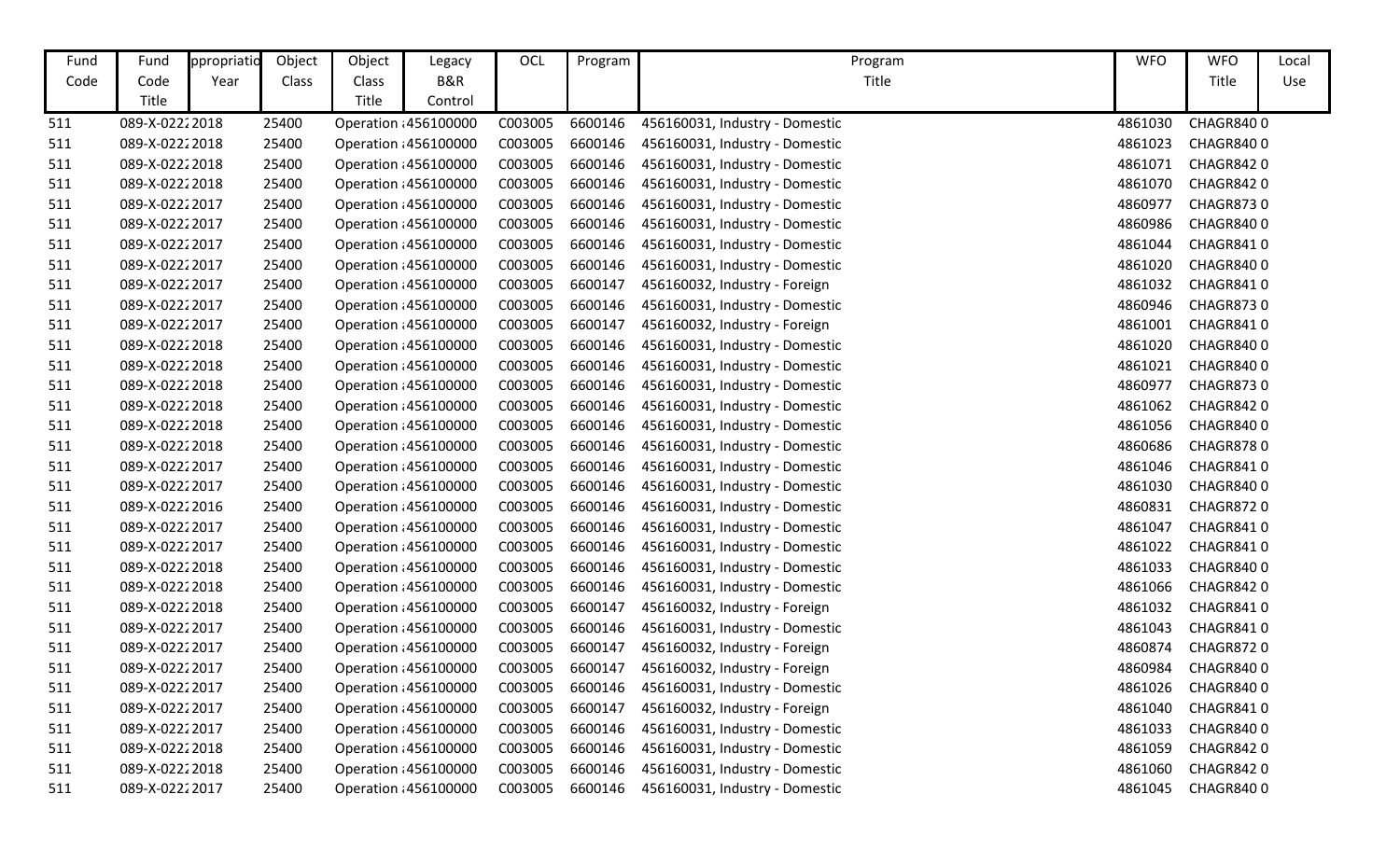| Fund | Fund           | ppropriatic | Object | Object       | Legacy                | OCL     | Program | Program                                                      | <b>WFO</b> | <b>WFO</b>         | Local |
|------|----------------|-------------|--------|--------------|-----------------------|---------|---------|--------------------------------------------------------------|------------|--------------------|-------|
| Code | Code           | Year        | Class  | Class        | <b>B&amp;R</b>        |         |         | Title                                                        |            | Title              | Use   |
|      | Title          |             |        | <b>Title</b> | Control               |         |         |                                                              |            |                    |       |
| 511  | 089-X-02222017 |             | 25400  |              | Operation : 456100000 | C003005 | 6600146 | 456160031, Industry - Domestic                               | 4861027    | CHAGR8400          |       |
| 511  | 089-X-02222017 |             | 25400  |              | Operation : 456100000 | C003005 | 6600146 | 456160031, Industry - Domestic                               | 4860969    | <b>CHAGR8730</b>   |       |
| 511  | 089-X-02222017 |             | 25400  |              | Operation : 456100000 | C003005 | 6600146 | 456160031, Industry - Domestic                               | 4861050    | CHAGR8410          |       |
| 511  | 089-X-02222017 |             | 25400  |              | Operation : 456100000 | C003005 | 6600146 | 456160031, Industry - Domestic                               | 4861052    | CHAGR8410          |       |
| 511  | 089-X-02222016 |             | 25400  |              | Operation : 456100000 | C003005 | 6600146 | 456160031, Industry - Domestic                               | 4860871    | <b>CHAGR8720</b>   |       |
| 511  | 089-X-02222017 |             | 25400  |              | Operation : 456100000 | C003005 | 6600146 | 456160031, Industry - Domestic                               | 4861023    | CHAGR8400          |       |
| 511  | 089-X-02222018 |             | 25400  |              | Operation : 456100000 | C003005 | 6600146 | 456160031, Industry - Domestic                               | 4861063    | <b>CHAGR8420</b>   |       |
| 511  | 089-X-02222018 |             | 25400  |              | Operation : 456100000 | C003005 | 6600146 | 456160031, Industry - Domestic                               | 4861064    | CHAGR8420          |       |
| 511  | 089-X-02222018 |             | 25400  |              | Operation : 456100000 | C003005 | 6600147 | 456160032, Industry - Foreign                                | 4861074    | <b>CHAGR8420</b>   |       |
| 512  | 089-X-02222005 |             | 25400  |              | Operation : 456100000 | C003005 | 6600099 | 456140374, Nuclear Regulatory Commission - Nuclear Regulator | 4800376    | CH 189W6:0         |       |
| 512  | 089-X-02222014 |             | 25400  |              | Operation : 456100000 | C003005 | 6600007 | 456140050, Research & Development - Department of Commerce   | 4860561    | CHAGR9EW0          |       |
| 512  | 089-X-02222015 |             | 25400  |              | Operation : 456100000 | C003005 | 6600050 | 456140196, NASA Other                                        | 4860927    | CHARGNNL0          |       |
| 512  | 089-X-02222017 |             | 25400  |              | Operation : 456100000 | C003005 | 6600050 | 456140196, NASA Other                                        | 4860992    | CHAGRNN/0          |       |
| 512  | 089-X-02222013 |             | 25400  |              | Operation : 456100000 | C003005 | 6600053 | 456140220, Research & Development - Department of Health and | 4860794    | CHAGRAGN0          |       |
| 512  | 089-X-02222016 |             | 25400  |              | Operation : 456100000 | C003005 | 6600099 | 456140374, Nuclear Regulatory Commission - Nuclear Regulator | 4860724    | CH189V6190         |       |
| 512  | 089-X-02222005 |             | 25400  |              | Operation : 456100000 | C003005 | 6600099 | 456140374, Nuclear Regulatory Commission - Nuclear Regulator | 4800324    | CH 189L25!0        |       |
| 512  | 089-X-02222013 |             | 25400  |              | Operation : 456100000 | C003005 | 6600067 | 456140352, Department of State - U.S. Voluntary Contribution | 4860796    | CHAGRSIA/0         |       |
| 512  | 089-X-02222018 |             | 25400  |              | Operation : 456100000 | C003005 | 6600050 | 456140196, NASA Other                                        | 4861069    | CHAGR80H0          |       |
| 512  | 089-X-02222017 |             | 25400  |              | Operation : 456100000 | C003005 | 6600007 | 456140050, Research & Development - Department of Commerce   | 4861054    | CHAGRNA10          |       |
| 512  | 089-X-02222017 |             | 25400  |              | Operation : 456100000 | C003005 | 6600050 | 456140196, NASA Other                                        | 4860942    | CHAGRNNJ0          |       |
| 512  | 089-X-02222012 |             | 25400  |              | Operation : 456100000 | C003005 | 6600053 | 456140220, Research & Development - Department of Health and | 4804149    | CH AGRY1/0         |       |
| 512  | 089-X-02222016 |             | 25400  |              | Operation : 456100000 | C003005 | 6600050 | 456140196, NASA Other                                        | 4860920    | CHAGRRPC0          |       |
| 512  | 089-X-02222016 |             | 25400  |              | Operation : 456100000 | C003005 | 6600099 | 456140374, Nuclear Regulatory Commission - Nuclear Regulator | 4860901    | CHAGRNRC0          |       |
| 512  | 089-X-02222008 |             | 25400  |              | Operation : 456100000 | C003005 | 6600007 | 456140050, Research & Development - Department of Commerce   | 4802949    | CH AGRM30          |       |
| 512  | 089-X-02222017 |             | 25400  |              | Operation : 456100000 | C003005 | 6600050 | 456140196, NASA Other                                        | 4861025    | CHAGRNNI 0         |       |
| 512  | 089-X-02222007 |             | 25400  |              | Operation : 456100000 | C003005 | 6600067 | 456140352, Department of State - U.S. Voluntary Contribution | 4860490    | CHAGRSIA/0         |       |
| 512  | 089-X-02222015 |             | 25400  |              | Operation : 456100000 | C003005 | 6600099 | 456140374, Nuclear Regulatory Commission - Nuclear Regulator | 4860622    | CH189N68!0         |       |
| 512  | 089-X-02222007 |             | 25400  |              | Operation : 456100000 | C003005 | 6600099 | 456140374, Nuclear Regulatory Commission - Nuclear Regulator |            | 4860303 CH189N61.0 |       |
| 512  | 089-X-02222014 |             | 25400  |              | Operation : 456100000 | C003005 | 6600066 | 456140351, Department of State - U.S. Voluntary Contribution | 4860917    | CHAGR1930          |       |
| 512  | 089-X-02222017 |             | 25400  |              | Operation : 456100000 | C003005 | 6600100 | 456140375, Nuclear Regulatory Commission - Commission And St | 4860765    | CH189N75:0         |       |
| 512  | 089-X-02222017 |             | 25400  |              | Operation : 456100000 | C003005 | 6600050 | 456140196, NASA Other                                        | 4860920    | CHAGRRPC0          |       |
| 512  | 089-X-02222014 |             | 25400  |              | Operation : 456100000 | C003005 | 6600073 | 456140358, Other Federal Agencies                            | 3011110    | CRAGRS-OI0         |       |
| 512  | 089-X-02222015 |             | 25400  |              | Operation : 456100000 | C003005 | 6600072 | 456140357, Department of State - Other                       | 4860914    | CHAGR1930          |       |
| 512  | 089-X-02222012 |             | 25400  |              | Operation : 456100000 | C003005 | 6600053 | 456140220, Research & Development - Department of Health and | 4860792    | CHAGRAAA0          |       |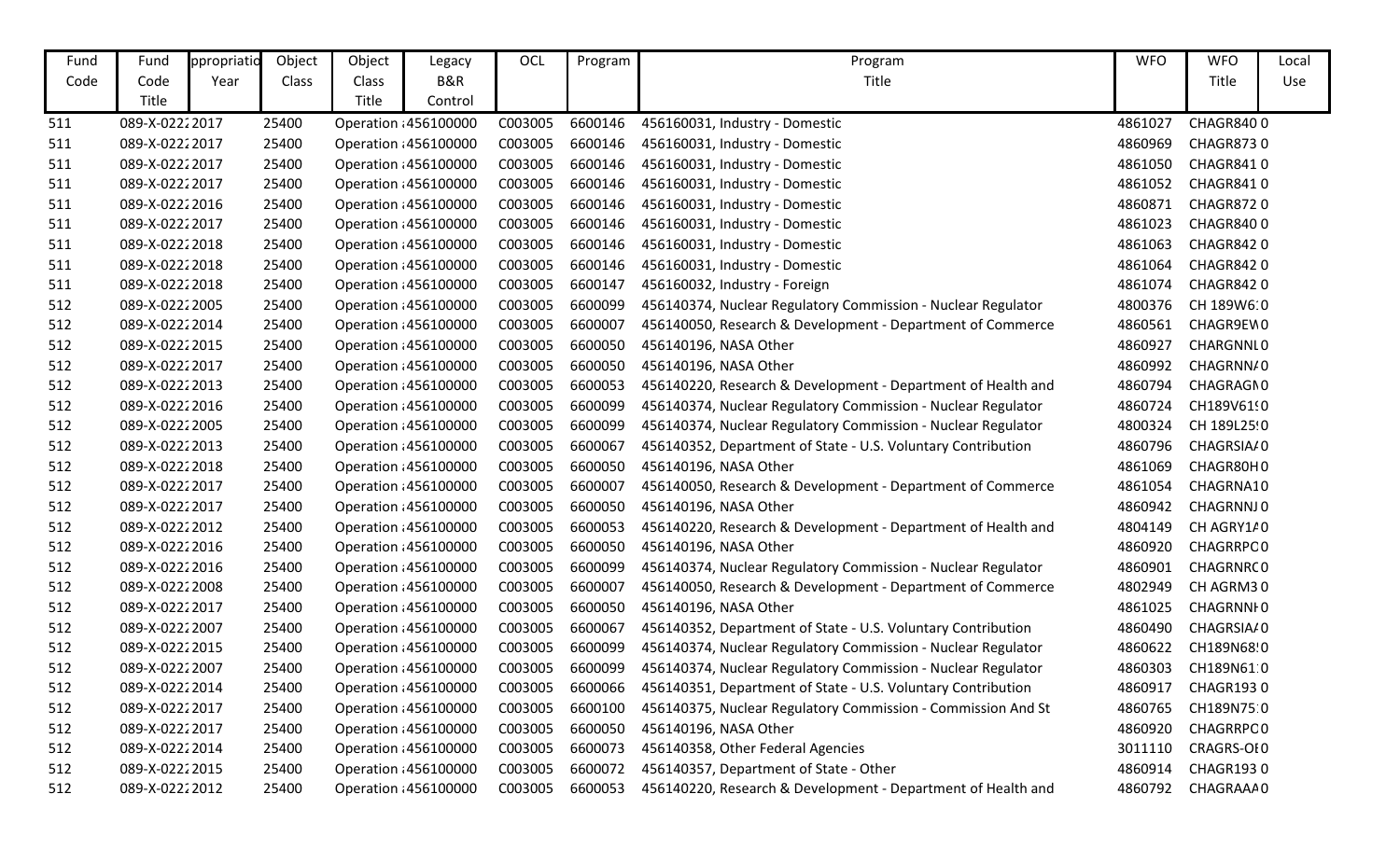| Fund | Fund            | ppropriatic | Object | Object | Legacy                | OCL     | Program | Program                                                      | <b>WFO</b> | <b>WFO</b>             | Local |
|------|-----------------|-------------|--------|--------|-----------------------|---------|---------|--------------------------------------------------------------|------------|------------------------|-------|
| Code | Code            | Year        | Class  | Class  | <b>B&amp;R</b>        |         |         | Title                                                        |            | Title                  | Use   |
|      | Title           |             |        | Title  | Control               |         |         |                                                              |            |                        |       |
| 512  | 089-X-02222017  |             | 25400  |        | Operation : 456100000 | C003005 | 6600069 | 456140354, U.S. Agency For International Development USAID   | 4860930    | CHAGRAID <sub>10</sub> |       |
| 512  | 089-X-02222015  |             | 25400  |        | Operation : 456100000 | C003005 | 6600067 | 456140352, Department of State - U.S. Voluntary Contribution | 4860964    | <b>CHAGR1930</b>       |       |
| 512  | 089-X-02222005  |             | 25400  |        | Operation : 456100000 | C003005 | 6600066 | 456140351, Department of State - U.S. Voluntary Contribution | 4806666    | CHAGRRW'O              |       |
| 512  | 089-X-02222016  |             | 25400  |        | Operation : 456100000 | C003005 | 6600099 | 456140374, Nuclear Regulatory Commission - Nuclear Regulator | 4860948    | CHAGRNRC0              |       |
| 512  | 089-X-02222013  |             | 25400  |        | Operation : 456100000 | C003005 | 6600007 | 456140050, Research & Development - Department of Commerce   | 4860849    | <b>CHAGR2010</b>       |       |
| 512  | 089-X-02222018  |             | 25400  |        | Operation : 456100000 | C003005 | 6600050 | 456140196, NASA Other                                        | 4861073    | CHAGR80H0              |       |
| 512  | 089-X-02222014  |             | 25400  |        | Operation : 456100000 | C003005 | 6600072 | 456140357, Department of State - Other                       | 4860914    | <b>CHAGR1930</b>       |       |
| 512  | 089-X-0222 2016 |             | 25400  |        | Operation : 456100000 | C003005 | 6600050 | 456140196, NASA Other                                        | 4860957    | CHAGRNNL0              |       |
| 512  | 089-X-02222015  |             | 25400  |        | Operation : 456100000 | C003005 | 6600053 | 456140220, Research & Development - Department of Health and | 4803492    | CH AGRNIHO             |       |
| 512  | 089-X-02222015  |             | 25400  |        | Operation : 456100000 | C003005 | 6600099 | 456140374, Nuclear Regulatory Commission - Nuclear Regulator | 4860894    | CHAGRNRC0              |       |
| 512  | 089-X-02222017  |             | 25400  |        | Operation : 456100000 | C003005 | 6600007 | 456140050, Research & Development - Department of Commerce   | 4861041    | <b>CHAGR2010</b>       |       |
| 512  | 089-X-02222015  |             | 25400  |        | Operation : 456100000 | C003005 | 6600053 | 456140220, Research & Development - Department of Health and | 4860897    | CHAGRR210              |       |
| 512  | 089-X-02222017  |             | 25400  |        | Operation : 456100000 | C003005 | 6600099 | 456140374, Nuclear Regulatory Commission - Nuclear Regulator | 4860911    | CHAGRNRC0              |       |
| 512  | 089-X-02222005  |             | 25400  |        | Operation : 456100000 | C003005 | 6600053 | 456140220, Research & Development - Department of Health and | 4803774    | CH AGRRW0              |       |
| 512  | 089-X-02222008  |             | 25400  |        | Operation : 456100000 | C003005 | 6600053 | 456140220, Research & Development - Department of Health and | 4860502    | CHAGRF320              |       |
| 512  | 089-X-02222016  |             | 25400  |        | Operation : 456100000 | C003005 | 6600066 | 456140351, Department of State - U.S. Voluntary Contribution | 4860970    | <b>CHAGR1930</b>       |       |
| 512  | 089-X-02222017  |             | 25400  |        | Operation : 456100000 | C003005 | 6600007 | 456140050, Research & Development - Department of Commerce   | 4860843    | CHAGR2010              |       |
| 512  | 089-X-02222014  |             | 25400  |        | Operation : 456100000 | C003005 | 6600073 | 456140358, Other Federal Agencies                            | 4860852    | CHAGR0170              |       |
| 512  | 089-X-02222013  |             | 25400  |        | Operation : 456100000 | C003005 | 6600066 | 456140351, Department of State - U.S. Voluntary Contribution | 4860844    | CHAGRSIA/0             |       |
| 512  | 089-X-02222005  |             | 25400  |        | Operation : 456100000 | C003005 | 6600096 | 456140371, Nuclear Regulatory Commission - Nuclear Reactor R | 4800194    | CH 189J2990            |       |
| 512  | 089-X-02222009  |             | 25400  |        | Operation : 456100000 | C003005 | 6600067 | 456140352, Department of State - U.S. Voluntary Contribution | 4860553    | CHAGRSIA/0             |       |
| 512  | 089-X-02222016  |             | 25400  |        | Operation : 456100000 | C003005 | 6600099 | 456140374, Nuclear Regulatory Commission - Nuclear Regulator | 4860941    | CHAGRNRC0              |       |
| 512  | 089-X-02222013  |             | 25400  |        | Operation : 456100000 | C003005 | 6600007 | 456140050, Research & Development - Department of Commerce   | 4860675    | CHAGRM1(0              |       |
| 512  | 089-X-02222016  |             | 25400  |        | Operation : 456100000 | C003005 | 6600096 | 456140371, Nuclear Regulatory Commission - Nuclear Reactor R | 4860773    | CH189QBIC0             |       |
| 512  | 089-X-02222010  |             | 25400  |        | Operation : 456100000 | C003005 | 6600050 | 456140196, NASA Other                                        | 4860623    | CHAGRNNI0              |       |
| 512  | 089-X-02222012  |             | 25400  |        | Operation : 456100000 | C003005 | 6600053 | 456140220, Research & Development - Department of Health and | 4860788    | CHAGR12F0              |       |
| 512  | 089-X-02222005  |             | 25400  |        | Operation : 456100000 | C003005 | 6600053 | 456140220, Research & Development - Department of Health and | 4804155    | CH AGRY1E0             |       |
| 512  | 089-X-02222011  |             | 25400  |        | Operation : 456100000 | C003005 |         | 6600050 456140196, NASA Other                                |            | 4860463 CHAGRNNJ0      |       |
| 512  | 089-X-02222015  |             | 25400  |        | Operation : 456100000 | C003005 | 6600099 | 456140374, Nuclear Regulatory Commission - Nuclear Regulator | 4860913    | CHAGRNRC0              |       |
| 512  | 089-X-02222016  |             | 25400  |        | Operation : 456100000 | C003005 | 6600099 | 456140374, Nuclear Regulatory Commission - Nuclear Regulator | 4860817    | CH189V64(0             |       |
| 512  | 089-X-02222005  |             | 25400  |        | Operation : 456100000 | C003005 | 6600073 | 456140358, Other Federal Agencies                            | 4806635    | CHAGR9030              |       |
| 512  | 089-X-02222007  |             | 25400  |        | Operation : 456100000 | C003005 | 6600050 | 456140196, NASA Other                                        | 4860316    | CHAGRNNJ0              |       |
| 512  | 089-X-02222016  |             | 25400  |        | Operation : 456100000 | C003005 | 6600053 | 456140220, Research & Development - Department of Health and | 4803492    | CH AGRNIHO             |       |
| 512  | 089-X-0222 2016 |             | 25400  |        | Operation : 456100000 | C003005 | 6600066 | 456140351, Department of State - U.S. Voluntary Contribution | 4861012    | CHAGR1930              |       |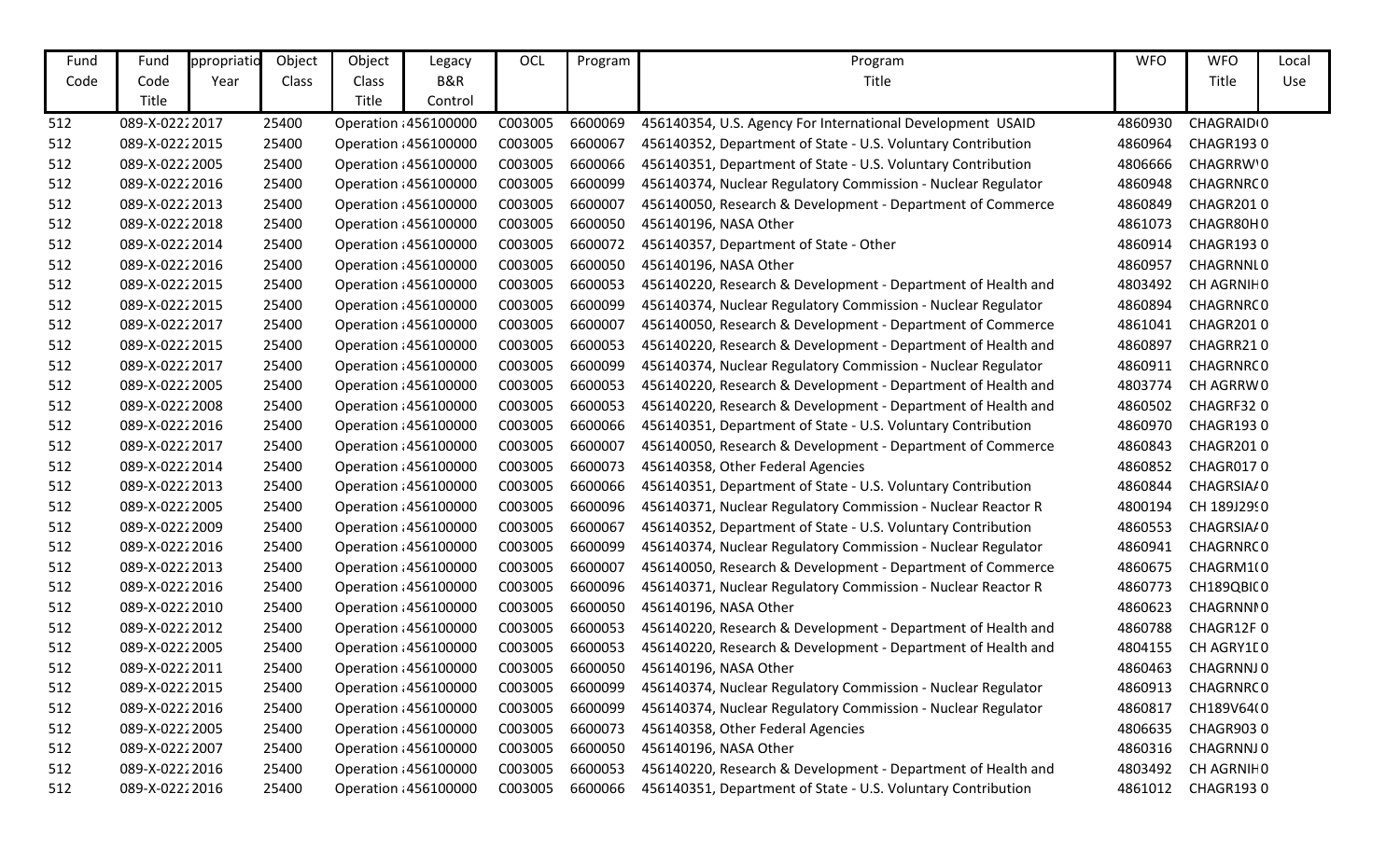| Fund | Fund           | ppropriatic | Object       | Object | Legacy                | OCL     | Program | Program                                                      | <b>WFO</b> | <b>WFO</b>        | Local |
|------|----------------|-------------|--------------|--------|-----------------------|---------|---------|--------------------------------------------------------------|------------|-------------------|-------|
| Code | Code           | Year        | <b>Class</b> | Class  | B&R                   |         |         | Title                                                        |            | Title             | Use   |
|      | Title          |             |              | Title  | Control               |         |         |                                                              |            |                   |       |
| 512  | 089-X-02222016 |             | 25400        |        | Operation : 456100000 | C003005 | 6600050 | 456140196, NASA Other                                        | 4860932    | CHAGRNN(0         |       |
| 512  | 089-X-02222014 |             | 25400        |        | Operation : 456100000 | C003005 | 6600099 | 456140374, Nuclear Regulatory Commission - Nuclear Regulator | 4860657    | CH189V61!0        |       |
| 512  | 089-X-02222009 |             | 25400        |        | Operation : 456100000 | C003005 | 6600053 | 456140220, Research & Development - Department of Health and | 4860502    | CHAGRF320         |       |
| 512  | 089-X-02222017 |             | 25400        |        | Operation : 456100000 | C003005 | 6600050 | 456140196, NASA Other                                        | 4860979    | CHAGRNNJ0         |       |
| 512  | 089-X-02222017 |             | 25400        |        | Operation : 456100000 | C003005 | 6600099 | 456140374, Nuclear Regulatory Commission - Nuclear Regulator | 4860947    | CHAGRNRC0         |       |
| 512  | 089-X-02222018 |             | 25400        |        | Operation : 456100000 | C003005 | 6600007 | 456140050, Research & Development - Department of Commerce   | 4860850    | CHAGR2010         |       |
| 512  | 089-X-02222017 |             | 25400        |        | Operation : 456100000 | C003005 | 6600053 | 456140220, Research & Development - Department of Health and | 4860902    | CHAGRP410         |       |
| 512  | 089-X-02222014 |             | 25400        |        | Operation : 456100000 | C003005 | 6600096 | 456140371, Nuclear Regulatory Commission - Nuclear Reactor R | 4860776    | CH189QBV0         |       |
| 512  | 089-X-02222011 |             | 25400        |        | Operation : 456100000 | C003005 | 6600050 | 456140196, NASA Other                                        | 4860467    | CHAGRNNJ0         |       |
| 512  | 089-X-02222014 |             | 25400        |        | Operation : 456100000 | C003005 | 6600067 | 456140352, Department of State - U.S. Voluntary Contribution | 4860918    | <b>CHAGR1930</b>  |       |
| 512  | 089-X-02222016 |             | 25400        |        | Operation : 456100000 | C003005 | 6600099 | 456140374, Nuclear Regulatory Commission - Nuclear Regulator | 4860894    | CHAGRNRC0         |       |
| 512  | 089-X-02222016 |             | 25400        |        | Operation : 456100000 | C003005 | 6600050 | 456140196, NASA Other                                        | 4860745    | CHAGRNNJ0         |       |
| 512  | 089-X-02222014 |             | 25400        |        | Operation : 456100000 | C003005 | 6600072 | 456140357, Department of State - Other                       | 3010549    | CRAGRS-OI0        |       |
| 512  | 089-X-02222014 |             | 25400        |        | Operation : 456100000 | C003005 | 6600099 | 456140374, Nuclear Regulatory Commission - Nuclear Regulator | 4860697    | CH189N67!0        |       |
| 512  | 089-X-02222014 |             | 25400        |        | Operation : 456100000 | C003005 | 6600053 | 456140220, Research & Development - Department of Health and | 4803492    | CH AGRNIHO        |       |
| 512  | 089-X-02222017 |             | 25400        |        | Operation : 456100000 | C003005 | 6600066 | 456140351, Department of State - U.S. Voluntary Contribution | 4861057    | CH1931CP10        |       |
| 512  | 089-X-02222016 |             | 25400        |        | Operation : 456100000 | C003005 | 6600007 | 456140050, Research & Development - Department of Commerce   | 4860843    | CHAGR2010         |       |
| 512  | 089-X-02222015 |             | 25400        |        | Operation : 456100000 | C003005 | 6600007 | 456140050, Research & Development - Department of Commerce   | 4860959    | CHAGR2010         |       |
| 512  | 089-X-02222011 |             | 25400        |        | Operation : 456100000 | C003005 | 6600096 | 456140371, Nuclear Regulatory Commission - Nuclear Reactor R | 4860532    | CH189J4140        |       |
| 512  | 089-X-02222017 |             | 25400        |        | Operation : 456100000 | C003005 | 6600096 | 456140371, Nuclear Regulatory Commission - Nuclear Reactor R | 4860873    | CHAGRNRC0         |       |
| 512  | 089-X-02222016 |             | 25400        |        | Operation : 456100000 | C003005 | 6600099 | 456140374, Nuclear Regulatory Commission - Nuclear Regulator | 4860912    | CHAGRNRC0         |       |
| 512  | 089-X-02222015 |             | 25400        |        | Operation : 456100000 | C003005 | 6600007 | 456140050, Research & Development - Department of Commerce   | 4860561    | CHAGR9EW0         |       |
| 512  | 089-X-02222018 |             | 25400        |        | Operation : 456100000 | C003005 | 6600050 | 456140196, NASA Other                                        | 4860932    | CHAGRNN(0         |       |
| 512  | 089-X-02222005 |             | 25400        |        | Operation : 456100000 | C003005 | 6600073 | 456140358, Other Federal Agencies                            | 4806667    | CHAGRS030         |       |
| 512  | 089-X-02222016 |             | 25400        |        | Operation : 456100000 | C003005 | 6600099 | 456140374, Nuclear Regulatory Commission - Nuclear Regulator | 4860760    | CH189N6910        |       |
| 512  | 089-X-02222015 |             | 25400        |        | Operation : 456100000 | C003005 | 6600099 | 456140374, Nuclear Regulatory Commission - Nuclear Regulator | 4860657    | CH189V61!0        |       |
| 512  | 089-X-02222017 |             | 25400        |        | Operation : 456100000 | C003005 | 6600099 | 456140374, Nuclear Regulatory Commission - Nuclear Regulator | 4860901    | CHAGRNRC0         |       |
| 512  | 089-X-02222017 |             | 25400        |        | Operation : 456100000 | C003005 | 6600050 | 456140196, NASA Other                                        |            | 4860995 CHAGRNNI0 |       |
| 512  | 089-X-02222012 |             | 25400        |        | Operation : 456100000 | C003005 | 6600053 | 456140220, Research & Development - Department of Health and | 4804168    | CH AGRY100        |       |
| 512  | 089-X-02222012 |             | 25400        |        | Operation : 456100000 | C003005 | 6600033 | 456140124, DNA - Other                                       | 4860786    | CHAGR1000         |       |
| 512  | 089-X-02222014 |             | 25400        |        | Operation : 456100000 | C003005 | 6600007 | 456140050, Research & Development - Department of Commerce   | 4860850    | CHAGR2010         |       |
| 512  | 089-X-02222013 |             | 25400        |        | Operation : 456100000 | C003005 | 6600007 | 456140050, Research & Development - Department of Commerce   | 4860561    | CHAGR9EW0         |       |
| 512  | 089-X-02222017 |             | 25400        |        | Operation : 456100000 | C003005 | 6600007 | 456140050, Research & Development - Department of Commerce   | 4861037    | CHAGR17E 0        |       |
| 512  | 089-X-02222014 |             | 25400        |        | Operation : 456100000 | C003005 | 6600053 | 456140220, Research & Development - Department of Health and | 4860836    | CHAGRAGN0         |       |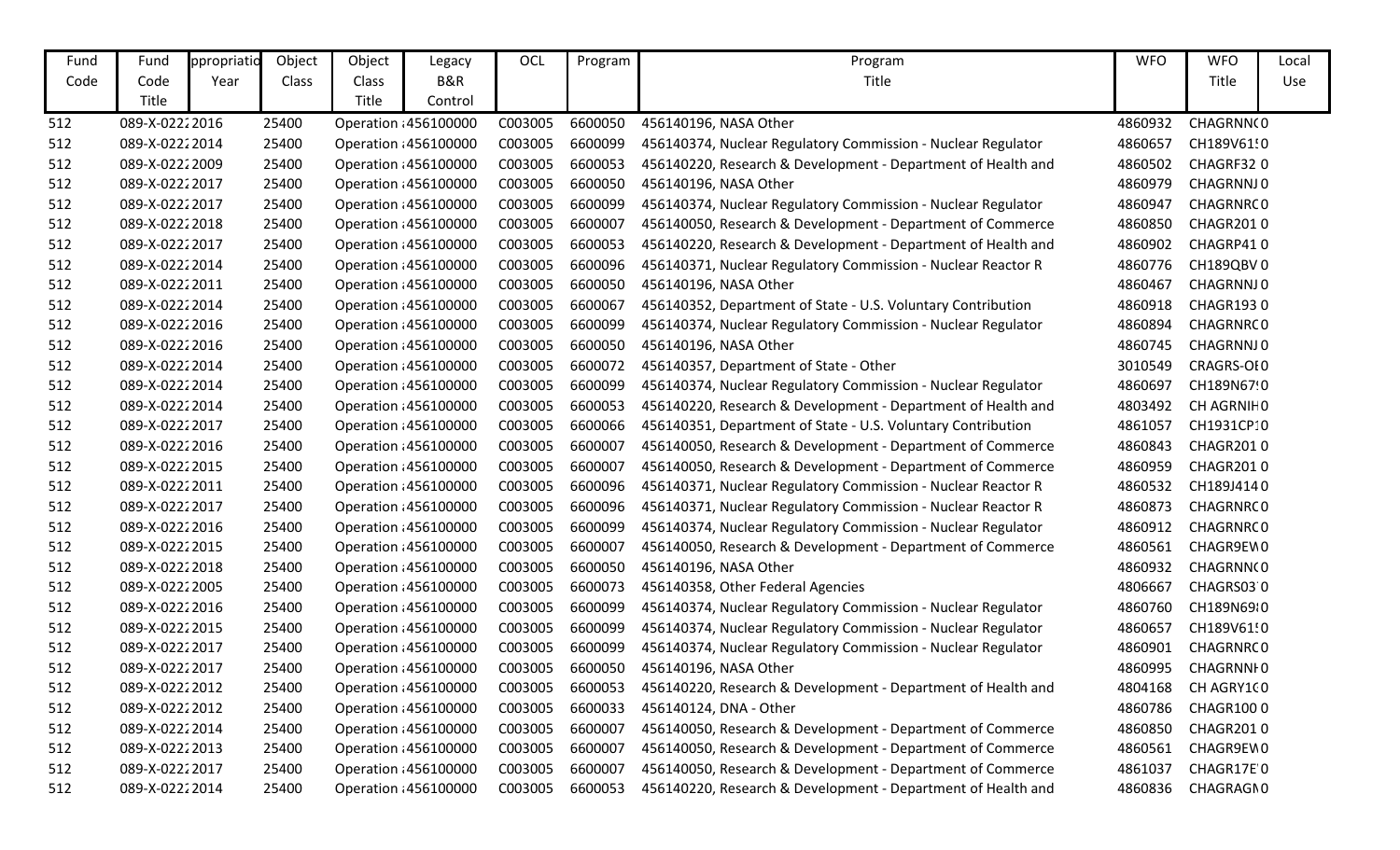| Fund | Fund            | ppropriatio | Object | Object | Legacy                | OCL             | Program | Program                                                      | <b>WFO</b> | <b>WFO</b>            | Local |
|------|-----------------|-------------|--------|--------|-----------------------|-----------------|---------|--------------------------------------------------------------|------------|-----------------------|-------|
| Code | Code            | Year        | Class  | Class  | B&R                   |                 |         | Title                                                        |            | Title                 | Use   |
|      | Title           |             |        | Title  | Control               |                 |         |                                                              |            |                       |       |
| 512  | 089-X-02222017  |             | 25400  |        | Operation : 456100000 | C003005         | 6600050 | 456140196, NASA Other                                        | 4860991    | CHAGRNNI <sub>0</sub> |       |
| 512  | 089-X-02222018  |             | 25400  |        | Operation 456100000   | C003005         | 6600096 | 456140371, Nuclear Regulatory Commission - Nuclear Reactor R | 4860873    | CHAGRNRC0             |       |
| 512  | 089-X-02222018  |             | 25400  |        | Operation : 456100000 | C003005         | 6600050 | 456140196, NASA Other                                        | 4860979    | CHAGRNNJ0             |       |
| 517  | 089-X-02222017  |             | 25400  |        | Operation : 456100000 | C003005         | 6600207 | 456167SC0, Office of Science SC                              | 4861010    | CHAGR8730             |       |
| 517  | 089-X-02222018  |             | 25400  |        | Operation : 456100000 | C003005         | 6600207 | 456167SC0, Office of Science SC                              | 4861010    | <b>CHAGR8730</b>      |       |
| 517  | 089-X-02222018  |             | 25400  |        | Operation : 456100000 | C003005         | 6600207 | 456167SC0, Office of Science SC                              | 4860826    | <b>CHAGR8720</b>      |       |
| 517  | 089-X-02222017  |             | 25400  |        | Operation : 456100000 | C003005         | 6600207 | 456167SC0, Office of Science SC                              | 4860834    | <b>CHAGR8720</b>      |       |
| 517  | 089-X-02222015  |             | 25400  |        | Operation : 456100000 | C003005         | 6600207 | 456167SC0, Office of Science SC                              | 4860823    | CHAGR8720             |       |
| 517  | 089-X-02222016  |             | 25400  |        | Operation : 456100000 | C003005         | 6600207 | 456167SC0, Office of Science SC                              | 4860826    | CHAGR8720             |       |
| 679  | 089-15/16-2015  |             | 25400  |        | Operation : WA2200000 | C001104         | 2822390 | WA2230100, Other Related Expenses - Contractual Services     | 0          | Default WF 302064     |       |
| 681  | 089-14/15-2014  |             | 25400  |        | Operation : WA2200000 | C001104         | 2822390 | WA2230100, Other Related Expenses - Contractual Services     | 0          | Default WF0           |       |
| 692  | 089-14/15-2014  |             | 25400  |        | Operation : WN0000000 | C001118         | 1721222 | WN0219060, State and Local Governments and Non-Profit Organi | 4860825    | <b>CHAGR8720</b>      |       |
| 900  | 089-X-024(2015  |             | 25400  |        | Operation : DP8000000 | C002982         | 2222989 | DP8000000, Counterterrorism and Counterproliferation Program | 0          | Default WF0           |       |
| 900  | 089-X-024(2014  |             | 25400  |        | Operation : DP4000000 | C000925         | 2222480 | DP4011093, Nuclear Counterterrorism                          | 0          | Default WF0           |       |
| 900  | 089-X-024(2017  |             | 25400  |        | Operation : DP0909000 | C002955         | 2223112 | DP0909010, Nuclear Criticality Safety Program                | 0          | Default WF0           |       |
| 900  | 089-X-024(2015  |             | 25400  |        | Operation : DP4000000 | C000925         | 2221775 | DP4015011 - Radiological Assistance Program                  | 0          | Default WF0           |       |
| 900  | 089-X-024(2014  |             | 25400  |        | Operation : DP1204000 | C000912         | 2220743 | DP1204010, Secondary Assessment Technologies                 | 0          | Default WF0           |       |
| 900  | 089-X-024(2018  |             | 25400  |        | Operation : DP0909000 | C002955         | 2223112 | DP0909010, Nuclear Criticality Safety Program                | 0          | Default WF0           |       |
| 910  | 089-X-024(2014  |             | 25400  |        | Operation : 456100000 | C003005         | 6600084 | 45614036B, Science and Technology - Other                    | 4841247    | CHAGRHSH0             |       |
| 910  | 089-X-024(2014  |             | 25400  |        | Operation : 456100000 | C003005         | 6600084 | 45614036B, Science and Technology - Other                    | 4860915    | CHAGRHSH0             |       |
| 910  | 089-X-024(2014  |             | 25400  |        | Operation 456100000   | C003005         | 6600084 | 45614036B, Science and Technology - Other                    | 4860789    | CHAGRHSH0             |       |
| 910  | 089-X-024(2014  |             | 25400  |        | Operation : 456100000 | C003005         | 6600014 | 456140075, Army - Other                                      | 4860884    | CHAGRW7 <sup>2</sup>  |       |
| 910  | 089-X-024(2015  |             | 25400  |        | Operation : 456100000 | C003005         | 6600014 | 456140075, Army - Other                                      | 4860884    | CHAGRW7 <sup>0</sup>  |       |
| 910  | 089-X-024(2017  |             | 25400  |        | Operation : 456100000 | C003005         | 6600072 | 456140357, Department of State - Other                       | 4860787    | CHAGRSIA/0            |       |
| 910  | 089-X-024(2014  |             | 25400  |        | Operation : 456100000 | C003005         | 6600072 | 456140357, Department of State - Other                       | 4860787    | CHAGRSIA/0            |       |
| 910  | 089-X-024(2015  |             | 25400  |        | Operation : 456100000 | C003005         | 6600084 | 45614036B, Science and Technology - Other                    | 4860847    | CHAGRHSH0             |       |
| 910  | 089-X-024(2014  |             | 25400  |        | Operation : 456100000 | C003005         | 6600014 | 456140075, Army - Other                                      | 4860885    | CHAGR1050             |       |
| 1050 | 089-X-024:2017  |             | 25400  |        | Operation HQ0000000   | C002425 3184701 |         | HQ1001000, Worker Advocacy                                   | 0          | Default WF0           |       |
| 1050 | 089-X-024: 2018 |             | 25400  |        | Operation HQ0000000   |                 |         | C002425 3184701 HQ1001000, Worker Advocacy                   | 0          | Default WF0           |       |
| 1055 | 089-X-024: 2016 |             | 25400  |        | Operation 456100000   | C003005         | 6600084 | 45614036B, Science and Technology - Other                    | 4861008    | CHAGRHSH0             |       |
| 1055 | 089-X-02432017  |             | 25400  |        | Operation : 456100000 | C003005         | 6600084 | 45614036B, Science and Technology - Other                    | 4861049    | CHAGRHSH0             |       |
| 1055 | 089-X-024: 2017 |             | 25400  |        | Operation : 456100000 | C003005         | 6600084 | 45614036B, Science and Technology - Other                    | 4861005    | CHAGRHSH0             |       |
| 1055 | 089-X-02432016  |             | 25400  |        | Operation : 456100000 | C003005         | 6600084 | 45614036B, Science and Technology - Other                    | 4860960    | CHAGRHSH0             |       |
| 1055 | 089-X-024: 2011 |             | 25400  |        | Operation 456100000   | C003005         | 6600020 | 456140086, Navy - Other                                      | 4860694    | CHAGRN000             |       |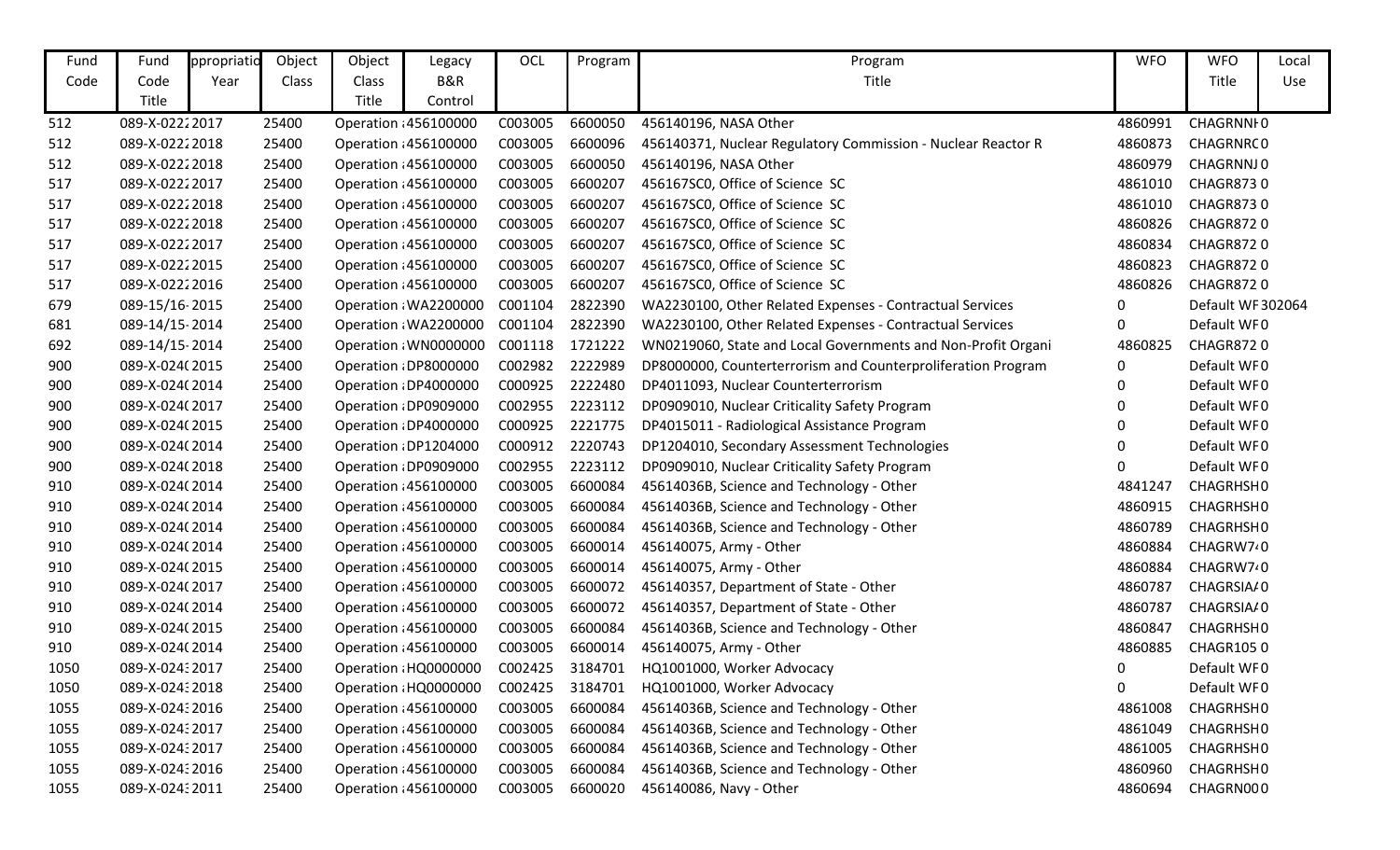| Fund | Fund            | ppropriatio | Object | Object | Legacy                | OCL             | Program | Program                                   | <b>WFO</b>  | <b>WFO</b>  | Local |
|------|-----------------|-------------|--------|--------|-----------------------|-----------------|---------|-------------------------------------------|-------------|-------------|-------|
| Code | Code            | Year        | Class  | Class  | B&R                   |                 |         | Title                                     |             | Title       | Use   |
|      | Title           |             |        | Title  | Control               |                 |         |                                           |             |             |       |
| 1055 | 089-X-02432017  |             | 25400  |        | Operation : 456100000 | C003005         | 6600084 | 45614036B, Science and Technology - Other | 4861048     | CHAGRHSH0   |       |
| 1055 | 089-X-024: 2012 |             | 25400  |        | Operation 456100000   | C003005         | 6600084 | 45614036B, Science and Technology - Other | 4860643     | CHAGRHSH0   |       |
| 1055 | 089-X-024:2016  |             | 25400  |        | Operation 456100000   | C003005         | 6600084 | 45614036B, Science and Technology - Other | 4860994     | CHAGRHSH0   |       |
| 1055 | 089-X-024:2016  |             | 25400  |        | Operation : 456100000 | C003005         | 6600084 | 45614036B, Science and Technology - Other | 4842534     | CHAGRHSH0   |       |
| 1055 | 089-X-024: 2016 |             | 25400  |        | Operation : 456100000 | C003005         | 6600084 | 45614036B, Science and Technology - Other | 4860997     | CHAGRHSH0   |       |
| 1055 | 089-X-024:2010  |             | 25400  |        | Operation : 456100000 | C003005         | 6600040 | 456140142, Other DOD Agencies - Other     | 4860682     | CHAGREAC0   |       |
| 1055 | 089-X-02432017  |             | 25400  |        | Operation : 456100000 | C003005         | 6600040 | 456140142, Other DOD Agencies - Other     | 4861055     | CHAGRNCS 0  |       |
| 1055 | 089-X-024: 2017 |             | 25400  |        | Operation 456100000   | C003005         | 6600084 | 45614036B, Science and Technology - Other | 4861002     | CHAGRHSH0   |       |
| 1055 | 089-X-024: 2009 |             | 25400  |        | Operation : 456100000 | C003005         | 6600020 | 456140086, Navy - Other                   | 4860535     | CHAGRN000   |       |
| 1055 | 089-X-024:2015  |             | 25400  |        | Operation : 456100000 | C003005         | 6600084 | 45614036B, Science and Technology - Other | 4860933     | CHAGRHSH0   |       |
| 1055 | 089-X-024:2012  |             | 25400  |        | Operation 456100000   | C003005         | 6600084 | 45614036B, Science and Technology - Other | 4860604     | CHAGRHSH0   |       |
| 1055 | 089-X-02432016  |             | 25400  |        | Operation : 456100000 | C003005         | 6600084 | 45614036B, Science and Technology - Other | 4861005     | CHAGRHSH0   |       |
| 1055 | 089-X-02432017  |             | 25400  |        | Operation : 456100000 | C003005         | 6600084 | 45614036B, Science and Technology - Other | 4861038     | AGRHSHQF0   |       |
| 1055 | 089-X-024: 2015 |             | 25400  |        | Operation : 456100000 | C003005         | 6600084 | 45614036B, Science and Technology - Other | 4860923     | CHARGHSH0   |       |
| 1055 | 089-X-024: 2015 |             | 25400  |        | Operation : 456100000 | C003005         | 6600014 | 456140075, Army - Other                   | 4860967     | CHAGR1070   |       |
| 1055 | 089-X-024: 2015 |             | 25400  |        | Operation : 456100000 | C003005         | 6600084 | 45614036B, Science and Technology - Other | 4860960     | CHAGRHSH0   |       |
| 1055 | 089-X-02432016  |             | 25400  |        | Operation 456100000   | C003005         | 6600033 | 456140124, DNA - Other                    | 4861006     | CHAGR1000   |       |
| 1055 | 089-X-024:2016  |             | 25400  |        | Operation : 456100000 | C003005         | 6600040 | 456140142, Other DOD Agencies - Other     | 4861013     | CHAGRNID 0  |       |
| 1055 | 089-X-02432017  |             | 25400  |        | Operation : 456100000 | C003005         | 6600084 | 45614036B, Science and Technology - Other | 4861024     | CHAGRHSH0   |       |
| 1055 | 089-X-02432015  |             | 25400  |        | Operation 456100000   | C003005         | 6600084 | 45614036B, Science and Technology - Other | 4842545     | CHAGRHSH0   |       |
| 1055 | 089-X-02432017  |             | 25400  |        | Operation 456100000   | C003005         | 6600084 | 45614036B, Science and Technology - Other | 4861051     | CHAGRHSH0   |       |
| 1055 | 089-X-02432012  |             | 25400  |        | Operation : 456100000 | C003005         | 6600084 | 45614036B, Science and Technology - Other | 4860789     | CHAGRHSH0   |       |
| 1055 | 089-X-02432011  |             | 25400  |        | Operation : 456100000 | C003005         | 6600084 | 45614036B, Science and Technology - Other | 4860604     | CHAGRHSH0   |       |
| 1060 | 089-X-02432015  |             | 25400  |        | Operation : GD2500000 | C002546         | 3203755 | GD2540250, CI Training                    | $\mathbf 0$ | Default WF0 |       |
| 1060 | 089-X-024: 2018 |             | 25400  |        | Operation : GD6000000 | C002970         | 3203763 | GD6020300, Investigations                 | 0           | Default WF0 |       |
| 1060 | 089-X-02432018  |             | 25400  |        | Operation : GD6000000 | C002970         | 3203764 | GD6020400, CI Training                    | 0           | Default WF0 |       |
| 1060 | 089-X-0243 2017 |             | 25400  |        | Operation : GD6000000 | C002970         | 3203779 | GD6050100, CYBER & OPERATIONS             | 0           | Default WF0 |       |
| 1060 | 089-X-024: 2016 |             | 25400  |        | Operation : GD6000000 | C002970 3203764 |         | GD6020400, CI Training                    | 0           | Default WF0 |       |
| 1060 | 089-X-02432017  |             | 25400  |        | Operation GD6000000   | C002970 3203763 |         | GD6020300, Investigations                 | 0           | Default WF0 |       |
| 1060 | 089-X-02432017  |             | 25400  |        | Operation : GD6000000 | C002970         | 3203769 | GD6020900, Office of The SCIO             | 0           | Default WF0 |       |
| 1060 | 089-X-02432017  |             | 25400  |        | Operation : GD6000000 | C002970         | 3203764 | GD6020400, CI Training                    | 0           | Default WF0 |       |
| 1060 | 089-X-02432017  |             | 25400  |        | Operation : GD6000000 | C002970         | 3203780 | GD6050200, Technical Services             | $\Omega$    | Default WF0 |       |
| 1060 | 089-X-02432018  |             | 25400  |        | Operation : GD6000000 | C002970         | 3203761 | GD6020100, Analysis                       | 0           | Default WF0 |       |
| 1060 | 089-X-02432018  |             | 25400  |        | Operation : GD6000000 | C002970         | 3203769 | GD6020900, Office of The SCIO             | 0           | Default WF0 |       |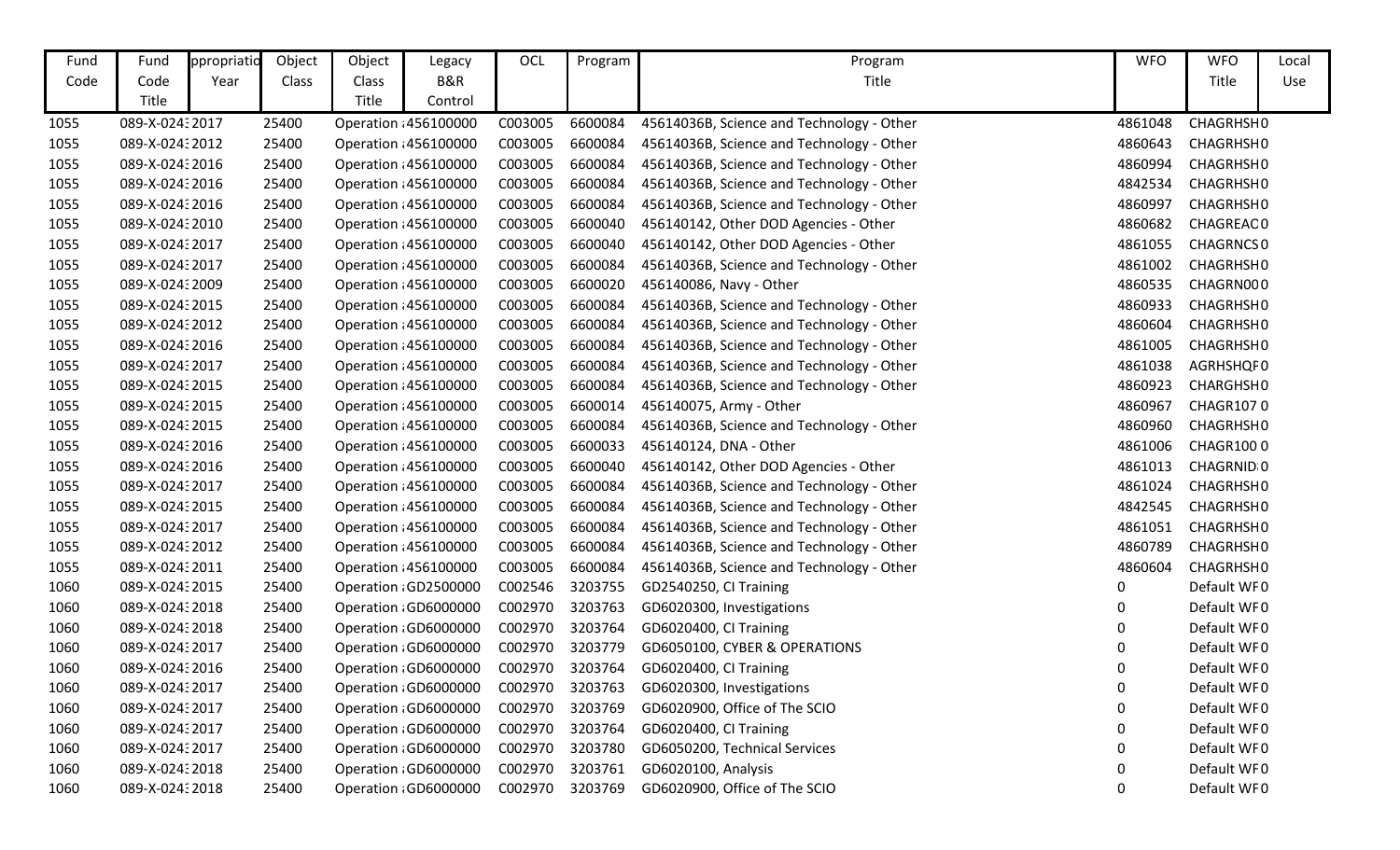| Fund | Fund            | ppropriatio | Object       | Object | Legacy                | OCL     | Program | Program                                                      | <b>WFO</b> | <b>WFO</b>  | Local |
|------|-----------------|-------------|--------------|--------|-----------------------|---------|---------|--------------------------------------------------------------|------------|-------------|-------|
| Code | Code            | Year        | <b>Class</b> | Class  | B&R                   |         |         | Title                                                        |            | Title       | Use   |
|      | Title           |             |              | Title  | Control               |         |         |                                                              |            |             |       |
| 1060 | 089-X-02432018  |             | 25400        |        | Operation : GD6000000 | C002970 | 3203780 | GD6050200, Technical Services                                | 0          | Default WF0 |       |
| 1060 | 089-X-02432017  |             | 25400        |        | Operation : GD6000000 | C002970 | 3203761 | GD6020100, Analysis                                          | 0          | Default WF0 |       |
| 1079 | 089-16/17-2016  |             | 25400        |        | Operation: CS0000000  | C000892 | 1713352 | CS7000000, Integrated Joint Cybersecurity Coordination Cente | 0          | Default WF0 |       |
| 1551 | 089-X-0309 2017 |             | 25400        |        | Operation : DN4000000 | C003042 | 2223094 | DN4001010, Safeguards Policy                                 | 0          | Default WF0 |       |
| 1551 | 089-X-0309 2017 |             | 25400        |        | Operation : DN3001000 | C003039 | 2223079 | DN3001010, Highly Enriched Uranium HEU Reactor Conversion    | 0          | Default WF0 |       |
| 1551 | 089-X-03092018  |             | 25400        |        | Operation: CT0000000  | C003007 | 2223020 | CT8401000, Radiological Assistance Program RAP               | 0          | Default WF0 |       |
| 1551 | 089-X-03092018  |             | 25400        |        | Operation : DN4000000 | C003042 | 2223096 | DN4001030, Safeguards Technology Development                 | 0          | Default WF0 |       |
| 1551 | 089-X-03092018  |             | 25400        |        | Operation : DN4000000 | C003042 | 2223103 | DN4004010, Global Regimes                                    | 0          | Default WF0 |       |
| 1551 | 089-X-03092015  |             | 25400        |        | Operation : NN5000000 | C001058 | 2221235 | NN5002020, In-Country Costs for Russia Newly Independent Sta | 0          | Default WF0 |       |
| 1551 | 089-X-03092017  |             | 25400        |        | Operation : CT0000000 | C003007 | 2223025 | CT8405010, Technology Integration TI                         | 0          | Default WF0 |       |
| 1551 | 089-X-0309 2018 |             | 25400        |        | Operation : DN4000000 | C003042 | 2223095 | DN4001020, Safeguards Engagement INSEP                       | 0          | Default WF0 |       |
| 1551 | 089-X-0309 2013 |             | 25400        |        | Operation: NN5000000  | C001058 | 2222811 | NN5003040, US Costs for Non Russia Non-Newly Independent Sta | 0          | Default WF0 |       |
| 1551 | 089-X-0309 2015 |             | 25400        |        | Operation : NN9100000 | C002938 | 2222883 | NN9100000, Highly Enriched Uranium HEU Reactor Conversion    | 0          | Default WF0 |       |
| 1551 | 089-X-03092015  |             | 25400        |        | Operation : NN4000000 | C001056 | 2222718 | NN4009020, DO NOT USE!!! Safeguards Engagement               | 0          | Default WF0 |       |
| 1551 | 089-X-0309 2017 |             | 25400        |        | Operation: CT0000000  | C003007 | 2223023 | CT8404010, Evaluation, Exercise, Readiness, and Response Sup | 0          | Default WF0 |       |
| 1551 | 089-X-0309 2017 |             | 25400        |        | Operation : DN4000000 | C003042 | 2223106 | DN4004040, Policy Studies and Support                        | 0          | Default WF0 |       |
| 1551 | 089-X-03092015  |             | 25400        |        | Operation : NN4000000 | C001056 | 2222719 | NN4009030, Safeguards Technology Development                 | 0          | Default WF0 |       |
| 1551 | 089-X-0309 2017 |             | 25400        |        | Operation : DN4000000 | C003042 | 2223103 | DN4004010, Global Regimes                                    | 0          | Default WF0 |       |
| 1551 | 089-X-03092015  |             | 25400        |        | Operation : NN5000000 | C001058 | 2221241 | NN5004020, In-Country Costs for Russia Newly Independent Sta | 0          | Default WF0 |       |
| 1551 | 089-X-0309 2018 |             | 25400        |        | Operation: CT0000000  | C003007 | 2223023 | CT8404010, Evaluation, Exercise, Readiness, and Response Sup | 0          | Default WF0 |       |
| 1551 | 089-X-0309 2018 |             | 25400        |        | Operation : DN2000000 | C003038 | 2223076 | DN2001000, Proliferation Detection                           | 0          | Default WF0 |       |
| 1551 | 089-X-0309 2017 |             | 25400        |        | Operation : DN1001000 | C003034 | 2223049 | DN1001011, U.S. Costs for Russia Newly Independent State Pro | 0          | Default WF0 |       |
| 1551 | 089-X-03092016  |             | 25400        |        | Operation : DN1001000 | C003034 | 2223053 | DN1001021, U.S. Costs for Russia Newly Independent State Pro | 0          | Default WF0 |       |
| 1551 | 089-X-0309 2013 |             | 25400        |        | Operation: NN5000000  | C001058 | 2221240 | NN5004010, U.S. Costs for Russia Newly Independent States Pr | 0          | Default WF0 |       |
| 1551 | 089-X-0309 2017 |             | 25400        |        | Operation: CT0000000  | C003007 | 2223014 | CT8101000, Nuclear Incident Policy and Cooperation           | 0          | Default WF0 |       |
| 1551 | 089-X-03092015  |             | 25400        |        | Operation : NN2000000 | C001052 | 2221132 | NN2001000, Nonproliferation Detection                        | 0          | Default WF0 |       |
| 1551 | 089-X-0309 2014 |             | 25400        |        | Operation : NN5000000 | C001058 | 2221231 | NN5001010, U.S. Costs for Russia Newly Independent States Pr | 0          | Default WF0 |       |
| 1551 | 089-X-0309 2018 |             | 25400        |        | Operation : CT0000000 | C003007 | 2223025 | CT8405010, Technology Integration TI                         | 0          | Default WF0 |       |
| 1551 | 089-X-0309 2013 |             | 25400        |        | Operation NN4000000   | C001056 | 2222721 | NN4010010, International Nonproliferation Export Control     | 0          | Default WF0 |       |
| 1551 | 089-X-0309 2016 |             | 25400        |        | Operation : DN4000000 | C003042 | 2223105 | DN4004030, Multilateral Supplier Policy                      | 0          | Default WF0 |       |
| 1551 | 089-X-0309 2017 |             | 25400        |        | Operation : DN2000000 | C003038 | 2223076 | DN2001000, Proliferation Detection                           |            | Default WF0 |       |
| 1551 | 089-X-0309 2014 |             | 25400        |        | Operation : NN4000000 | C001056 | 2222722 | NN4010021, US Costs for Russia Newly Independent States      |            | Default WF0 |       |
| 1551 | 089-X-0309 2015 |             | 25400        |        | Operation: NN5000000  | C001058 | 2221234 | NN5002010, U.S. Costs for Russia Newly Independent States Pr |            | Default WF0 |       |
| 1551 | 089-X-0309 2015 |             | 25400        |        | Operation: NN4000000  | C001056 | 2222733 | NN4012040, Policy Studies and Support                        | 0          | Default WF0 |       |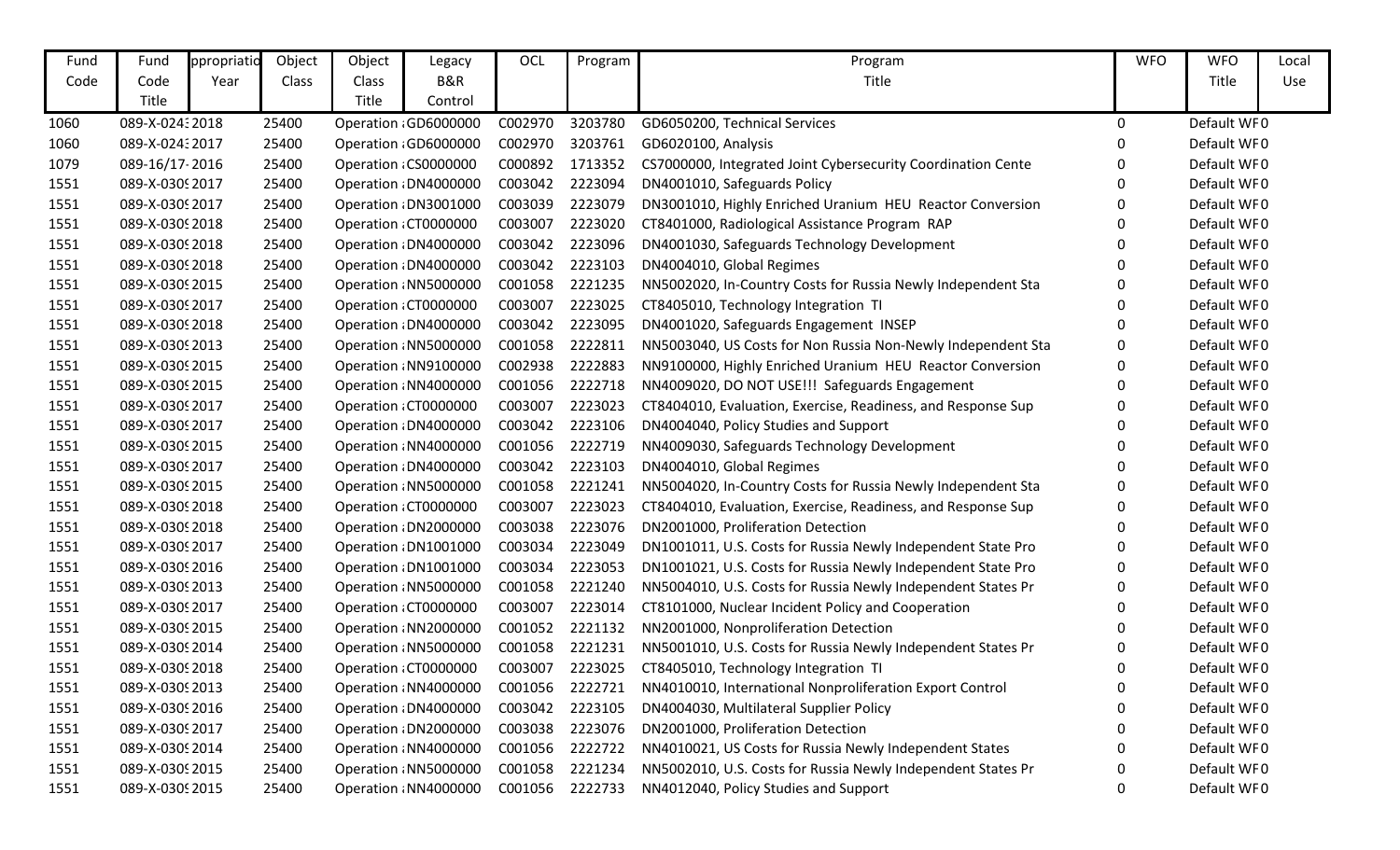| Fund | Fund            | ppropriatio | Object | Object | Legacy                | OCL             | Program | Program                                                      | <b>WFO</b>  | <b>WFO</b>       | Local |
|------|-----------------|-------------|--------|--------|-----------------------|-----------------|---------|--------------------------------------------------------------|-------------|------------------|-------|
| Code | Code            | Year        | Class  | Class  | B&R                   |                 |         | Title                                                        |             | Title            | Use   |
|      | Title           |             |        | Title  | Control               |                 |         |                                                              |             |                  |       |
| 1551 | 089-X-0309 2017 |             | 25400  |        | Operation : CT0000000 | C003007         | 2223020 | CT8401000, Radiological Assistance Program RAP               | 0           | Default WF0      |       |
| 1551 | 089-X-0309 2017 |             | 25400  |        | Operation : DN4000000 | C003042         | 2223096 | DN4001030, Safeguards Technology Development                 |             | Default WF0      |       |
| 1551 | 089-X-0309 2018 |             | 25400  |        | Operation : DN4000000 | C003042         | 2223094 | DN4001010, Safeguards Policy                                 |             | Default WF0      |       |
| 1551 | 089-X-0309 2014 |             | 25400  |        | Operation : NN5000000 | C001058         | 2222881 | NN5070040, US Costs for Non Russia Non-Newly Independent Sta | 0           | Default WF0      |       |
| 1551 | 089-X-03092015  |             | 25400  |        | Operation : NN4000000 | C001056         | 2222732 | NN4012030, Multilateral Supplier Policy                      | $\mathbf 0$ | Default WF0      |       |
| 1551 | 089-X-0309 2015 |             | 25400  |        | Operation : NN9300000 | C002936         | 2222890 | NN9301000, Domestic Nuclear and Radiological Material Protec | 0           | Default WF0      |       |
| 1551 | 089-X-03092015  |             | 25400  |        | Operation : NN5000000 | C001058         | 2222810 | NN5002040, US Costs for Non Russia Non-Newly Independent Sta | 0           | Default WF0      |       |
| 1551 | 089-X-03092015  |             | 25400  |        | Operation : NN5000000 | C001058         | 2222881 | NN5070040, US Costs for Non Russia Non-Newly Independent Sta | 0           | Default WF0      |       |
| 1551 | 089-X-0309 2017 |             | 25400  |        | Operation : DN4000000 | C003042         | 2223102 | DN4003020, Nuclear Noncompliance Verification                | 0           | Default WF0      |       |
| 1551 | 089-X-0309 2017 |             | 25400  |        | Operation : DN1005000 | C003088         | 2223152 | DN1005010, Domestic Radiological Security                    | 0           | Default WF0      |       |
| 1551 | 089-X-03092018  |             | 25400  |        | Operation : DN4000000 | C003042         | 2223102 | DN4003020, Nuclear Noncompliance Verification                | 0           | Default WF0      |       |
| 1551 | 089-X-0309 2017 |             | 25400  |        | Operation : DN2000000 | C003038         | 2223154 | DN2006000, USHPRR                                            | O           | Default WF0      |       |
| 1551 | 089-X-0309 2016 |             | 25400  |        | Operation : DN4000000 | C003042         | 2223101 | DN4003010, Warhead Dismantlement and Fissile Material Transp | 0           | Default WF0      |       |
| 1551 | 089-X-0309 2014 |             | 25400  |        | Operation : NN5000000 | C001058         | 2221241 | NN5004020, In-Country Costs for Russia Newly Independent Sta | 0           | Default WF0      |       |
| 1551 | 089-X-0309 2016 |             | 25400  |        | Operation : DN1001000 | C003034         | 2223049 | DN1001011, U.S. Costs for Russia Newly Independent State Pro | 0           | Default WF0      |       |
| 1551 | 089-X-0309 2017 |             | 25400  |        | Operation : DN1003000 | C003036         | 2223063 | DN1003011, U.S. Costs for Russia Newly Independent State Pro | 0           | Default WF0      |       |
| 1551 | 089-X-0309 2015 |             | 25400  |        | Operation: NN4000000  | C001056         | 2222717 | NN4009010, Safeguards Policy and Human Resources             | 0           | Default WF0      |       |
| 1551 | 089-X-03092015  |             | 25400  |        | Operation : NN4000000 | C001056         | 2222730 | NN4012010, Global Regimes                                    | ŋ           | Default WF0      |       |
| 1551 | 089-X-03092015  |             | 25400  |        | Operation : NN5000000 | C001058         | 2221243 | NN5005011, U.S. Costs for Russia Newly Independent States Pr | 0           | Default WF0      |       |
| 1551 | 089-X-0309 2017 |             | 25400  |        | Operation : DN3001000 | C003039         | 2223080 | DN3001020, Molybdenum-99 Mo-99                               | 0           | Default WF0      |       |
| 1551 | 089-X-03092015  |             | 25400  |        | Operation : NN4000000 | C001056         | 2222728 | NN4011020, Nuclear Noncompliance Verification                |             | Default WF0      |       |
| 1551 | 089-X-0309 2015 |             | 25400  |        | Operation: NN5000000  | C001058         | 2221240 | NN5004010, U.S. Costs for Russia Newly Independent States Pr |             | Default WF0      |       |
| 1551 | 089-X-0309 2017 |             | 25400  |        | Operation : DN4000000 | C003042         | 2223095 | DN4001020, Safeguards Engagement INSEP                       | 0           | Default WF0      |       |
| 1551 | 089-X-0309 2014 |             | 25400  |        | Operation: NN5000000  | C001058         | 2221235 | NN5002020, In-Country Costs for Russia Newly Independent Sta | 0           | Default WF0      |       |
| 1557 | 089-X-03092012  |             | 25400  |        | Operation : NN5000000 | C001058         | 2222290 | NN5010000, International Contributions UK                    | 0           | Default WF0      |       |
| 1650 | 089-X-031:2010  |             | 25400  |        | Operation: PS0000000  | C001075         | 2221514 | PS0202132, Advisory and Assistance, Diversity Programs       | 0           | Default WF0      |       |
| 1689 | 089-14/15-2014  |             | 25400  |        | Operation : PS0000000 | C001075         | 2222565 | PS0202200, A&A, Counterterrorism                             | 0           | Default WF0      |       |
| 1751 | 089-X-0315 2013 |             | 25400  |        | Operation : EZ5000000 | C002226 1110981 |         | EZ5012300 - BRNL-0030 Soil and Water Remediation - Brookhave |             | Default WF0      |       |
| 1751 | 089-X-0315 2015 |             | 25400  |        | Operation: EZ5000000  | C002226         | 1110981 | EZ5012300 - BRNL-0030 Soil and Water Remediation - Brookhave | 0           | Default WF0      |       |
| 2300 | 089-X-418(2014  |             | 32003  |        | Accelerato ST0000000  | C001087         | 2924281 | ST6001034, Facility Upgrades                                 | 0           | Default WF485395 |       |
| 2300 | 089-X-418(2018  |             | 25400  |        | Operation : ST0000000 | C001087         | 2924280 | ST6001032, Hot Cell and Other National Lab Facilities        |             | Default WF0      |       |
| 2300 | 089-X-418(2018  |             | 25400  |        | Operation: ST0000000  | C001087         | 2720715 | ST5001030, Other National Lab Research                       |             | Default WF0      |       |
| 2300 | 089-X-418(2018  |             | 25400  |        | Operation : ST0000000 | C001087         | 2720718 | ST6001020, Brookhaven Linear Isotope Producer BLIP           |             | Default WF0      |       |
| 2300 | 089-X-418(2016  |             | 25400  |        | Operation: ST0000000  | C001087         | 2924424 | ST5001040, Actinium-225 Technology Research and Integration  | 0           | Default WF0      |       |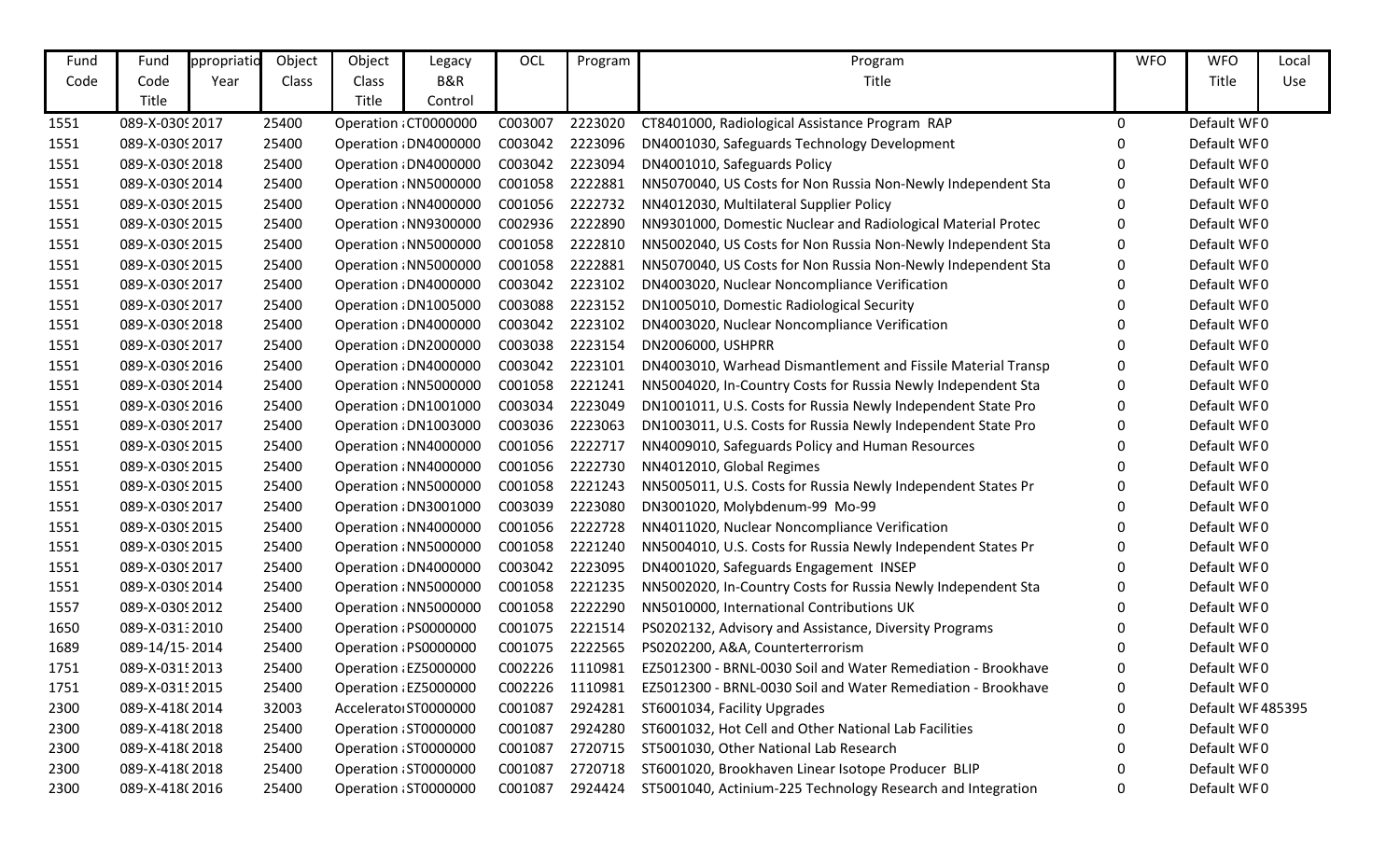| Fund | Fund            | ppropriatio | Object | Object | Legacy                | OCL     | Program | Program                                                      | <b>WFO</b> | <b>WFO</b>       | Local |
|------|-----------------|-------------|--------|--------|-----------------------|---------|---------|--------------------------------------------------------------|------------|------------------|-------|
| Code | Code            | Year        | Class  | Class  | B&R                   |         |         | Title                                                        |            | Title            | Use   |
|      | Title           |             |        | Title  | Control               |         |         |                                                              |            |                  |       |
| 2300 | 089-X-418(2018  |             | 25400  |        | Operation: ST0000000  | C001087 | 2924306 | ST6001031, Production                                        | 0          | Default WF0      |       |
| 2300 | 089-X-418(2017  |             | 25400  |        | Operation: ST0000000  | C001087 | 2924424 | ST5001040, Actinium-225 Technology Research and Integration  | 0          | Default WF0      |       |
| 2300 | 089-X-418(2017  |             | 25400  |        | Operation : ST0000000 | C001087 | 2720715 | ST5001030, Other National Lab Research                       | 0          | Default WF0      |       |
| 2300 | 089-X-418(2014  |             | 25400  |        | Operation: ST0000000  | C001087 | 2924424 | ST5001040, Actinium-225 Technology Research and Integration  | 0          | Default WF0      |       |
| 2300 | 089-X-418(2017  |             | 25400  |        | Operation: ST0000000  | C001087 | 2924306 | ST6001031, Production                                        | 0          | Default WF0      |       |
| 2300 | 089-X-418(2014  |             | 25400  |        | Operation: ST0000000  | C001087 | 2720714 | ST5001020, Brookhaven Linear Isotope Producer BLIP           | 0          | Default WF0      |       |
| 2300 | 089-X-418(2017  |             | 25400  |        | Operation: ST0000000  | C001087 | 2924281 | ST6001034, Facility Upgrades                                 | 0          | Default WF0      |       |
| 2300 | 089-X-418(2018  |             | 25400  |        | Operation: ST0000000  | C001087 | 2924281 | ST6001034, Facility Upgrades                                 | 0          | Default WF0      |       |
| 2300 | 089-X-418(2016  |             | 25400  |        | Operation: ST0000000  | C001087 | 2924306 | ST6001031, Production                                        | 0          | Default WF0      |       |
| 2300 | 089-X-418(2018  |             | 25400  |        | Operation: ST0000000  | C001087 | 2924424 | ST5001040, Actinium-225 Technology Research and Integration  | 0          | Default WF0      |       |
| 2300 | 089-X-418(2016  |             | 25400  |        | Operation: ST0000000  | C001087 | 2720716 | ST5002000, University Research                               | 0          | Default WF0      |       |
| 2300 | 089-X-418(2017  |             | 25400  |        | Operation: ST0000000  | C001087 | 2924280 | ST6001032, Hot Cell and Other National Lab Facilities        | 0          | Default WF0      |       |
| 2300 | 089-X-418(2015  |             | 32003  |        | Accelerato ST0000000  | C001087 | 2924281 | ST6001034, Facility Upgrades                                 | 0          | Default WF485395 |       |
| 2300 | 089-X-418(2016  |             | 25400  |        | Operation: ST0000000  | C001087 | 2924282 | ST6001036, Technical Services                                | 0          | Default WF0      |       |
| 2300 | 089-X-418(2017  |             | 25400  |        | Operation: ST0000000  | C001087 | 2720718 | ST6001020, Brookhaven Linear Isotope Producer BLIP           | 0          | Default WF0      |       |
| 5300 | 089-X-031 2016  |             | 25400  |        | Operation: TE1300000  | C002800 | 3123815 | TE1305000, Virtual Energy Sector Forensics Analysis Platform | 0          | Default WF0      |       |
| 5300 | 089-X-0318 2017 |             | 25400  |        | Operation: TE1100000  | C002798 | 3123785 | TE1103000, Advanced Modeling Grid Research                   | 0          | Default WF0      |       |
| 5300 | 089-X-03182016  |             | 25400  |        | Operation: TE1100000  | C002798 | 3123802 | TE1104000, Energy Systems Predictive Capability              | 0          | Default WF0      |       |
| 5300 | 089-X-031 2016  |             | 25400  |        | Operation: TE1200000  | C002799 | 3123792 | TE1201000, Smart Grid                                        | O          | Default WF0      |       |
| 5300 | 089-X-031 2016  |             | 25400  |        | Operation: TE1200000  | C002799 | 3123810 | TE1204000, Market-Based Control Signal                       | 0          | Default WF0      |       |
| 5300 | 089-X-031 2016  |             | 25400  |        | Operation: TE1300000  | C002800 | 3123804 | TE1302000, Cyber for Energy Security OPS                     | 0          | Default WF0      |       |
| 5300 | 089-X-0318 2017 |             | 25400  |        | Operation: TE1200000  | C002799 | 3123809 | TE1203000, Advance Distribution Management System            | 0          | Default WF0      |       |
| 5300 | 089-X-031 2016  |             | 25400  |        | Operation: TE1100000  | C002798 | 3123789 | TE1101000, Transmission Reliability & Renewables Integration | 0          | Default WF0      |       |
| 5300 | 089-X-031 {2018 |             | 25400  |        | Operation: TE1100000  | C002798 | 3123785 | TE1103000, Advanced Modeling Grid Research                   | 0          | Default WF0      |       |
| 5300 | 089-X-0318 2017 |             | 25400  |        | Operation: TE1400000  | C002801 | 3123795 | TE1400000, Energy Storage                                    | 0          | Default WF0      |       |
| 5300 | 089-X-0318 2016 |             | 25400  |        | Operation: TE1200000  | C002799 | 3123812 | TE1206000, Advanced Secure Low-cost Sensors                  | 0          | Default WF0      |       |
| 5300 | 089-X-0318 2017 |             | 25400  |        | Operation : TE1200000 | C002799 | 3123811 | TE1205000, Resilient Electric Distribution Grid R&D          | 0          | Default WF0      |       |
| 5300 | 089-X-0318 2016 |             | 25400  |        | Operation TE1100000   |         |         | C002798 3123785 TE1103000, Advanced Modeling Grid Research   | U          | Default WF0      |       |
| 5300 | 089-X-0318 2017 |             | 25400  |        | Operation TE1100000   | C002798 | 3123816 | TE1104010, Monitoring and Real-Time Analysis                 | 0          | Default WF0      |       |
| 5300 | 089-X-031 {2018 |             | 25400  |        | Operation: TE1200000  | C002799 | 3123811 | TE1205000, Resilient Electric Distribution Grid R&D          | 0          | Default WF0      |       |
| 5300 | 089-X-031 2016  |             | 25400  |        | Operation: TF0000000  | C002802 | 3123796 | TF0000000, National Electricity Delivery                     |            | Default WF0      |       |
| 5300 | 089-X-0318 2017 |             | 25400  |        | Operation: TE1300000  | C002800 | 3123803 | TE1301000, Cyber for Energy Security R&D                     |            | Default WF0      |       |
| 5350 | 089-X-0319 2017 |             | 25400  |        | Operation AF5800000   | C000822 | 2720965 | AF5861010, Spent Fuel and Waste Disposition Program Manageme | 0          | Default WF0      |       |
| 5350 | 089-X-0319 2013 |             | 25400  |        | Operation : NT0100000 | C002769 | 2720775 | NT0104000, Reactor Materials                                 | 0          | Default WF0      |       |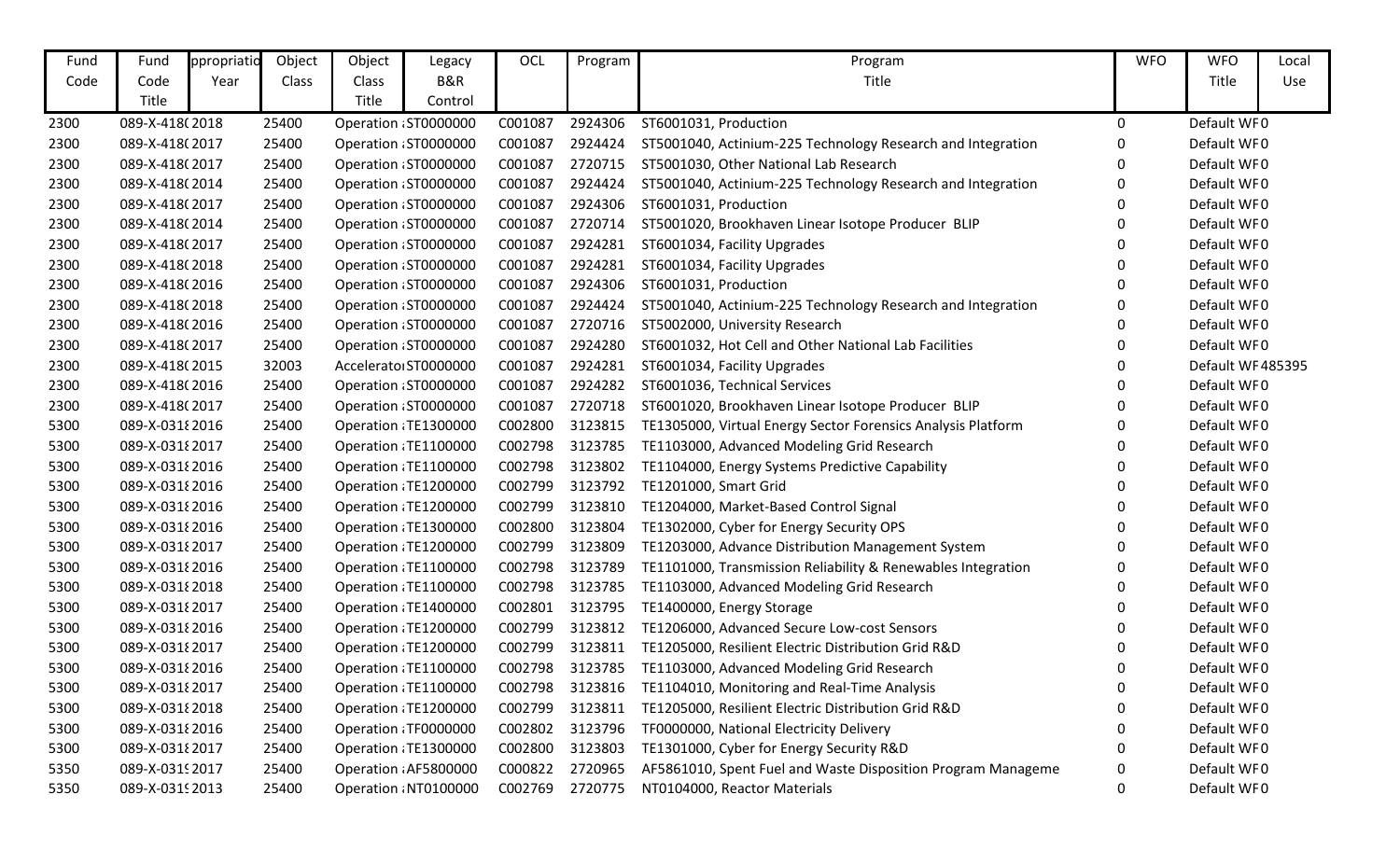| Fund | Fund            | ppropriatio | Object | Object                | Legacy                | OCL             | Program | Program                                                      | <b>WFO</b> | <b>WFO</b>        | Local |
|------|-----------------|-------------|--------|-----------------------|-----------------------|-----------------|---------|--------------------------------------------------------------|------------|-------------------|-------|
| Code | Code            | Year        | Class  | Class                 | B&R                   |                 |         | Title                                                        |            | Title             | Use   |
|      | Title           |             |        | Title                 | Control               |                 |         |                                                              |            |                   |       |
| 5350 | 089-X-0319 2018 |             | 25400  |                       | Operation : AF5800000 | C000822         | 2720874 | AF5832020, Systems Analysis                                  | $\Omega$   | Default WF0       |       |
| 5350 | 089-X-0319 2017 |             | 25400  |                       | Operation: RC0400000  | C002775         | 2720918 | RC0424000, ARC International Collaborations                  |            | Default WF0       |       |
| 5350 | 089-X-0319 2017 |             | 25400  |                       | Operation: AF5800000  | C000822         | 2720667 | AF5810000, Advanced Fuels Research, Development and Testing  |            | Default WF0       |       |
| 5350 | 089-X-0319 2017 |             | 25400  |                       | Operation: AF5800000  | C000822         | 2720875 | AF5832030, Program Assessment & Coordination                 | 0          | Default WF0       |       |
| 5350 | 089-X-0319 2018 |             | 25400  |                       | Operation: AF5800000  | C000822         | 2720667 | AF5810000, Advanced Fuels Research, Development and Testing  |            | Default WF0       |       |
| 5350 | 089-X-0319 2017 |             | 25400  |                       | Operation: AF5800000  | C000822         | 2720625 | AF5855000, Fuel Resources R&D                                | 0          | Default WF0       |       |
| 5350 | 089-X-03192017  |             | 25400  |                       | Operation : AF5800000 | C000822         | 2720874 | AF5832020, Systems Analysis                                  |            | Default WF0       |       |
| 5350 | 089-X-0319 2016 |             | 25400  |                       | Operation : AF0400000 | C002768         | 2720880 | AF0440000, Program Support                                   |            | Default WF0       |       |
| 5350 | 089-X-0319 2018 |             | 25400  |                       | Operation: RC0500000  | C003095         | 2720978 | RC0504000, Program Assessment and Coordination               |            | Default WF0       |       |
| 5350 | 089-X-0319 2018 |             | 25400  |                       | Operation AF5800000   | C000822         | 2720875 | AF5832030, Program Assessment & Coordination                 |            | Default WF0       |       |
| 5450 | 089-X-03212014  |             | 25400  |                       | Operation: BM0100000  | C000846         | 1009218 | BM0107000, Biopower                                          |            | Default WF0       |       |
| 5450 | 089-X-03212016  |             | 25400  |                       | Operation : SL0000000 | C002911         | 1005616 | SL0300000, Systems Integration Balance of Systems and Power  |            | Default WF0       |       |
| 5450 | 089-X-03212016  |             | 25400  |                       | Operation: HT0000000  | C002796         | 1009198 | HT0800000, Technology Validation                             |            | Default WF0       |       |
| 5450 | 089-X-03212016  |             | 25400  |                       | Operation: HT0000000  | C002796         | 1009190 | HT0100000, Fuel Cell Systems R&D                             |            | Default WF 302017 |       |
| 5450 | 089-X-03212017  |             | 25400  |                       | Operation: VT0000000  | C001096         | 1005556 | VT1301000, Vehicle and System Simulation and Testing - Vehic |            | Default WF0       |       |
| 5450 | 089-X-03212017  |             | 25400  |                       | Operation GT0000000   | C002910         | 1005613 | GT0300000, Hydrothermal                                      |            | Default WF0       |       |
| 5450 | 089-X-03212016  |             | 25400  |                       | Operation: ED0000000  | C000949         | 1009209 | ED2701000, Next Generation Manufacturing                     |            | Default WF0       |       |
| 5450 | 089-X-03212018  |             | 25400  |                       | Operation: VT0000000  | C001096         | 1005554 | VT1201000, Batteries & Electric Drive Technology - Energy St |            | Default WF0       |       |
| 5450 | 089-X-03212016  |             | 25400  |                       | Operation : PG0000000 | C002840         | 1005604 | PG0400000, Innovation & Deployment                           |            | Default WF0       |       |
| 5450 | 089-X-03212018  |             | 25400  |                       | Operation GT0000000   | C002910         | 1005613 | GT0300000, Hydrothermal                                      |            | Default WF0       |       |
| 5450 | 089-X-03212017  |             | 25400  |                       | Operation HT0000000   | C002796         | 2223156 | HT1100000, Technology Acceleration                           |            | Default WF0       |       |
| 5450 | 089-X-03212016  |             | 25400  |                       | Operation: VT0000000  | C001096         | 1005556 | VT1301000, Vehicle and System Simulation and Testing - Vehic |            | Default WF0       |       |
| 5450 | 089-X-03212015  |             | 25400  |                       | Operation : SL0000000 | C002911         | 1005616 | SL0300000, Systems Integration Balance of Systems and Power  | 0          | Default WF0       |       |
| 5450 | 089-X-03212017  |             | 25400  |                       | Operation: HT0000000  | C002796         | 1009190 | HT0100000, Fuel Cell Systems R&D                             |            | Default WF0       |       |
| 5450 | 089-X-03212014  |             | 25400  |                       | Operation GT0000000   | C002910         | 1005612 | GT0100000, Enhanced Geothermal Systems                       |            | Default WF0       |       |
| 5450 | 089-X-03212013  |             | 25400  | Operation : EL1700000 |                       | C000955         | 1005091 | EL1708000, DOE Specific Investments                          |            | Default WF0       |       |
| 5450 | 089-X-03212017  |             | 25400  | Operation : SL0000000 |                       | C002911         | 1005616 | SL0300000, Systems Integration Balance of Systems and Power  | 0          | Default WF0       |       |
| 5450 | 089-X-03212015  |             | 25400  |                       | Operation : ED0000000 | C000949         | 1009209 | ED2701000, Next Generation Manufacturing                     | 0          | Default WF0       |       |
| 5450 | 089-X-03212017  |             | 25400  |                       | Operation VT0000000   | C001096 1005554 |         | VT1201000, Batteries & Electric Drive Technology - Energy St | 0          | Default WF0       |       |
| 5489 | 089-16/17-2016  |             | 25400  |                       | Operation : 456100000 | C003005         | 6600073 | 456140358, Other Federal Agencies                            | 4861011    | CHAGRGX0302027    |       |
| 5498 | 089-X-03212017  |             | 25400  |                       | Operation : 456100000 | C003005         | 6600146 | 456160031, Industry - Domestic                               | 4860966    | <b>CHAGR8730</b>  |       |
| 5499 | 089-X-03212014  |             | 25400  |                       | Operation : 456100000 | C003005         | 6600072 | 456140357, Department of State - Other                       | 3012882    | <b>CRAGR 1930</b> |       |
| 5499 | 089-X-03212016  |             | 25400  |                       | Operation : 456100000 | C003005         | 6600072 | 456140357, Department of State - Other                       | 3012199    | CRAGR-S-O0        |       |
| 5499 | 089-X-03212014  |             | 25400  |                       | Operation : 456100000 | C003005         | 6600072 | 456140357, Department of State - Other                       | 3011110    | CRAGRS-OI0        |       |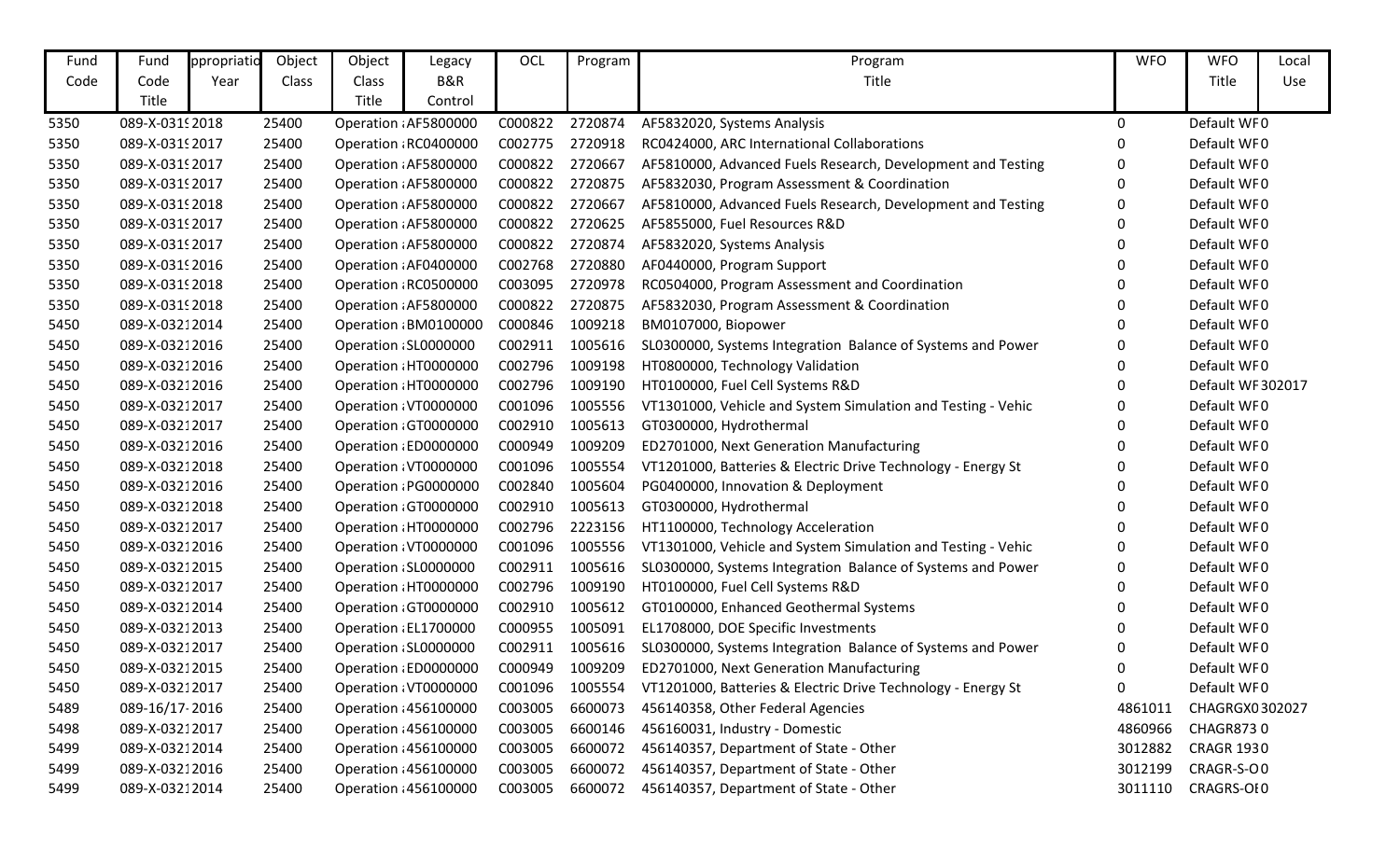| Fund | Fund          | ppropriatio | Object | Object | Legacy                | <b>OCL</b> | Program | Program                    | <b>WFO</b> | <b>WFO</b>     | Local |
|------|---------------|-------------|--------|--------|-----------------------|------------|---------|----------------------------|------------|----------------|-------|
| Code | Code          | Year        | Class  | Class  | B&R                   |            |         | Title                      |            | Title          | Use   |
|      | Title         |             |        | Title  | Control               |            |         |                            |            |                |       |
| 6600 | 089X0337 2014 |             | 25400  |        | Operation : CJ0100000 | C002599    | 3166012 | CJ0100000, ARPA-E Projects |            | Default WF1249 |       |
| 6600 | 089X0337 2014 |             | 25400  |        | Operation : CJ0100000 | C002599    | 3166012 | CJ0100000, ARPA-E Projects |            | Default WF1250 |       |
| 6600 | 089X0337 2014 |             | 25400  |        | Operation : CJ0100000 | C002599    | 3166012 | CJ0100000, ARPA-E Projects |            | Default WF0    |       |
| 6600 | 089X0337 2016 |             | 25400  |        | Operation : CJ0100000 | C002599    | 3166012 | CJ0100000, ARPA-E Projects |            | Default WF1314 |       |
|      |               |             |        |        |                       |            |         |                            |            |                |       |

**Non-Appropriated Total**

**Other Federal Agency Total**

**DOE Appropriated Total**

## **SF-30 Total**

| <b>FPDS-NG Total [Action Obligation]</b>                |  |
|---------------------------------------------------------|--|
| <b>FPDS-NG Total [Base And Exercised Options Value]</b> |  |
| <b>FPDS-NG Total [Base And All Options Value]</b>       |  |

Agency Sub-Report

|                                                         | Obligation Change |
|---------------------------------------------------------|-------------------|
| Agency                                                  | Amount            |
|                                                         |                   |
|                                                         |                   |
| Work for Others Funds Associated with Federal Agencies: | 0.00              |
| Total DOE Funds:                                        | 50, 204, 264.82   |
| Total Non-Appropriated Funds:                           | 3,700,000.00      |
| Grand Total:                                            | 53,904,264.82     |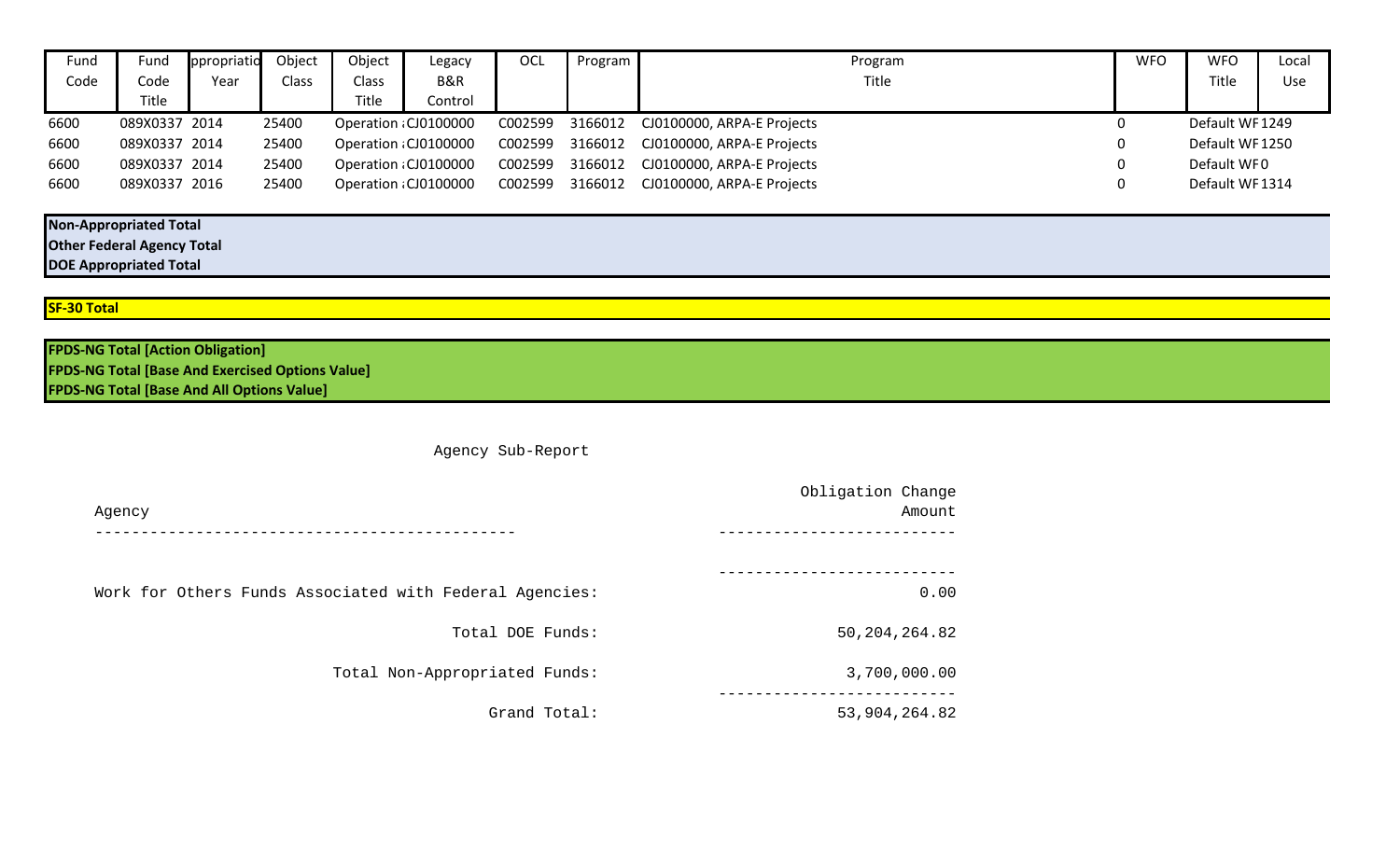| Local                                 | <b>Beginning</b> | <b>Budget</b>   | <b>Budget</b>   | <b>Budget</b>   | Total           |
|---------------------------------------|------------------|-----------------|-----------------|-----------------|-----------------|
| Use                                   | Uncosted         | Authority       | Authority       | Authority       | Available       |
| Code                                  | Obligations      | Previous        | Change          | Revised         |                 |
| TCF Funding - Managed by \$124,028.00 |                  | \$0.00          | \$0.00          | \$0.00          | \$124,028.00    |
| TCF Funding - Managed by \$15,539.00  |                  | \$0.00          | \$0.00          | \$0.00          | \$15,539.00     |
| TCF Funding - Managed by \$121,207.00 |                  | \$0.00          | \$0.00          | \$0.00          | \$121,207.00    |
| TCF Funding - Managed by \$463.00     |                  | \$0.00          | \$0.00          | \$0.00          | \$463.00        |
| Default Local Use Value               | \$2,499.75       | \$0.00          | $-52,499.75$    | $-$2,499.75$    | \$0.00          |
| Default Local Use Value               | \$60,138.03      | \$0.00          | \$0.00          | \$0.00          | \$60,138.03     |
| Default Local Use Value               | \$1,194,416.20   | \$0.00          | \$0.00          | \$0.00          | \$1,194,416.20  |
| <b>CHAIP</b>                          | \$1,800,000.00   | \$0.00          | \$0.00          | \$0.00          | \$1,800,000.00  |
| Default Local Use Value               | \$219.26         | \$0.00          | $-5219.26$      | $-5219.26$      | \$0.00          |
| Default Local Use Value               | \$70,692.64      | \$0.00          | \$0.00          | \$0.00          | \$70,692.64     |
| Default Local Use Value               | \$0.00           | \$1,300,000.00  | \$1,100,000.00  | \$2,400,000.00  | \$2,400,000.00  |
| Default Local Use Value               | \$0.00           | \$406,541.00    | \$137,122.00    | \$543,663.00    | \$543,663.00    |
| Default Local Use Value               | \$0.00           | \$33,000.00     | \$12,000.00     | \$45,000.00     | \$45,000.00     |
| CHEQU                                 | \$0.00           | \$252,000.00    | \$84,000.00     | \$336,000.00    | \$336,000.00    |
| Default Local Use Value               | \$0.00           | \$18,492,000.00 | \$12,545,000.00 | \$31,037,000.00 | \$31,037,000.00 |
| Default Local Use Value               | \$0.00           | \$303,000.00    | \$110,000.00    | \$413,000.00    | \$413,000.00    |
| Default Local Use Value               | \$0.00           | \$370,000.00    | \$225,000.00    | \$595,000.00    | \$595,000.00    |
| Default Local Use Value               | \$0.00           | \$1,464,000.00  | \$529,000.00    | \$1,993,000.00  | \$1,993,000.00  |
| Default Local Use Value               | \$82,974.96      | \$0.00          | \$0.00          | \$0.00          | \$82,974.96     |
| Default Local Use Value               | \$9,236,115.22   | \$0.00          | \$0.00          | \$0.00          | \$9,236,115.22  |
| Default Local Use Value               | \$11,981.92      | \$0.00          | \$0.00          | \$0.00          | \$11,981.92     |
| Default Local Use Value               | \$633,591.08     | \$0.00          | \$0.00          | \$0.00          | \$633,591.08    |
| CHEQU                                 | \$1,454,488.91   | \$0.00          | \$0.00          | \$0.00          | \$1,454,488.91  |
| CHEQUMIE30YD                          | \$4,378,975.89   | \$0.00          | \$0.00          | \$0.00          | \$4,378,975.89  |
| CHEQU                                 | \$494,483.56     | \$0.00          | \$0.00          | \$0.00          | \$494,483.56    |
| Default Local Use Value               | \$1,431,000.00   | \$0.00          | \$0.00          | \$0.00          | \$1,431,000.00  |
| CHEQUMIE11WB                          | \$2,334,659.11   | \$0.00          | \$0.00          | \$0.00          | \$2,334,659.11  |
| Default Local Use Value               | \$19,932.29      | \$0.00          | \$0.00          | \$0.00          | \$19,932.29     |
| Default Local Use Value               | \$750,295.68     | \$0.00          | \$0.00          | \$0.00          | \$750,295.68    |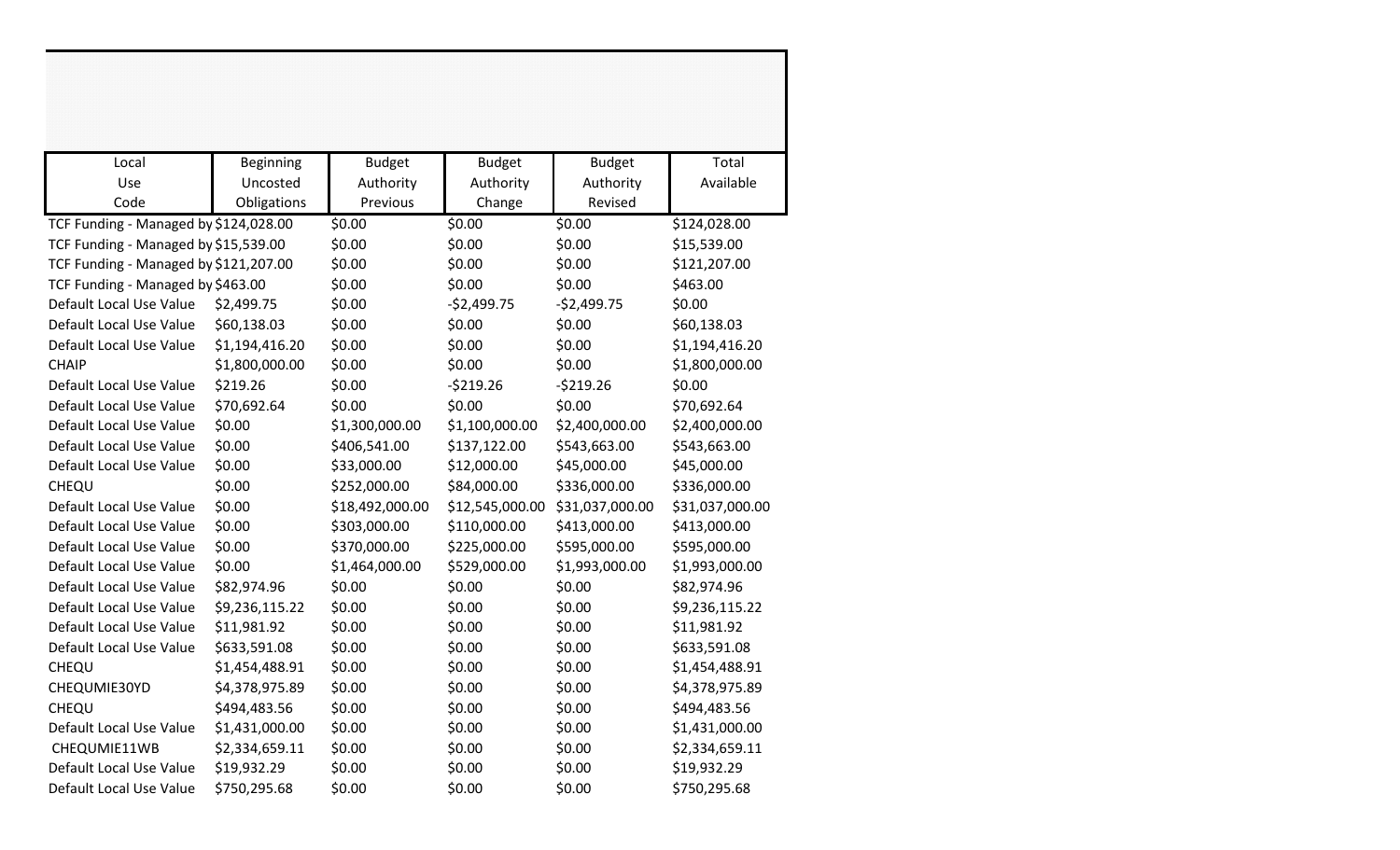| Local                   | <b>Beginning</b> | <b>Budget</b>  | <b>Budget</b> | <b>Budget</b>  | Total           |
|-------------------------|------------------|----------------|---------------|----------------|-----------------|
| Use                     | Uncosted         | Authority      | Authority     | Authority      | Available       |
| Code                    | Obligations      | Previous       | Change        | Revised        |                 |
| Default Local Use Value | \$433,221.38     | \$0.00         | \$0.00        | \$0.00         | \$433,221.38    |
| CHEQU                   | \$410,798.13     | \$0.00         | \$0.00        | \$0.00         | \$410,798.13    |
| Default Local Use Value | \$730,000.00     | \$0.00         | \$0.00        | \$0.00         | \$730,000.00    |
| Default Local Use Value | \$553,646.70     | \$0.00         | \$0.00        | \$0.00         | \$553,646.70    |
| Default Local Use Value | \$0.00           | \$202,000.00   | \$68,000.00   | \$270,000.00   | \$270,000.00    |
| Default Local Use Value | \$0.00           | \$120,000.00   | \$0.00        | \$120,000.00   | \$120,000.00    |
| Default Local Use Value | \$0.00           | \$1,233,000.00 | \$376,000.00  | \$1,609,000.00 | \$1,609,000.00  |
| <b>CHAIP</b>            | \$0.00           | \$160,000.00   | \$58,000.00   | \$218,000.00   | \$218,000.00    |
| Default Local Use Value | \$0.00           | \$600,000.00   | \$390,000.00  | \$990,000.00   | \$990,000.00    |
| Default Local Use Value | \$350,944.67     | \$0.00         | \$0.00        | \$0.00         | \$350,944.67    |
| CHEQU                   | \$600,000.00     | \$0.00         | \$0.00        | \$0.00         | \$600,000.00    |
| Default Local Use Value | \$477,041.88     | \$0.00         | \$0.00        | \$0.00         | \$477,041.88    |
| Default Local Use Value | \$10,411.59      | \$0.00         | \$0.00        | \$0.00         | \$10,411.59     |
| Default Local Use Value | \$924.97         | \$0.00         | \$0.00        | \$0.00         | \$924.97        |
| Default Local Use Value | \$2,050,352.25   | \$0.00         | \$0.00        | \$0.00         | \$2,050,352.25  |
| Default Local Use Value | \$358,481.36     | \$0.00         | \$0.00        | \$0.00         | \$358,481.36    |
| Default Local Use Value | \$511,951.37     | \$0.00         | \$0.00        | \$0.00         | \$511,951.37    |
| Default Local Use Value | \$200,953.34     | \$0.00         | \$0.00        | \$0.00         | \$200,953.34    |
| Default Local Use Value | \$1,821,032.34   | \$0.00         | \$0.00        | \$0.00         | \$1,821,032.34  |
| Default Local Use Value | \$817,467.84     | \$0.00         | \$0.00        | \$0.00         | \$817,467.84    |
| Default Local Use Value | \$138,670.00     | \$0.00         | \$0.00        | \$0.00         | \$138,670.00    |
| Default Local Use Value | \$16.33          | \$0.00         | \$0.00        | \$0.00         | \$16.33         |
| Default Local Use Value | \$0.00           | \$85,000.00    | \$28,000.00   | \$113,000.00   | \$113,000.00    |
| Default Local Use Value | \$0.00           | \$1,354,000.00 | \$490,000.00  | \$1,844,000.00 | \$1,844,000.00  |
| Default Local Use Value | \$415,197.40     | \$0.00         | \$0.00        | \$0.00         | \$415,197.40    |
| Default Local Use Value | \$85,265.00      | \$0.00         | \$0.00        | \$0.00         | \$85,265.00     |
| Default Local Use Value | \$461,630.30     | \$0.00         | \$0.00        | \$0.00         | \$461,630.30    |
| Default Local Use Value | \$2,141,187.26   | \$0.00         | \$0.00        | \$0.00         | \$2,141,187.26  |
| Default Local Use Value | \$359,003.14     | \$0.00         | \$0.00        | \$0.00         | \$359,003.14    |
| Default Local Use Value | \$183,023.62     | \$0.00         | \$0.00        | \$0.00         | \$183,023.62    |
| CHOPEMIE30YD            | \$43,502.97      | \$0.00         | \$0.00        | \$0.00         | \$43,502.97     |
| CHEQU                   | \$1,094,000.00   | \$0.00         | \$0.00        | \$0.00         | \$1,094,000.00  |
| Default Local Use Value | \$27,412,536.40  | \$0.00         | \$0.00        | \$0.00         | \$27,412,536.40 |
| Default Local Use Value | \$1,183,684.51   | \$0.00         | \$0.00        | \$0.00         | \$1,183,684.51  |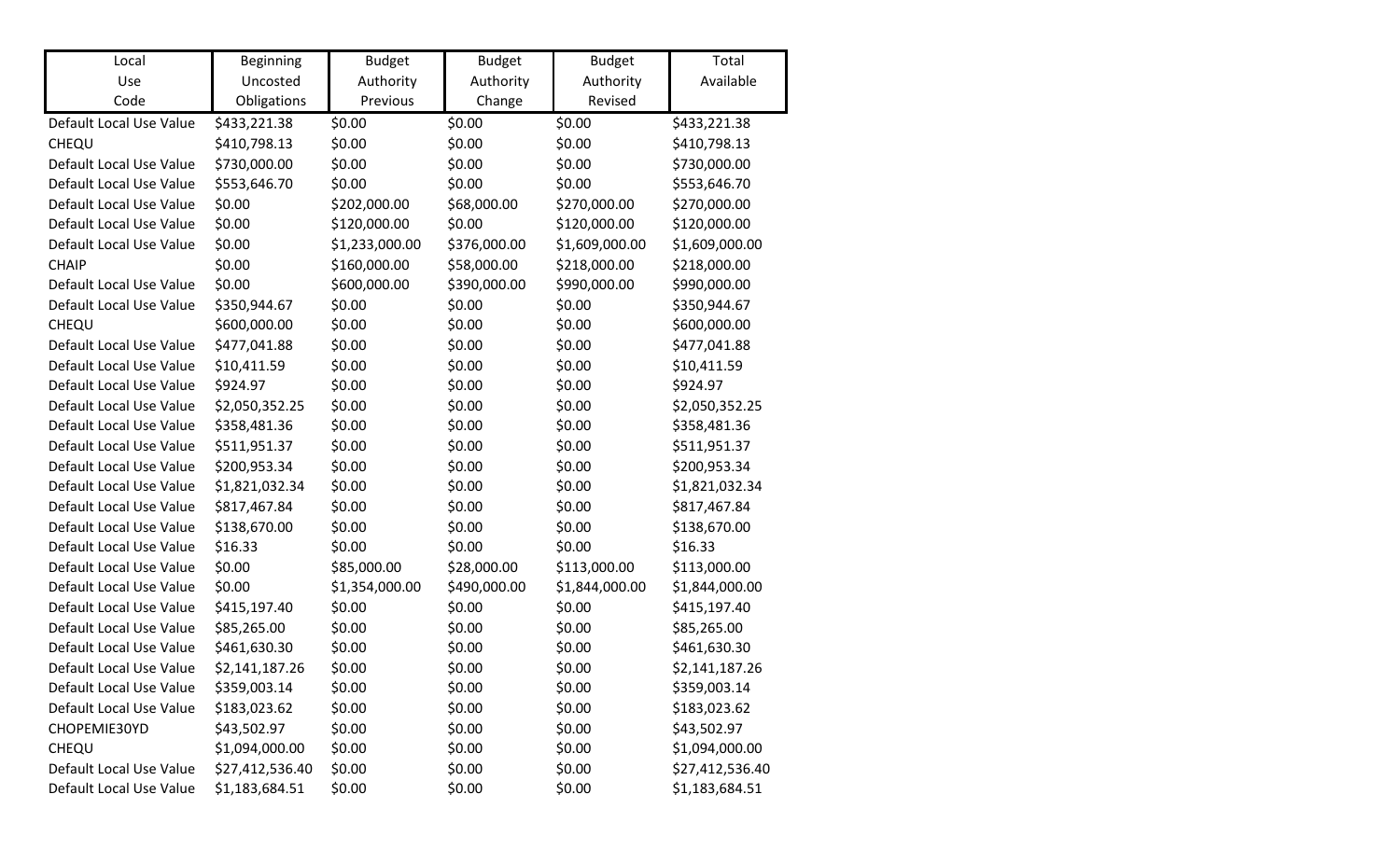| Local                   | Beginning      | <b>Budget</b>   | <b>Budget</b>   | <b>Budget</b>   | Total           |
|-------------------------|----------------|-----------------|-----------------|-----------------|-----------------|
| Use                     | Uncosted       | Authority       | Authority       | Authority       | Available       |
| Code                    | Obligations    | Previous        | Change          | Revised         |                 |
| Default Local Use Value | \$107,115.36   | \$0.00          | \$0.00          | \$0.00          | \$107,115.36    |
| Default Local Use Value | \$8,542,881.26 | \$0.00          | \$0.00          | \$0.00          | \$8,542,881.26  |
| Default Local Use Value | \$159,617.13   | \$0.00          | \$0.00          | \$0.00          | \$159,617.13    |
| Default Local Use Value | \$95,172.95    | \$0.00          | \$0.00          | \$0.00          | \$95,172.95     |
| Default Local Use Value | \$0.00         | \$757,000.00    | \$274,000.00    | \$1,031,000.00  | \$1,031,000.00  |
| Default Local Use Value | \$0.00         | \$84,000.00     | \$31,000.00     | \$115,000.00    | \$115,000.00    |
| Default Local Use Value | \$0.00         | \$168,000.00    | \$57,000.00     | \$225,000.00    | \$225,000.00    |
| Default Local Use Value | \$0.00         | \$713,000.00    | \$326,000.00    | \$1,039,000.00  | \$1,039,000.00  |
| Default Local Use Value | \$0.00         | \$351,000.00    | \$214,000.00    | \$565,000.00    | \$565,000.00    |
| Default Local Use Value | \$0.00         | \$5,943,000.00  | \$2,151,000.00  | \$8,094,000.00  | \$8,094,000.00  |
| Default Local Use Value | \$0.00         | \$104,000.00    | \$38,000.00     | \$142,000.00    | \$142,000.00    |
| Default Local Use Value | \$0.00         | \$30,427,000.00 | \$10,134,000.00 | \$40,561,000.00 | \$40,561,000.00 |
| Default Local Use Value | \$0.00         | \$57,000.00     | \$15,000.00     | \$72,000.00     | \$72,000.00     |
| Default Local Use Value | \$0.00         | \$1,042,000.00  | \$377,000.00    | \$1,419,000.00  | \$1,419,000.00  |
| Default Local Use Value | \$0.00         | \$160,000.00    | \$54,000.00     | \$214,000.00    | \$214,000.00    |
| Default Local Use Value | \$0.00         | \$611,000.00    | \$370,000.00    | \$981,000.00    | \$981,000.00    |
| CHEQU                   | \$0.00         | \$2,600,000.00  | \$700,000.00    | \$3,300,000.00  | \$3,300,000.00  |
| Default Local Use Value | \$0.00         | \$0.00          | \$6,494,000.00  | \$6,494,000.00  | \$6,494,000.00  |
| Default Local Use Value | \$518,000.00   | \$0.00          | \$0.00          | \$0.00          | \$518,000.00    |
| Default Local Use Value | \$267,025.04   | \$0.00          | \$0.00          | \$0.00          | \$267,025.04    |
| Default Local Use Value | \$42,626.46    | \$0.00          | \$0.00          | \$0.00          | \$42,626.46     |
| Default Local Use Value | \$1,878,640.89 | \$0.00          | \$0.00          | \$0.00          | \$1,878,640.89  |
| Default Local Use Value | \$34,228.17    | \$0.00          | \$0.00          | \$0.00          | \$34,228.17     |
| Default Local Use Value | \$4,603.33     | \$0.00          | \$0.00          | \$0.00          | \$4,603.33      |
| Default Local Use Value | \$379,501.80   | \$0.00          | \$0.00          | \$0.00          | \$379,501.80    |
| Default Local Use Value | \$348,402.54   | \$0.00          | \$0.00          | \$0.00          | \$348,402.54    |
| Default Local Use Value | \$2,440,282.49 | \$0.00          | \$0.00          | \$0.00          | \$2,440,282.49  |
| Default Local Use Value | \$367,444.68   | \$0.00          | \$0.00          | \$0.00          | \$367,444.68    |
| Default Local Use Value | \$783.45       | \$0.00          | $-5648.12$      | $-5648.12$      | \$135.33        |
| Default Local Use Value | \$328,880.99   | \$0.00          | \$0.00          | \$0.00          | \$328,880.99    |
| Default Local Use Value | \$887,796.19   | \$0.00          | \$0.00          | \$0.00          | \$887,796.19    |
| Default Local Use Value | \$76,950.00    | \$0.00          | \$0.00          | \$0.00          | \$76,950.00     |
| Default Local Use Value | \$75,857.94    | \$0.00          | \$0.00          | \$0.00          | \$75,857.94     |
| Default Local Use Value | \$180,000.00   | \$0.00          | \$0.00          | \$0.00          | \$180,000.00    |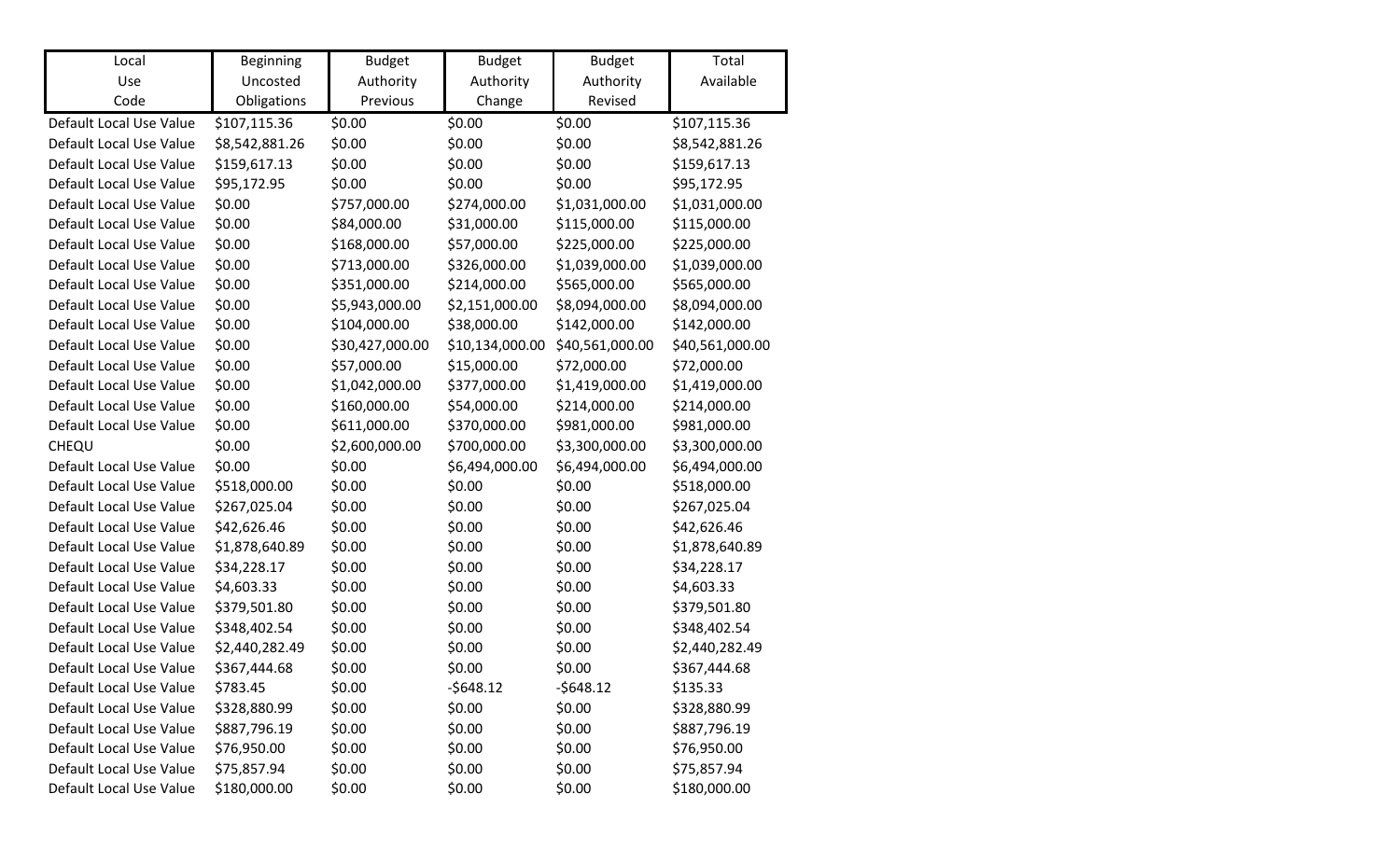| Local                   | Beginning      | <b>Budget</b>  | <b>Budget</b> | <b>Budget</b>  | Total          |
|-------------------------|----------------|----------------|---------------|----------------|----------------|
| Use                     | Uncosted       | Authority      | Authority     | Authority      | Available      |
| Code                    | Obligations    | Previous       | Change        | Revised        |                |
| Default Local Use Value | \$1,650,263.63 | \$0.00         | \$0.00        | \$0.00         | \$1,650,263.63 |
| Default Local Use Value | \$214,863.42   | \$0.00         | \$0.00        | \$0.00         | \$214,863.42   |
| Default Local Use Value | \$201,097.43   | \$0.00         | \$0.00        | \$0.00         | \$201,097.43   |
| Default Local Use Value | \$820,586.31   | \$0.00         | \$0.00        | \$0.00         | \$820,586.31   |
| Default Local Use Value | \$0.00         | \$587,000.00   | \$357,000.00  | \$944,000.00   | \$944,000.00   |
| CHOPEMIE61BM            | \$0.00         | \$3,214,000.00 | \$856,000.00  | \$4,070,000.00 | \$4,070,000.00 |
| Default Local Use Value | \$0.00         | \$321,000.00   | \$196,000.00  | \$517,000.00   | \$517,000.00   |
| CHEQU                   | \$0.00         | \$623,000.00   | \$45,799.00   | \$668,799.00   | \$668,799.00   |
| Default Local Use Value | \$0.00         | \$474,000.00   | \$160,000.00  | \$634,000.00   | \$634,000.00   |
| Default Local Use Value | \$0.00         | \$1,120,000.00 | \$478,000.00  | \$1,598,000.00 | \$1,598,000.00 |
| Default Local Use Value | \$0.00         | \$1,535,000.00 | \$518,000.00  | \$2,053,000.00 | \$2,053,000.00 |
| Default Local Use Value | \$0.00         | \$750,000.00   | \$0.00        | \$750,000.00   | \$750,000.00   |
| Default Local Use Value | \$127.20       | \$0.00         | $-$127.20$    | $-$127.20$     | \$0.00         |
| Default Local Use Value | \$591,900.79   | \$0.00         | \$0.00        | \$0.00         | \$591,900.79   |
| CHEQUMIE30YD            | \$8,500,000.00 | \$0.00         | \$0.00        | \$0.00         | \$8,500,000.00 |
| Default Local Use Value | \$2,262.77     | \$0.00         | \$0.00        | \$0.00         | \$2,262.77     |
| Default Local Use Value | \$3,332,000.00 | \$0.00         | \$0.00        | \$0.00         | \$3,332,000.00 |
| <b>CHAIP</b>            | \$892,530.03   | \$0.00         | \$0.00        | \$0.00         | \$892,530.03   |
| Default Local Use Value | \$154,019.41   | \$0.00         | \$0.00        | \$0.00         | \$154,019.41   |
| Default Local Use Value | \$89,285.79    | \$0.00         | \$0.00        | \$0.00         | \$89,285.79    |
| Default Local Use Value | \$250,000.00   | \$0.00         | \$0.00        | \$0.00         | \$250,000.00   |
| Default Local Use Value | \$2,878,588.37 | \$0.00         | \$0.00        | \$0.00         | \$2,878,588.37 |
| Default Local Use Value | \$1,210,156.27 | \$0.00         | \$0.00        | \$0.00         | \$1,210,156.27 |
| Default Local Use Value | \$625,908.28   | \$0.00         | \$0.00        | \$0.00         | \$625,908.28   |
| Default Local Use Value | \$97,189.23    | \$0.00         | \$0.00        | \$0.00         | \$97,189.23    |
| Default Local Use Value | \$1,650,069.21 | \$0.00         | \$0.00        | \$0.00         | \$1,650,069.21 |
| CHEQU                   | \$39,292.45    | \$0.00         | \$0.00        | \$0.00         | \$39,292.45    |
| CHEQUMIE21XG            | \$698,538.41   | \$0.00         | \$0.00        | \$0.00         | \$698,538.41   |
| Default Local Use Value | \$2,845,516.62 | \$0.00         | \$0.00        | \$0.00         | \$2,845,516.62 |
| CHOPEMIE61BM            | \$1,149,482.75 | \$0.00         | \$0.00        | \$0.00         | \$1,149,482.75 |
| Default Local Use Value | \$437,633.18   | \$0.00         | \$0.00        | \$0.00         | \$437,633.18   |
| Default Local Use Value | \$450,000.00   | \$0.00         | \$0.00        | \$0.00         | \$450,000.00   |
| Default Local Use Value | \$0.00         | \$987,000.00   | \$600,000.00  | \$1,587,000.00 | \$1,587,000.00 |
| <b>CHAIP</b>            | \$0.00         | \$541,000.00   | \$182,000.00  | \$723,000.00   | \$723,000.00   |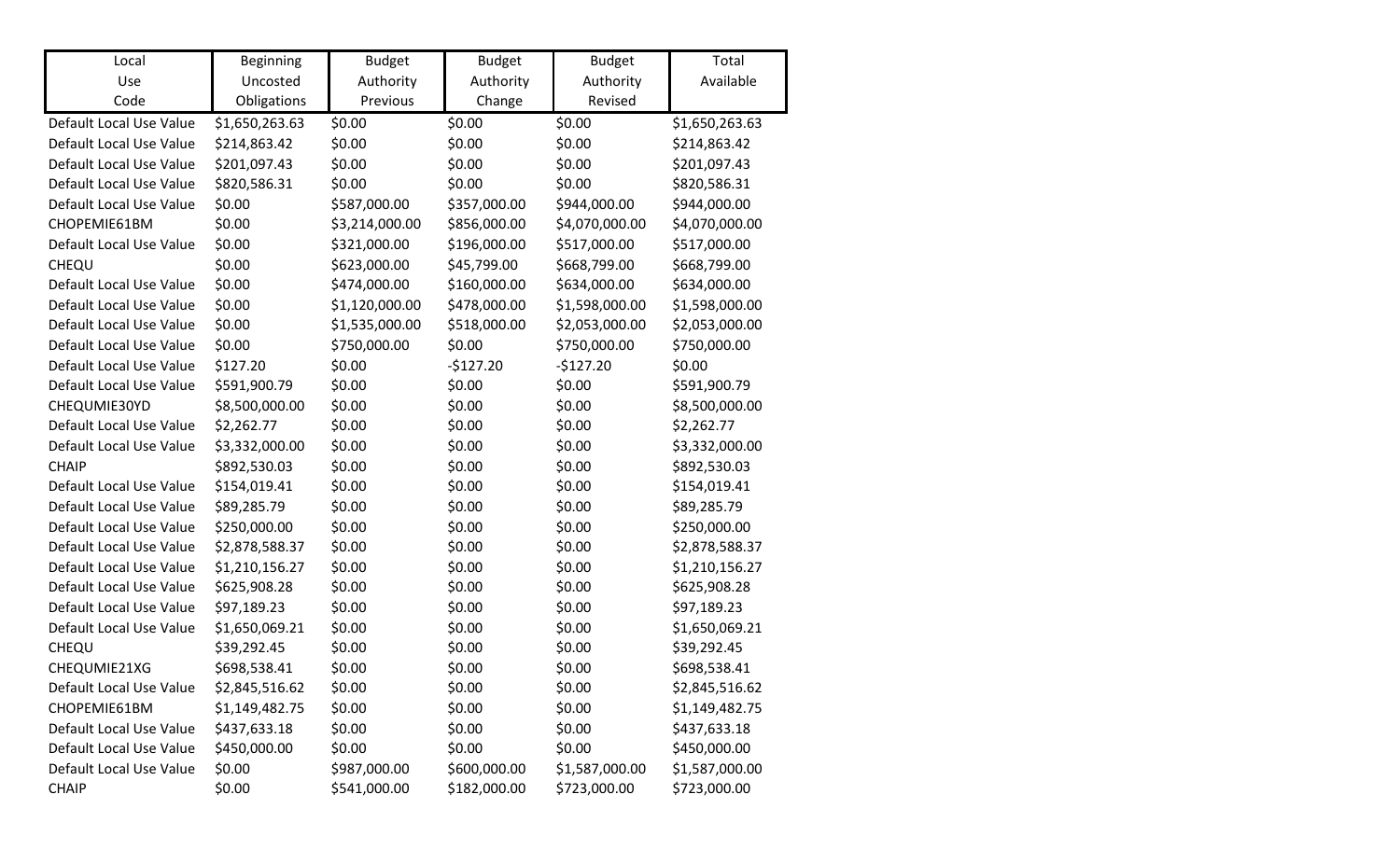| Local                   | Beginning       | <b>Budget</b>  | <b>Budget</b>  | <b>Budget</b>   | Total           |
|-------------------------|-----------------|----------------|----------------|-----------------|-----------------|
| Use                     | Uncosted        | Authority      | Authority      | Authority       | Available       |
| Code                    | Obligations     | Previous       | Change         | Revised         |                 |
| Default Local Use Value | \$0.00          | \$162,000.00   | \$64,000.00    | \$226,000.00    | \$226,000.00    |
| Default Local Use Value | \$0.00          | \$115,000.00   | \$39,000.00    | \$154,000.00    | \$154,000.00    |
| Default Local Use Value | \$0.00          | \$67,000.00    | \$23,000.00    | \$90,000.00     | \$90,000.00     |
| Default Local Use Value | \$0.00          | \$0.00         | \$2,196,000.00 | \$2,196,000.00  | \$2,196,000.00  |
| Default Local Use Value | \$416,750.00    | \$0.00         | \$0.00         | \$0.00          | \$416,750.00    |
| Default Local Use Value | \$523,499.81    | \$0.00         | \$0.00         | \$0.00          | \$523,499.81    |
| Default Local Use Value | \$120,000.00    | \$0.00         | \$0.00         | \$0.00          | \$120,000.00    |
| Default Local Use Value | \$180,000.00    | \$0.00         | \$0.00         | \$0.00          | \$180,000.00    |
| Default Local Use Value | \$2,551,418.41  | \$0.00         | \$0.00         | \$0.00          | \$2,551,418.41  |
| Default Local Use Value | \$330,037.56    | \$0.00         | \$0.00         | \$0.00          | \$330,037.56    |
| Default Local Use Value | \$521,900.65    | \$0.00         | \$0.00         | \$0.00          | \$521,900.65    |
| <b>CHAIP</b>            | \$138,941.27    | \$0.00         | \$0.00         | \$0.00          | \$138,941.27    |
| Default Local Use Value | \$13,031.12     | \$0.00         | \$0.00         | \$0.00          | \$13,031.12     |
| Default Local Use Value | \$426,274.76    | \$0.00         | \$0.00         | \$0.00          | \$426,274.76    |
| Default Local Use Value | \$165,193.55    | \$0.00         | \$0.00         | \$0.00          | \$165,193.55    |
| Default Local Use Value | \$492,000.00    | \$0.00         | \$0.00         | \$0.00          | \$492,000.00    |
| CHEQU                   | \$2,515.98      | \$0.00         | \$0.00         | \$0.00          | \$2,515.98      |
| Default Local Use Value | \$308,303.74    | \$0.00         | \$0.00         | \$0.00          | \$308,303.74    |
| Default Local Use Value | \$2,875,000.00  | \$0.00         | \$0.00         | \$0.00          | \$2,875,000.00  |
| CHEQU                   | \$756,638.70    | \$0.00         | \$0.00         | \$0.00          | \$756,638.70    |
| Default Local Use Value | \$1,600,623.43  | \$0.00         | \$0.00         | \$0.00          | \$1,600,623.43  |
| Default Local Use Value | \$11,363,791.95 | \$0.00         | \$0.00         | \$0.00          | \$11,363,791.95 |
| Default Local Use Value | \$0.00          | \$345,000.00   | \$125,000.00   | \$470,000.00    | \$470,000.00    |
| Default Local Use Value | \$0.00          | \$682,000.00   | \$161,000.00   | \$843,000.00    | \$843,000.00    |
| Default Local Use Value | \$0.00          | \$528,000.00   | \$176,000.00   | \$704,000.00    | \$704,000.00    |
| Default Local Use Value | \$0.00          | \$95,000.00    | \$57,000.00    | \$152,000.00    | \$152,000.00    |
| Default Local Use Value | \$0.00          | \$38,000.00    | \$23,000.00    | \$61,000.00     | \$61,000.00     |
| Default Local Use Value | \$0.00          | \$8,255,000.00 | \$2,750,000.00 | \$11,005,000.00 | \$11,005,000.00 |
| Default Local Use Value | \$0.00          | \$573,000.00   | \$192,000.00   | \$765,000.00    | \$765,000.00    |
| Default Local Use Value | \$0.00          | \$867,000.00   | \$314,000.00   | \$1,181,000.00  | \$1,181,000.00  |
| CHEQU                   | \$508,268.60    | \$0.00         | \$0.00         | \$0.00          | \$508,268.60    |
| Default Local Use Value | \$1,286,114.39  | \$0.00         | \$0.00         | \$0.00          | \$1,286,114.39  |
| Default Local Use Value | \$1,768,961.30  | \$0.00         | \$0.00         | \$0.00          | \$1,768,961.30  |
| Default Local Use Value | \$232,519.94    | \$0.00         | \$0.00         | \$0.00          | \$232,519.94    |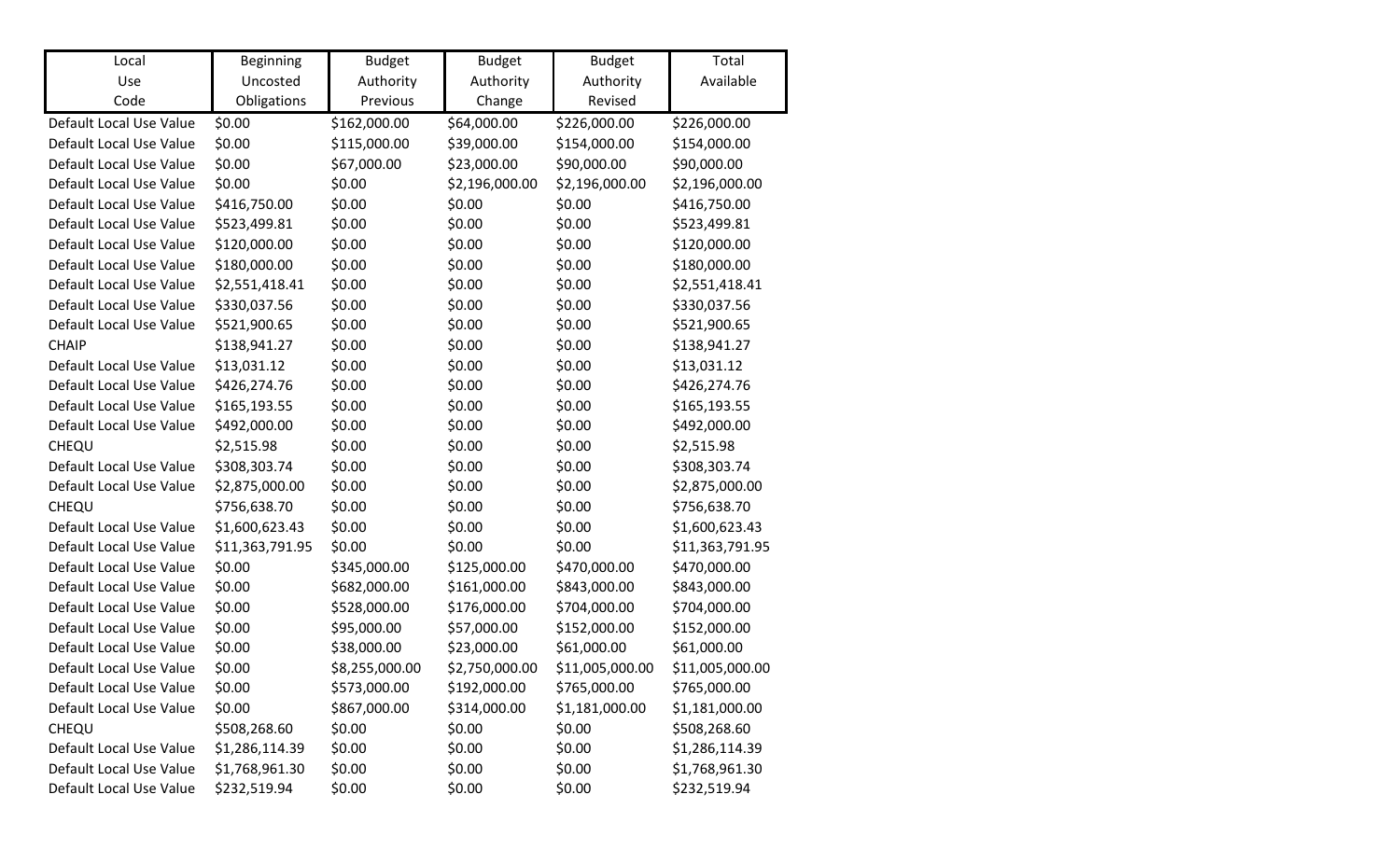| Local                   | <b>Beginning</b> | <b>Budget</b>  | <b>Budget</b> | <b>Budget</b>  | Total          |
|-------------------------|------------------|----------------|---------------|----------------|----------------|
| Use                     | Uncosted         | Authority      | Authority     | Authority      | Available      |
| Code                    | Obligations      | Previous       | Change        | Revised        |                |
| CHEQU                   | \$750,000.00     | \$0.00         | \$0.00        | \$0.00         | \$750,000.00   |
| Default Local Use Value | \$2,125,100.00   | \$0.00         | \$0.00        | \$0.00         | \$2,125,100.00 |
| Default Local Use Value | \$90,001.99      | \$0.00         | \$0.00        | \$0.00         | \$90,001.99    |
| <b>CHAIP</b>            | \$2,369,000.00   | \$0.00         | \$0.00        | \$0.00         | \$2,369,000.00 |
| Default Local Use Value | \$466,015.26     | \$0.00         | \$0.00        | \$0.00         | \$466,015.26   |
| Default Local Use Value | \$1,772,460.86   | \$0.00         | \$0.00        | \$0.00         | \$1,772,460.86 |
| Default Local Use Value | \$13,915.26      | \$0.00         | \$0.00        | \$0.00         | \$13,915.26    |
| Default Local Use Value | \$1,492.25       | \$0.00         | \$0.00        | \$0.00         | \$1,492.25     |
| Default Local Use Value | \$490,519.01     | \$0.00         | \$0.00        | \$0.00         | \$490,519.01   |
| Default Local Use Value | \$16,370.35      | \$0.00         | \$0.00        | \$0.00         | \$16,370.35    |
| Default Local Use Value | \$1,191,242.15   | \$0.00         | \$0.00        | \$0.00         | \$1,191,242.15 |
| CHEQU                   | \$2,650,000.00   | \$0.00         | \$0.00        | \$0.00         | \$2,650,000.00 |
| Default Local Use Value | \$257,562.78     | \$0.00         | \$0.00        | \$0.00         | \$257,562.78   |
| Default Local Use Value | \$595,500.79     | \$0.00         | \$0.00        | \$0.00         | \$595,500.79   |
| Default Local Use Value | \$120,000.00     | \$0.00         | \$0.00        | \$0.00         | \$120,000.00   |
| Default Local Use Value | \$0.00           | \$133,000.00   | \$45,000.00   | \$178,000.00   | \$178,000.00   |
| Default Local Use Value | \$0.00           | \$444,000.00   | \$270,000.00  | \$714,000.00   | \$714,000.00   |
| Default Local Use Value | \$0.00           | \$355,000.00   | \$176,000.00  | \$531,000.00   | \$531,000.00   |
| Default Local Use Value | \$0.00           | \$76,000.00    | \$46,000.00   | \$122,000.00   | \$122,000.00   |
| Default Local Use Value | \$0.00           | \$357,000.00   | \$217,000.00  | \$574,000.00   | \$574,000.00   |
| CHOPEMIE61BL            | \$0.00           | \$1,001,000.00 | \$418,000.00  | \$1,419,000.00 | \$1,419,000.00 |
| Default Local Use Value | \$0.00           | \$282,000.00   | \$95,000.00   | \$377,000.00   | \$377,000.00   |
| Default Local Use Value | \$0.00           | \$558,000.00   | \$341,000.00  | \$899,000.00   | \$899,000.00   |
| Default Local Use Value | \$0.00           | \$50,000.00    | \$0.00        | \$50,000.00    | \$50,000.00    |
| Default Local Use Value | \$14,968.90      | \$0.00         | \$0.00        | \$0.00         | \$14,968.90    |
| Default Local Use Value | \$5,519.07       | \$0.00         | \$0.00        | \$0.00         | \$5,519.07     |
| Default Local Use Value | \$10,223.77      | \$0.00         | \$0.00        | \$0.00         | \$10,223.77    |
| Default Local Use Value | \$94,245.21      | \$0.00         | \$0.00        | \$0.00         | \$94,245.21    |
| Default Local Use Value | \$23,840.15      | \$0.00         | \$0.00        | \$0.00         | \$23,840.15    |
| Default Local Use Value | \$0.00           | \$44,930.10    | \$0.00        | \$44,930.10    | \$44,930.10    |
| Default Local Use Value | \$0.00           | \$74,376.16    | \$0.00        | \$74,376.16    | \$74,376.16    |
| Default Local Use Value | \$77,323.17      | \$0.00         | \$0.00        | \$0.00         | \$77,323.17    |
| Default Local Use Value | \$209,237.49     | \$0.00         | \$0.00        | \$0.00         | \$209,237.49   |
| Default Local Use Value | \$336.15         | $-5336.15$     | \$0.00        | $-$ \$336.15   | \$0.00         |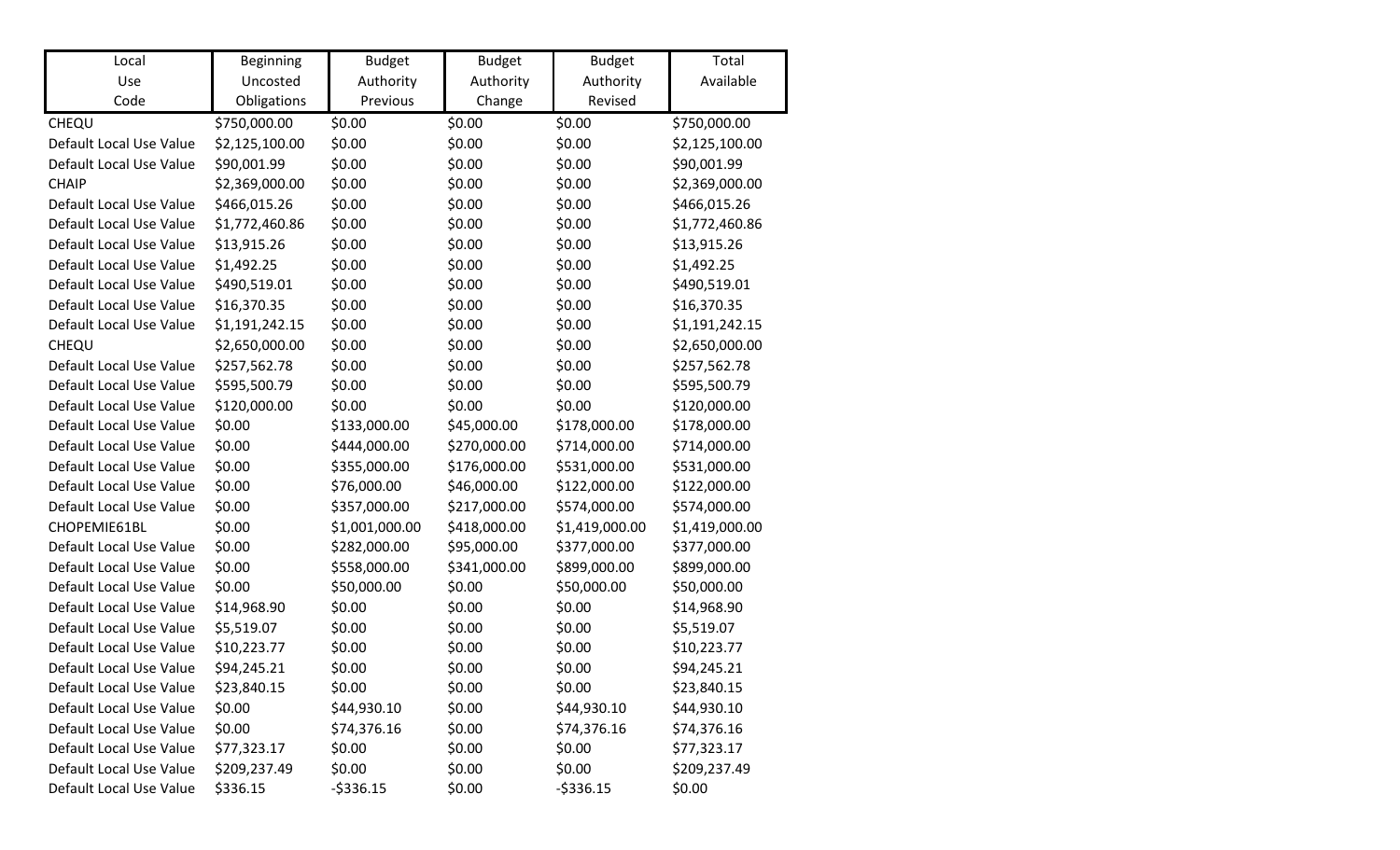| Local<br>Use            | <b>Beginning</b><br>Uncosted | <b>Budget</b>         | <b>Budget</b>       | <b>Budget</b>        | Total<br>Available |
|-------------------------|------------------------------|-----------------------|---------------------|----------------------|--------------------|
| Code                    | Obligations                  | Authority<br>Previous | Authority<br>Change | Authority<br>Revised |                    |
|                         |                              |                       |                     |                      |                    |
| Default Local Use Value | \$7,036.36                   | \$0.00                | \$0.00              | \$0.00               | \$7,036.36         |
| Default Local Use Value | \$29,126.21                  | \$0.00                | \$0.00              | \$0.00               | \$29,126.21        |
| Default Local Use Value | \$5,157.98                   | \$0.00                | \$0.00              | \$0.00               | \$5,157.98         |
| Default Local Use Value | \$3,397.00                   | \$0.00                | \$0.00              | \$0.00               | \$3,397.00         |
| Default Local Use Value | \$0.10                       | \$0.00                | \$0.00              | \$0.00               | \$0.10             |
| Default Local Use Value | \$0.00                       | \$33,750.00           | \$0.00              | \$33,750.00          | \$33,750.00        |
| Default Local Use Value | \$0.00                       | \$5,000.00            | \$0.00              | \$5,000.00           | \$5,000.00         |
| Default Local Use Value | \$0.00                       | \$33,131.18           | \$0.00              | \$33,131.18          | \$33,131.18        |
| Default Local Use Value | \$0.00                       | \$45,000.00           | \$0.00              | \$45,000.00          | \$45,000.00        |
| Default Local Use Value | \$51,738.93                  | \$0.00                | \$0.00              | \$0.00               | \$51,738.93        |
| Default Local Use Value | \$1,726,233.20               | \$0.00                | \$0.00              | \$0.00               | \$1,726,233.20     |
| Default Local Use Value | \$95,137.44                  | \$0.00                | \$0.00              | \$0.00               | \$95,137.44        |
| Default Local Use Value | \$3,315.04                   | \$0.00                | \$0.00              | \$0.00               | \$3,315.04         |
| Default Local Use Value | \$1,582.55                   | \$0.00                | \$0.00              | \$0.00               | \$1,582.55         |
| Default Local Use Value | \$658.25                     | \$0.00                | \$0.00              | \$0.00               | \$658.25           |
| Default Local Use Value | \$683.29                     | \$0.00                | \$0.00              | \$0.00               | \$683.29           |
| Default Local Use Value | \$0.00                       | \$1,552,988.53        | \$0.00              | \$1,552,988.53       | \$1,552,988.53     |
| Default Local Use Value | \$5,204.80                   | \$0.00                | \$0.00              | \$0.00               | \$5,204.80         |
| Default Local Use Value | \$25,000.00                  | \$0.00                | \$0.00              | \$0.00               | \$25,000.00        |
| Default Local Use Value | \$36,317.18                  | \$0.00                | \$0.00              | \$0.00               | \$36,317.18        |
| Default Local Use Value | \$54,993.37                  | \$0.00                | \$0.00              | \$0.00               | \$54,993.37        |
| Default Local Use Value | \$20,000.00                  | \$0.00                | \$0.00              | \$0.00               | \$20,000.00        |
| Default Local Use Value | \$11,323.36                  | \$0.00                | \$0.00              | \$0.00               | \$11,323.36        |
| Default Local Use Value | \$0.00                       | \$22,800.00           | \$0.00              | \$22,800.00          | \$22,800.00        |
| Default Local Use Value | \$0.00                       | \$5,521.86            | \$0.00              | \$5,521.86           | \$5,521.86         |
| Default Local Use Value | \$0.00                       | \$26,913.29           | \$0.00              | \$26,913.29          | \$26,913.29        |
| Default Local Use Value | \$8,195.24                   | \$0.00                | \$0.00              | \$0.00               | \$8,195.24         |
| Default Local Use Value | \$19,755.50                  | \$0.00                | \$0.00              | \$0.00               | \$19,755.50        |
| Default Local Use Value | \$8,423.32                   | \$0.00                | \$0.00              | \$0.00               | \$8,423.32         |
| Default Local Use Value | \$17.49                      | $-517.49$             | \$0.00              | $-$17.49$            | \$0.00             |
| Default Local Use Value | \$1,721.51                   | \$0.00                | \$0.00              | \$0.00               | \$1,721.51         |
| Default Local Use Value | \$10,245.93                  | \$0.00                | \$0.00              | \$0.00               | \$10,245.93        |
| Default Local Use Value | \$12,052.71                  | $-$12,052.71$         | \$0.00              | $-$12,052.71$        | \$0.00             |
| Default Local Use Value | \$0.96                       | \$0.00                | \$0.00              | \$0.00               | \$0.96             |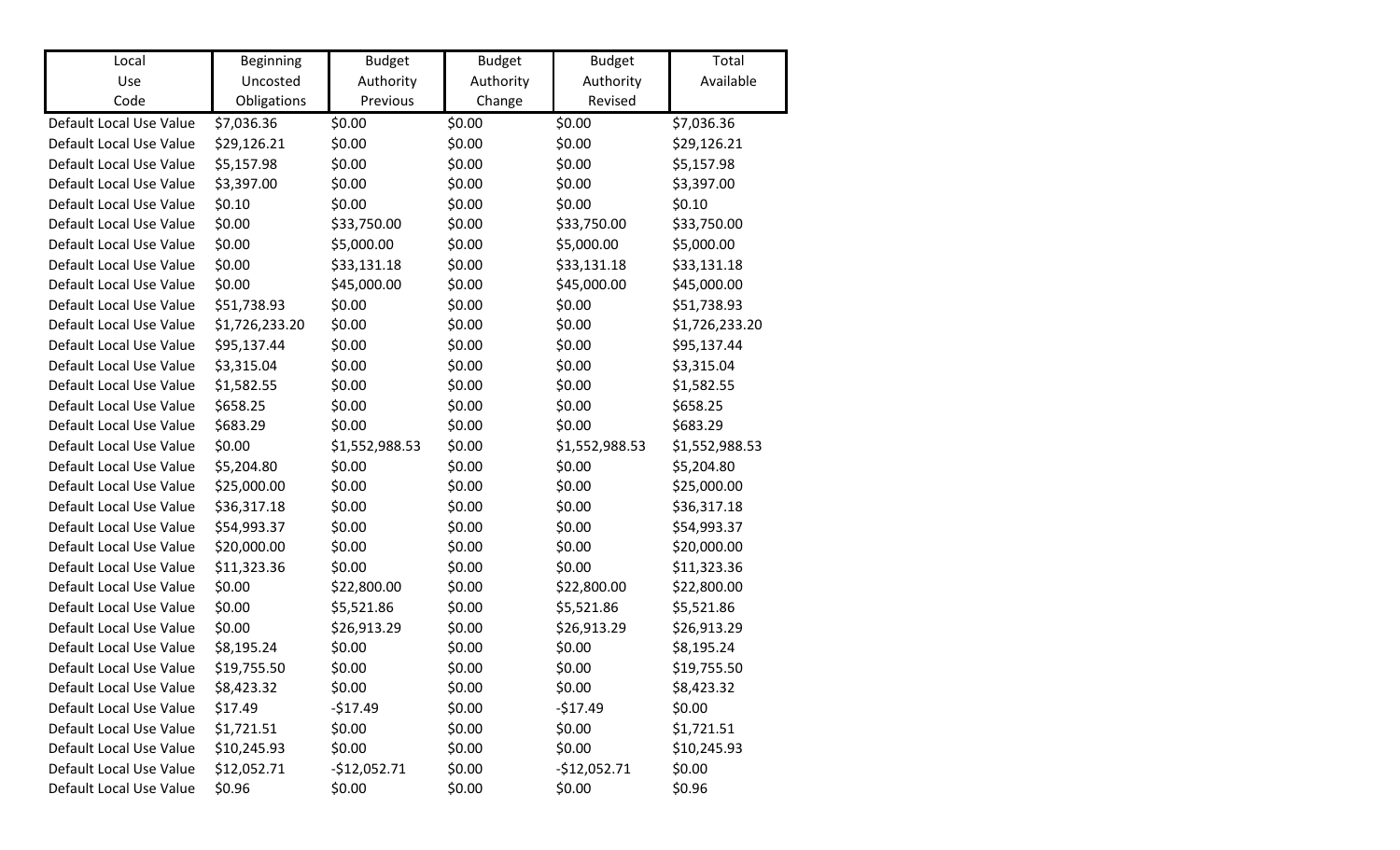| Local                   | <b>Beginning</b> | <b>Budget</b> | <b>Budget</b> | <b>Budget</b> | Total          |
|-------------------------|------------------|---------------|---------------|---------------|----------------|
| Use                     | Uncosted         | Authority     | Authority     | Authority     | Available      |
| Code                    | Obligations      | Previous      | Change        | Revised       |                |
| Default Local Use Value | \$0.00           | \$22,455.01   | \$0.00        | \$22,455.01   | \$22,455.01    |
| Default Local Use Value | \$0.00           | \$40,786.76   | \$0.00        | \$40,786.76   | \$40,786.76    |
| Default Local Use Value | \$0.00           | \$15,000.00   | \$0.00        | \$15,000.00   | \$15,000.00    |
| Default Local Use Value | \$0.00           | \$13,348.43   | \$0.00        | \$13,348.43   | \$13,348.43    |
| Default Local Use Value | \$5,748.27       | \$0.00        | \$0.00        | \$0.00        | \$5,748.27     |
| Default Local Use Value | \$288.29         | $-5288.29$    | \$0.00        | $-5288.29$    | \$0.00         |
| Default Local Use Value | \$0.03           | \$0.00        | \$0.00        | \$0.00        | \$0.03         |
| Default Local Use Value | \$34,126.87      | \$0.00        | \$0.00        | \$0.00        | \$34,126.87    |
| Default Local Use Value | \$25,541.67      | \$0.00        | \$0.00        | \$0.00        | \$25,541.67    |
| Default Local Use Value | \$75,847.99      | \$0.00        | \$0.00        | \$0.00        | \$75,847.99    |
| Default Local Use Value | \$868.67         | $-$868.67$    | \$0.00        | $-$868.67$    | \$0.00         |
| Default Local Use Value | \$0.00           | \$64,124.59   | \$0.00        | \$64,124.59   | \$64,124.59    |
| Default Local Use Value | \$0.00           | \$3,676.64    | \$0.00        | \$3,676.64    | \$3,676.64     |
| Default Local Use Value | \$0.00           | \$48,543.69   | \$0.00        | \$48,543.69   | \$48,543.69    |
| Default Local Use Value | \$0.00           | \$19,417.48   | \$0.00        | \$19,417.48   | \$19,417.48    |
| Default Local Use Value | \$0.00           | \$80,097.09   | \$0.00        | \$80,097.09   | \$80,097.09    |
| Default Local Use Value | \$0.00           | \$66,138.00   | \$0.00        | \$66,138.00   | \$66,138.00    |
| Default Local Use Value | \$11,250.00      | \$0.00        | \$0.00        | \$0.00        | \$11,250.00    |
| Default Local Use Value | \$1,696.16       | \$0.00        | \$0.00        | \$0.00        | \$1,696.16     |
| Default Local Use Value | \$4,332.74       | \$0.00        | \$0.00        | \$0.00        | \$4,332.74     |
| Default Local Use Value | \$552.18         | \$0.00        | \$0.00        | \$0.00        | \$552.18       |
| Default Local Use Value | \$2,641,348.88   | \$0.00        | \$0.00        | \$0.00        | \$2,641,348.88 |
| Default Local Use Value | \$0.00           | \$54,037.59   | \$0.00        | \$54,037.59   | \$54,037.59    |
| Default Local Use Value | \$0.00           | \$99,393.55   | \$0.00        | \$99,393.55   | \$99,393.55    |
| Default Local Use Value | \$0.00           | \$44,034.49   | \$0.00        | \$44,034.49   | \$44,034.49    |
| Default Local Use Value | \$110,437.28     | \$0.00        | \$0.00        | \$0.00        | \$110,437.28   |
| Default Local Use Value | \$38,881.13      | \$0.00        | \$0.00        | \$0.00        | \$38,881.13    |
| Default Local Use Value | \$828.80         | \$0.00        | \$0.00        | \$0.00        | \$828.80       |
| Default Local Use Value | \$2,069.60       | $-52,243.82$  | \$0.00        | $-52,243.82$  | $-5174.22$     |
| Default Local Use Value | \$22,694.53      | $-$21,844.66$ | \$0.00        | $-521,844.66$ | \$849.87       |
| Default Local Use Value | \$2,962.41       | \$0.00        | \$0.00        | \$0.00        | \$2,962.41     |
| Default Local Use Value | \$0.00           | \$6,000.00    | \$0.00        | \$6,000.00    | \$6,000.00     |
| Default Local Use Value | \$0.00           | \$66,262.39   | \$0.00        | \$66,262.39   | \$66,262.39    |
| Default Local Use Value | \$1,270.32       | \$0.00        | \$0.00        | \$0.00        | \$1,270.32     |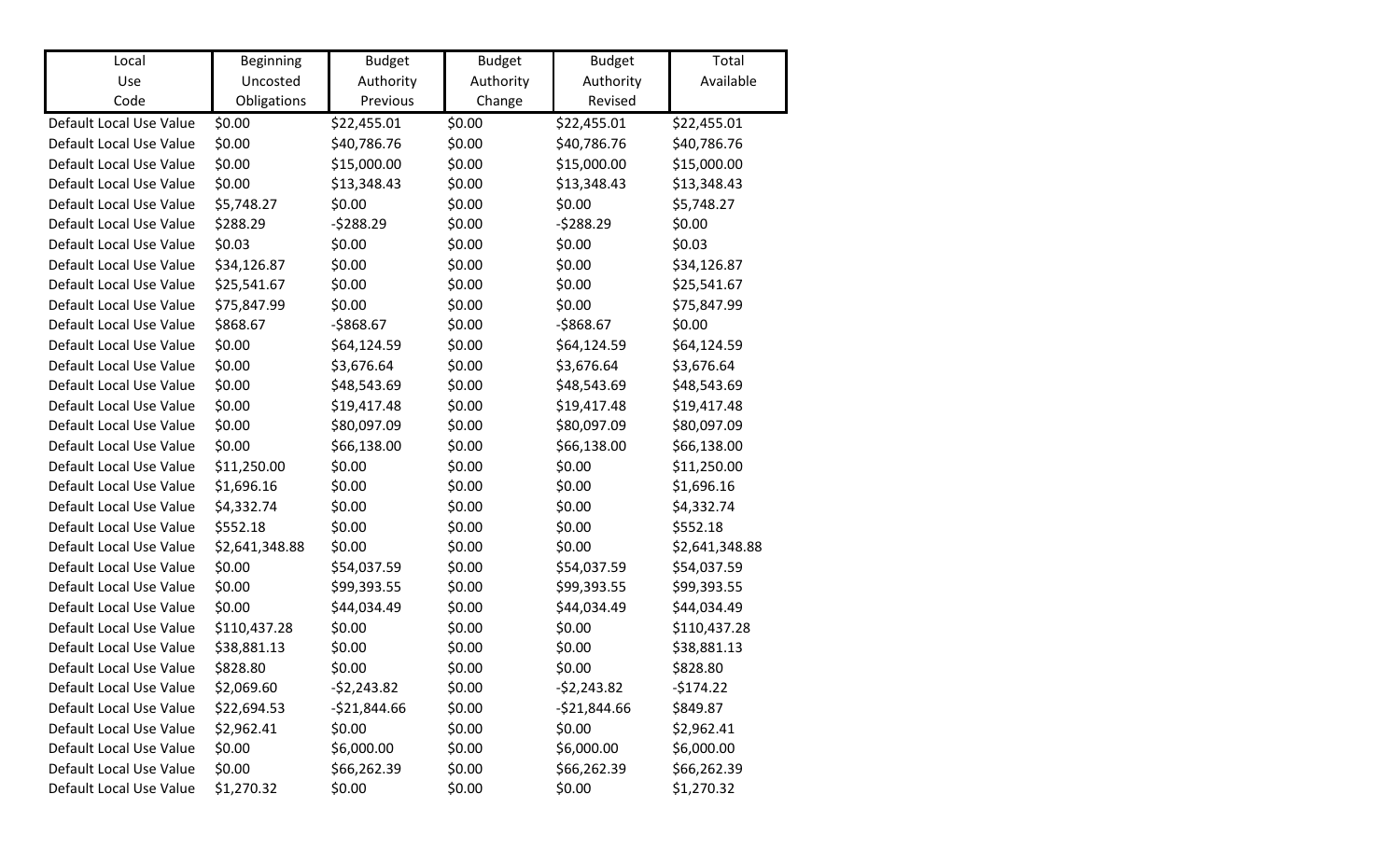| Local                   | <b>Beginning</b> | <b>Budget</b> | <b>Budget</b> | <b>Budget</b> | Total          |
|-------------------------|------------------|---------------|---------------|---------------|----------------|
| Use                     | Uncosted         | Authority     | Authority     | Authority     | Available      |
| Code                    | Obligations      | Previous      | Change        | Revised       |                |
| Default Local Use Value | \$22,087.45      | \$0.00        | \$0.00        | \$0.00        | \$22,087.45    |
| Default Local Use Value | \$47,519.68      | \$0.00        | \$0.00        | \$0.00        | \$47,519.68    |
| Default Local Use Value | \$44,174.91      | \$0.00        | \$0.00        | \$0.00        | \$44,174.91    |
| Default Local Use Value | \$2,999,587.54   | \$0.00        | \$0.00        | \$0.00        | \$2,999,587.54 |
| Default Local Use Value | \$13,578.50      | \$0.00        | \$0.00        | \$0.00        | \$13,578.50    |
| Default Local Use Value | \$70,749.31      | \$0.00        | \$0.00        | \$0.00        | \$70,749.31    |
| Default Local Use Value | \$0.00           | \$22,087.46   | \$0.00        | \$22,087.46   | \$22,087.46    |
| Default Local Use Value | \$0.00           | \$44,174.92   | \$0.00        | \$44,174.92   | \$44,174.92    |
| Default Local Use Value | \$0.00           | \$46,249.51   | \$0.00        | \$46,249.51   | \$46,249.51    |
| Default Local Use Value | \$0.01           | \$0.00        | \$0.00        | \$0.00        | \$0.01         |
| Default Local Use Value | \$8,737.52       | \$0.00        | \$0.00        | \$0.00        | \$8,737.52     |
| Default Local Use Value | \$354.45         | \$0.00        | \$0.00        | \$0.00        | \$354.45       |
| Default Local Use Value | \$5,637.57       | \$0.00        | \$0.00        | \$0.00        | \$5,637.57     |
| Default Local Use Value | \$135,011.94     | \$0.00        | \$0.00        | \$0.00        | \$135,011.94   |
| Default Local Use Value | \$3,761.11       | \$0.00        | \$0.00        | \$0.00        | \$3,761.11     |
| Default Local Use Value | \$133.81         | \$0.00        | \$0.00        | \$0.00        | \$133.81       |
| Default Local Use Value | \$19.78          | \$0.00        | \$0.00        | \$0.00        | \$19.78        |
| Default Local Use Value | \$0.00           | \$145,631.07  | \$0.00        | \$145,631.07  | \$145,631.07   |
| Default Local Use Value | \$67,324.27      | \$0.00        | \$0.00        | \$0.00        | \$67,324.27    |
| Default Local Use Value | \$966.13         | \$0.00        | \$0.00        | \$0.00        | \$966.13       |
| Default Local Use Value | \$4,499.65       | \$0.00        | \$0.00        | \$0.00        | \$4,499.65     |
| Default Local Use Value | \$23,244.37      | \$0.00        | \$0.00        | \$0.00        | \$23,244.37    |
| Default Local Use Value | \$21,200.11      | \$0.00        | \$0.00        | \$0.00        | \$21,200.11    |
| Default Local Use Value | \$509,058.59     | \$0.00        | \$0.00        | \$0.00        | \$509,058.59   |
| Default Local Use Value | \$17,920.86      | \$0.00        | \$0.00        | \$0.00        | \$17,920.86    |
| Default Local Use Value | \$46.59          | $-546.59$     | \$0.00        | $-546.59$     | \$0.00         |
| Default Local Use Value | \$561.39         | \$0.00        | \$0.00        | \$0.00        | \$561.39       |
| Default Local Use Value | \$0.02           | \$0.00        | \$0.00        | \$0.00        | \$0.02\$       |
| Default Local Use Value | \$2,119,046.57   | \$0.00        | \$0.00        | \$0.00        | \$2,119,046.57 |
| Default Local Use Value | \$91,434.45      | \$0.00        | \$0.00        | \$0.00        | \$91,434.45    |
| Default Local Use Value | \$38,834.95      | \$0.00        | \$0.00        | \$0.00        | \$38,834.95    |
| Default Local Use Value | \$121.25         | \$0.00        | \$0.00        | \$0.00        | \$121.25       |
| Default Local Use Value | \$260.99         | \$0.00        | \$0.00        | \$0.00        | \$260.99       |
| Default Local Use Value | \$35,616.06      | \$0.00        | \$0.00        | \$0.00        | \$35,616.06    |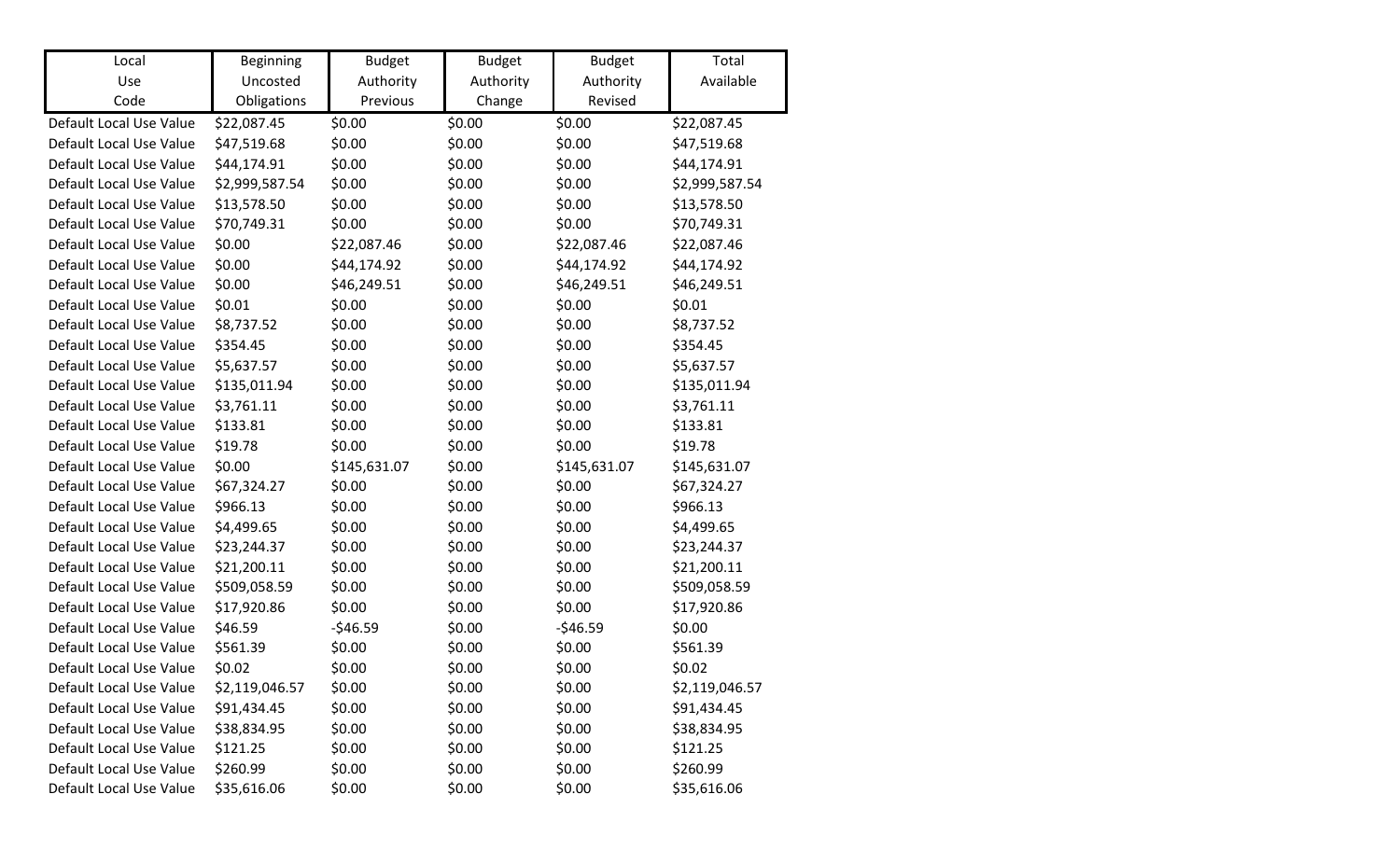| Local                   | <b>Beginning</b>        | <b>Budget</b>         | <b>Budget</b>       | <b>Budget</b>        | Total<br>Available |
|-------------------------|-------------------------|-----------------------|---------------------|----------------------|--------------------|
| Use<br>Code             | Uncosted<br>Obligations | Authority<br>Previous | Authority<br>Change | Authority<br>Revised |                    |
|                         |                         |                       |                     |                      |                    |
| Default Local Use Value | \$493,602.93            | \$0.00                | \$0.00              | \$0.00               | \$493,602.93       |
| Default Local Use Value | \$68,048.75             | \$0.00                | \$0.00              | \$0.00               | \$68,048.75        |
| Default Local Use Value | \$394,234.20            | \$0.00                | \$0.00              | \$0.00               | \$394,234.20       |
| Default Local Use Value | \$97,780.64             | \$0.00                | \$0.00              | \$0.00               | \$97,780.64        |
| Default Local Use Value | \$2,007.03              | \$0.00                | \$0.00              | \$0.00               | \$2,007.03         |
| Default Local Use Value | \$0.00                  | \$193,203.88          | \$0.00              | \$193,203.88         | \$193,203.88       |
| Default Local Use Value | \$6,708.87              | \$0.00                | \$0.00              | \$0.00               | \$6,708.87         |
| Default Local Use Value | \$1,554.98              | \$0.00                | \$0.00              | \$0.00               | \$1,554.98         |
| Default Local Use Value | \$822,752.00            | \$0.00                | \$0.00              | \$0.00               | \$822,752.00       |
| Default Local Use Value | \$85,351.58             | \$0.00                | \$0.00              | \$0.00               | \$85,351.58        |
| Default Local Use Value | \$109.78                | \$0.00                | \$0.00              | \$0.00               | \$109.78           |
| Default Local Use Value | \$112,577.63            | \$0.00                | \$0.00              | \$0.00               | \$112,577.63       |
| Default Local Use Value | \$197,511.28            | \$0.00                | \$0.00              | \$0.00               | \$197,511.28       |
| Default Local Use Value | \$527,491.57            | \$0.00                | \$0.00              | \$0.00               | \$527,491.57       |
| Default Local Use Value | \$11,278.07             | \$0.00                | \$0.00              | \$0.00               | \$11,278.07        |
| Default Local Use Value | \$2,970,697.61          | \$0.00                | \$0.00              | \$0.00               | \$2,970,697.61     |
| Default Local Use Value | \$194,174.76            | \$0.00                | \$0.00              | \$0.00               | \$194,174.76       |
| Default Local Use Value | \$83,084.91             | \$0.00                | \$0.00              | \$0.00               | \$83,084.91        |
| Default Local Use Value | \$517,499.83            | \$0.00                | \$0.00              | \$0.00               | \$517,499.83       |
| Default Local Use Value | \$0.01                  | \$0.00                | \$0.00              | \$0.00               | \$0.01             |
| Default Local Use Value | \$39.54                 | $-539.54$             | \$0.00              | $-539.54$            | \$0.00             |
| Default Local Use Value | \$26,293.22             | \$0.00                | \$0.00              | \$0.00               | \$26,293.22        |
| Default Local Use Value | \$19,422.33             | \$0.00                | \$0.00              | \$0.00               | \$19,422.33        |
| Default Local Use Value | \$763.41                | \$0.00                | \$0.00              | \$0.00               | \$763.41           |
| Default Local Use Value | \$6.11                  | $-56.11$              | \$0.00              | $-56.11$             | \$0.00             |
| Default Local Use Value | \$152,272.29            | \$0.00                | \$0.00              | \$0.00               | \$152,272.29       |
| Default Local Use Value | \$108.32                | \$0.00                | \$0.00              | \$0.00               | \$108.32           |
| Default Local Use Value | \$0.26                  | \$0.00                | \$0.00              | \$0.00               | \$0.26             |
| Default Local Use Value | \$151.73                | \$0.00                | \$0.00              | \$0.00               | \$151.73           |
| Default Local Use Value | \$1,784.78              | \$0.00                | \$0.00              | \$0.00               | \$1,784.78         |
| Default Local Use Value | \$43,756.46             | $-$43,756.46$         | \$0.00              | $-$43,756.46$        | \$0.00             |
| Default Local Use Value | \$20,870.32             | \$0.00                | \$0.00              | \$0.00               | \$20,870.32        |
| Default Local Use Value | \$455,077.00            | \$0.00                | \$0.00              | \$0.00               | \$455,077.00       |
| Default Local Use Value | \$5,251,928.11          | \$0.00                | \$0.00              | \$0.00               | \$5,251,928.11     |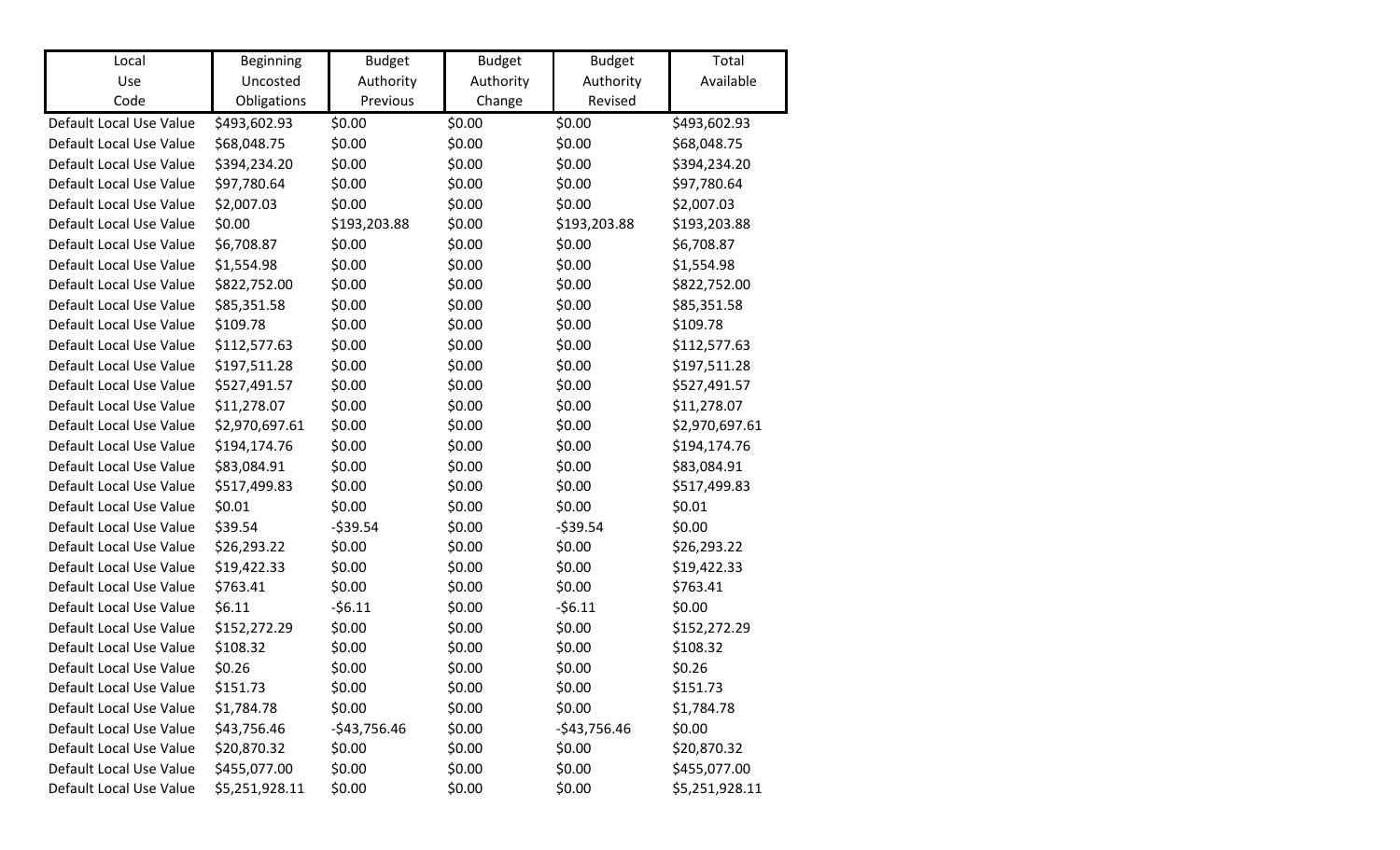| Local                   | <b>Beginning</b> | <b>Budget</b> | <b>Budget</b> | <b>Budget</b> | Total          |
|-------------------------|------------------|---------------|---------------|---------------|----------------|
| Use                     | Uncosted         | Authority     | Authority     | Authority     | Available      |
| Code                    | Obligations      | Previous      | Change        | Revised       |                |
| Default Local Use Value | \$468.40         | \$0.00        | \$0.00        | \$0.00        | \$468.40       |
| Default Local Use Value | \$29,137.54      | \$0.00        | \$0.00        | \$0.00        | \$29,137.54    |
| Default Local Use Value | \$50,054.00      | \$0.00        | \$0.00        | \$0.00        | \$50,054.00    |
| Default Local Use Value | \$4,990,353.90   | \$0.00        | \$0.00        | \$0.00        | \$4,990,353.90 |
| Default Local Use Value | \$1,430.36       | \$0.00        | \$0.00        | \$0.00        | \$1,430.36     |
| Default Local Use Value | \$0.00           | \$436,893.21  | \$0.00        | \$436,893.21  | \$436,893.21   |
| Default Local Use Value | \$2,656,305.43   | \$0.00        | \$0.00        | \$0.00        | \$2,656,305.43 |
| Default Local Use Value | \$9,993.07       | \$0.00        | \$0.00        | \$0.00        | \$9,993.07     |
| Default Local Use Value | \$360,508.07     | \$0.00        | \$0.00        | \$0.00        | \$360,508.07   |
| Default Local Use Value | \$158.82         | \$0.00        | \$0.00        | \$0.00        | \$158.82       |
| Default Local Use Value | \$144,163.11     | \$0.00        | \$0.00        | \$0.00        | \$144,163.11   |
| Default Local Use Value | \$6,224.31       | \$0.00        | \$0.00        | \$0.00        | \$6,224.31     |
| Default Local Use Value | \$211.96         | \$0.00        | \$0.00        | \$0.00        | \$211.96       |
| Default Local Use Value | \$67,304.85      | \$0.00        | \$0.00        | \$0.00        | \$67,304.85    |
| Default Local Use Value | \$733,390.21     | \$0.00        | \$0.00        | \$0.00        | \$733,390.21   |
| Default Local Use Value | \$7,500,000.00   | \$0.00        | \$0.00        | \$0.00        | \$7,500,000.00 |
| Default Local Use Value | \$213,413.25     | \$0.00        | \$0.00        | \$0.00        | \$213,413.25   |
| Default Local Use Value | \$47,049.87      | \$0.00        | \$0.00        | \$0.00        | \$47,049.87    |
| Default Local Use Value | \$3,429.21       | \$0.00        | \$0.00        | \$0.00        | \$3,429.21     |
| Default Local Use Value | \$1,393,376.16   | $-5577.31$    | \$0.00        | $-5577.31$    | \$1,392,798.85 |
| Default Local Use Value | \$2,678.74       | \$0.00        | \$0.00        | \$0.00        | \$2,678.74     |
| Default Local Use Value | \$1.29           | \$0.00        | \$0.00        | \$0.00        | \$1.29         |
| Default Local Use Value | \$0.00           | \$14,563.11   | \$0.00        | \$14,563.11   | \$14,563.11    |
| Default Local Use Value | \$166.79         | $-$166.79$    | \$0.00        | $-$166.79$    | \$0.00         |
| Default Local Use Value | \$13,279.83      | \$0.00        | \$0.00        | \$0.00        | \$13,279.83    |
| Default Local Use Value | \$9,708.74       | \$0.00        | \$0.00        | \$0.00        | \$9,708.74     |
| Default Local Use Value | \$34,951.46      | \$0.00        | \$0.00        | \$0.00        | \$34,951.46    |
| Default Local Use Value | \$16,078.16      | \$0.00        | \$0.00        | \$0.00        | \$16,078.16    |
| Default Local Use Value | \$3,309.73       | \$0.00        | \$0.00        | \$0.00        | \$3,309.73     |
| Default Local Use Value | \$200,507.89     | -\$200,507.89 | \$0.00        | -\$200,507.89 | \$0.00         |
| Default Local Use Value | \$9,189.04       | \$0.00        | \$0.00        | \$0.00        | \$9,189.04     |
| Default Local Use Value | \$11,621.01      | \$0.00        | \$0.00        | \$0.00        | \$11,621.01    |
| Default Local Use Value | \$3.72           | \$0.00        | \$0.00        | \$0.00        | \$3.72         |
| Default Local Use Value | \$767.68         | \$0.00        | \$0.00        | \$0.00        | \$767.68       |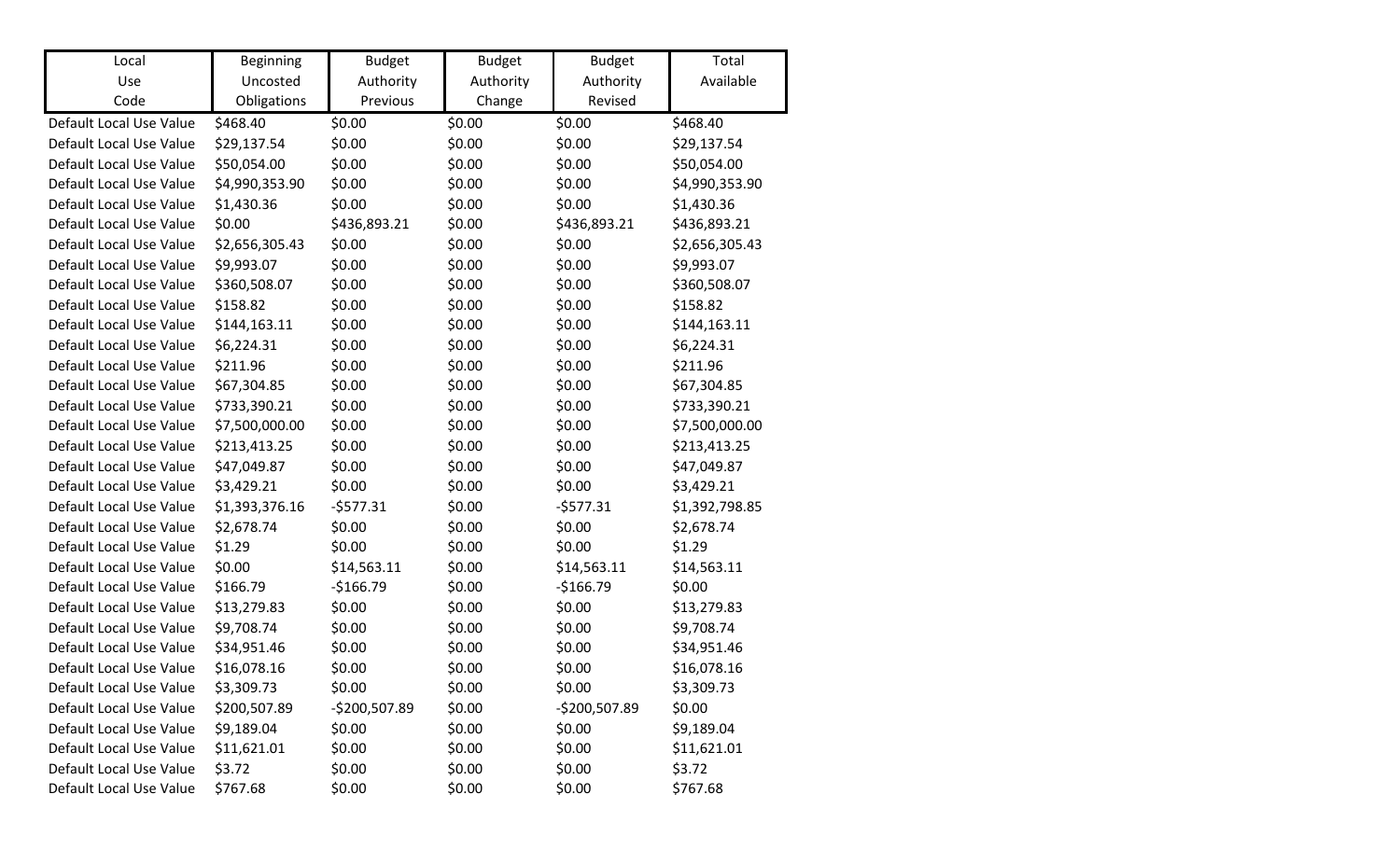| Local                                | <b>Beginning</b> | <b>Budget</b>  | <b>Budget</b> | <b>Budget</b>  | Total          |
|--------------------------------------|------------------|----------------|---------------|----------------|----------------|
| Use                                  | Uncosted         | Authority      | Authority     | Authority      | Available      |
| Code                                 | Obligations      | Previous       | Change        | Revised        |                |
| Default Local Use Value              | \$86,256.88      | \$0.00         | \$0.00        | \$0.00         | \$86,256.88    |
| Default Local Use Value              | \$0.00           | \$242,718.44   | \$0.00        | \$242,718.44   | \$242,718.44   |
| Default Local Use Value              | \$0.00           | \$1,941,747.58 | \$0.00        | \$1,941,747.58 | \$1,941,747.58 |
| Default Local Use Value              | \$76,566.43      | \$0.00         | \$0.00        | \$0.00         | \$76,566.43    |
| Default Local Use Value              | \$0.00           | \$895,145.63   | \$0.00        | \$895,145.63   | \$895,145.63   |
| Default Local Use Value              | \$0.00           | \$717,996.12   | \$0.00        | \$717,996.12   | \$717,996.12   |
| Default Local Use Value              | \$30,195.40      | \$0.00         | \$0.00        | \$0.00         | \$30,195.40    |
| Default Local Use Value              | \$36,038.18      | \$0.00         | \$0.00        | \$0.00         | \$36,038.18    |
| Default Local Use Value              | \$23,465.53      | \$0.00         | \$0.00        | \$0.00         | \$23,465.53    |
| Climate REDI / CEM FY15 £\$40,000.00 |                  | \$0.00         | \$0.00        | \$0.00         | \$40,000.00    |
| Default Local Use Value              | \$39,548.18      | \$0.00         | \$0.00        | \$0.00         | \$39,548.18    |
| Default Local Use Value              | \$17,728.79      | \$0.00         | \$0.00        | \$0.00         | \$17,728.79    |
| Default Local Use Value              | \$49,412.56      | \$0.00         | \$0.00        | \$0.00         | \$49,412.56    |
| Default Local Use Value              | \$2,057.91       | \$0.00         | \$0.00        | \$0.00         | \$2,057.91     |
| Default Local Use Value              | \$15,478.29      | \$0.00         | \$0.00        | \$0.00         | \$15,478.29    |
| Default Local Use Value              | \$0.01           | \$0.00         | \$0.00        | \$0.00         | \$0.01         |
| Default Local Use Value              | \$836.82         | \$0.00         | \$0.00        | \$0.00         | \$836.82       |
| Default Local Use Value              | \$0.00           | \$58,442.00    | \$19,712.00   | \$78,154.00    | \$78,154.00    |
| Default Local Use Value              | \$4,212.25       | \$0.00         | \$0.00        | \$0.00         | \$4,212.25     |
| Default Local Use Value              | \$11,352.52      | \$0.00         | \$0.00        | \$0.00         | \$11,352.52    |
| Default Local Use Value              | \$4,403.81       | \$0.00         | \$0.00        | \$0.00         | \$4,403.81     |
| Default Local Use Value              | \$131,126.99     | \$0.00         | \$0.00        | \$0.00         | \$131,126.99   |
| Default Local Use Value              | \$97,087.38      | \$0.00         | \$0.00        | \$0.00         | \$97,087.38    |
| Default Local Use Value              | \$0.01           | \$0.00         | \$0.00        | \$0.00         | \$0.01         |
| Default Local Use Value              | \$729.56         | \$0.00         | \$0.00        | \$0.00         | \$729.56       |
| Default Local Use Value              | \$34,200.86      | \$0.00         | \$0.00        | \$0.00         | \$34,200.86    |
| Default Local Use Value              | \$1,650.49       | \$0.00         | \$0.00        | \$0.00         | \$1,650.49     |
| Default Local Use Value              | \$13,140.76      | \$0.00         | \$0.00        | \$0.00         | \$13,140.76    |
| Default Local Use Value              | \$0.00           | \$20,000.00    | \$0.00        | \$20,000.00    | \$20,000.00    |
| Default Local Use Value              | \$25,000.00      | \$0.00         | \$0.00        | \$0.00         | \$25,000.00    |
| Default Local Use Value              | \$10,281.56      | \$0.00         | \$0.00        | \$0.00         | \$10,281.56    |
| Default Local Use Value              | \$2,047,256.00   | \$0.00         | \$0.00        | \$0.00         | \$2,047,256.00 |
| Default Local Use Value              | \$90,000.00      | \$0.00         | \$0.00        | \$0.00         | \$90,000.00    |
| Default Local Use Value              | \$2,572.20       | \$0.00         | \$0.00        | \$0.00         | \$2,572.20     |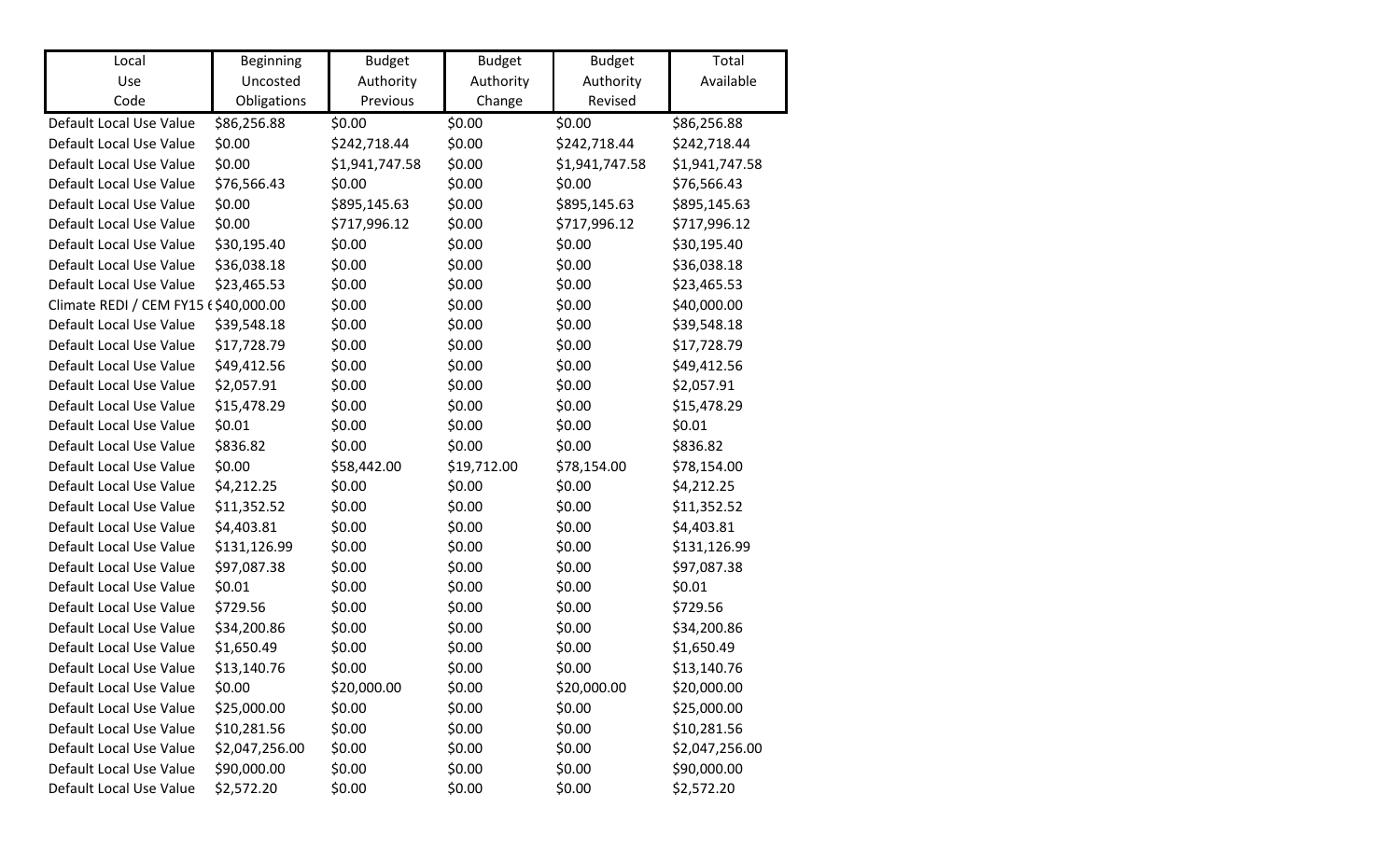| Local                   | Beginning    | <b>Budget</b> | <b>Budget</b> | <b>Budget</b> | Total        |
|-------------------------|--------------|---------------|---------------|---------------|--------------|
| Use                     | Uncosted     | Authority     | Authority     | Authority     | Available    |
| Code                    | Obligations  | Previous      | Change        | Revised       |              |
| Default Local Use Value | \$400,000.00 | \$0.00        | \$0.00        | \$0.00        | \$400,000.00 |
| Default Local Use Value | \$7,027.90   | $-57,027.90$  | \$0.00        | $-57,027.90$  | \$0.00       |
| Default Local Use Value | \$2,561.17   | \$0.00        | \$0.00        | \$0.00        | \$2,561.17   |
| Default Local Use Value | \$21,555.93  | \$0.00        | \$0.00        | \$0.00        | \$21,555.93  |
| Default Local Use Value | \$73,555.62  | \$0.00        | \$0.00        | \$0.00        | \$73,555.62  |
| Default Local Use Value | \$1,372.48   | \$0.00        | \$0.00        | \$0.00        | \$1,372.48   |
| Default Local Use Value | \$400,000.00 | \$0.00        | \$0.00        | \$0.00        | \$400,000.00 |
| Default Local Use Value | \$9,013.25   | \$0.00        | \$0.00        | \$0.00        | \$9,013.25   |
| Default Local Use Value | \$1.63       | \$0.00        | \$0.00        | \$0.00        | \$1.63       |
| Default Local Use Value | \$2,147.71   | \$0.00        | \$0.00        | \$0.00        | \$2,147.71   |
| Default Local Use Value | \$20,000.00  | \$0.00        | \$0.00        | \$0.00        | \$20,000.00  |
| Default Local Use Value | \$543,163.05 | \$0.00        | \$0.00        | \$0.00        | \$543,163.05 |
| Default Local Use Value | \$535.90     | \$0.00        | \$0.00        | \$0.00        | \$535.90     |
| Default Local Use Value | \$696.09     | \$0.00        | \$0.00        | \$0.00        | \$696.09     |
| Default Local Use Value | \$243.43     | \$0.00        | \$0.00        | \$0.00        | \$243.43     |
| Default Local Use Value | \$220,841.38 | \$0.00        | \$0.00        | \$0.00        | \$220,841.38 |
| Default Local Use Value | \$9,664.04   | \$0.00        | \$0.00        | \$0.00        | \$9,664.04   |
| Default Local Use Value | \$100,000.00 | \$0.00        | \$0.00        | \$0.00        | \$100,000.00 |
| Default Local Use Value | \$40,000.00  | \$0.00        | \$0.00        | \$0.00        | \$40,000.00  |
| Default Local Use Value | \$2,702.32   | \$0.00        | \$0.00        | \$0.00        | \$2,702.32   |
| Default Local Use Value | \$105,000.00 | \$0.00        | \$0.00        | \$0.00        | \$105,000.00 |
| Default Local Use Value | \$1,561.80   | \$0.00        | \$0.00        | \$0.00        | \$1,561.80   |
| Default Local Use Value | \$25,454.80  | \$0.00        | \$0.00        | \$0.00        | \$25,454.80  |
| Default Local Use Value | \$38,022.43  | \$0.00        | \$0.00        | \$0.00        | \$38,022.43  |
| Default Local Use Value | \$0.00       | \$307,010.00  | \$185,170.00  | \$492,180.00  | \$492,180.00 |
| Default Local Use Value | \$0.00       | \$0.00        | \$5,070.00    | \$5,070.00    | \$5,070.00   |
| Default Local Use Value | \$113,058.15 | \$0.00        | \$0.00        | \$0.00        | \$113,058.15 |
| Default Local Use Value | \$11,412.93  | \$0.00        | \$0.00        | \$0.00        | \$11,412.93  |
| Default Local Use Value | \$348,672.66 | \$0.00        | \$0.00        | \$0.00        | \$348,672.66 |
| Default Local Use Value | \$172,424.87 | \$0.00        | \$0.00        | \$0.00        | \$172,424.87 |
| Default Local Use Value | \$25,765.00  | \$0.00        | \$0.00        | \$0.00        | \$25,765.00  |
| Default Local Use Value | \$126,271.10 | \$0.00        | \$0.00        | \$0.00        | \$126,271.10 |
| Default Local Use Value | \$0.00       | \$71,570.00   | \$43,160.00   | \$114,730.00  | \$114,730.00 |
| Default Local Use Value | \$0.00       | \$162,190.00  | \$97,820.00   | \$260,010.00  | \$260,010.00 |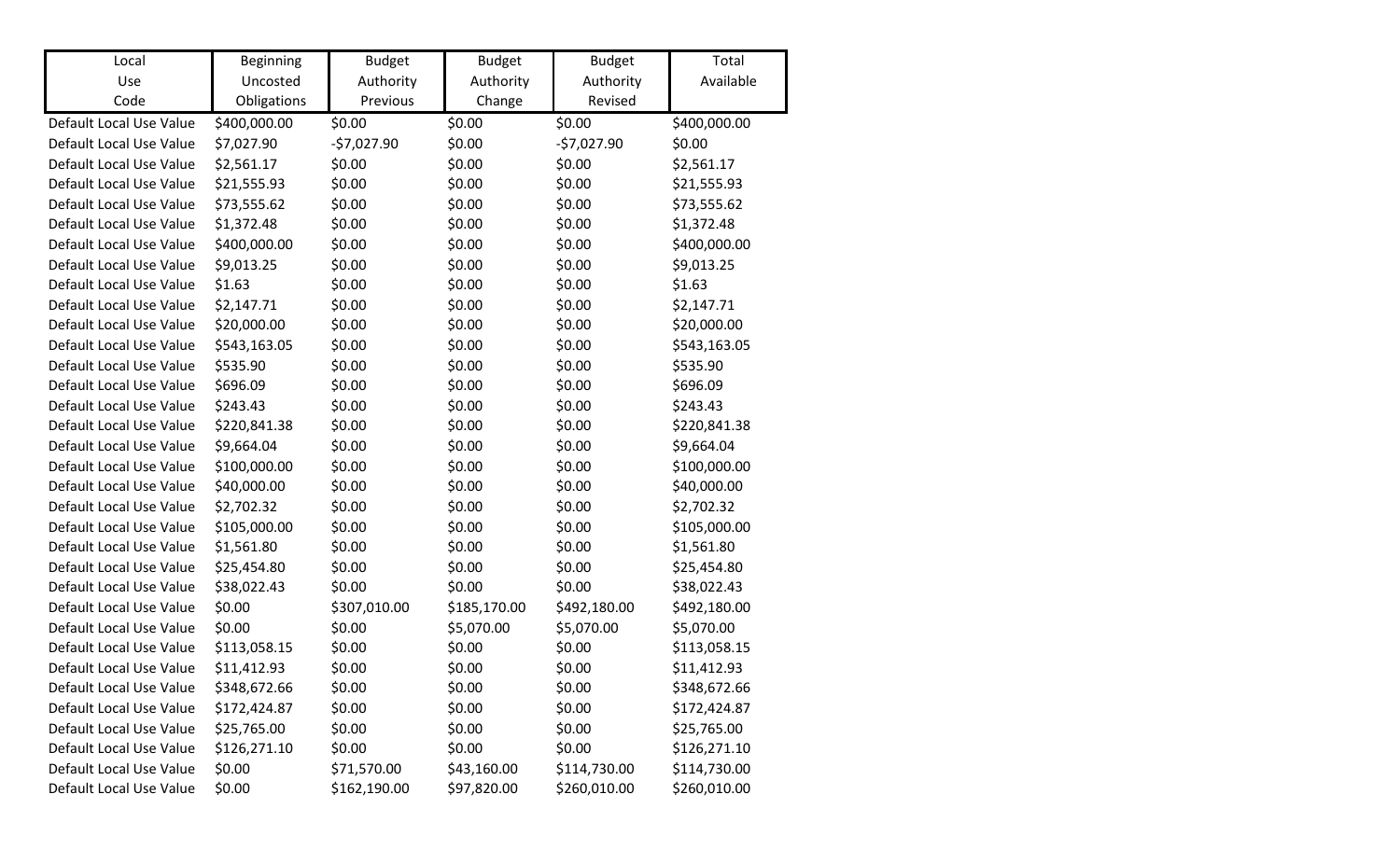| Local                   | <b>Beginning</b> | <b>Budget</b>  | <b>Budget</b> | <b>Budget</b>  | Total          |
|-------------------------|------------------|----------------|---------------|----------------|----------------|
| Use                     | Uncosted         | Authority      | Authority     | Authority      | Available      |
| Code                    | Obligations      | Previous       | Change        | Revised        |                |
| Default Local Use Value | \$0.00           | \$82,404.00    | \$46,598.00   | \$129,002.00   | \$129,002.00   |
| Default Local Use Value | \$99,987.56      | \$0.00         | \$0.00        | \$0.00         | \$99,987.56    |
| Default Local Use Value | \$24,072.62      | \$0.00         | \$0.00        | \$0.00         | \$24,072.62    |
| Default Local Use Value | \$295,963.81     | \$0.00         | \$0.00        | \$0.00         | \$295,963.81   |
| Default Local Use Value | \$10,135.62      | \$0.00         | \$0.00        | \$0.00         | \$10,135.62    |
| Default Local Use Value | \$0.00           | \$607,109.00   | \$0.00        | \$607,109.00   | \$607,109.00   |
| Default Local Use Value | \$0.00           | \$198,491.26   | \$66,057.68   | \$264,548.94   | \$264,548.94   |
| Default Local Use Value | \$0.00           | \$32,229.83    | \$10,726.05   | \$42,955.88    | \$42,955.88    |
| Default Local Use Value | \$1,298,068.16   | \$0.00         | \$0.00        | \$0.00         | \$1,298,068.16 |
| Default Local Use Value | \$319.64         | \$0.00         | \$0.00        | \$0.00         | \$319.64       |
| Default Local Use Value | \$0.00           | \$112,137.56   | \$37,319.25   | \$149,456.81   | \$149,456.81   |
| Default Local Use Value | \$2,868.79       | \$0.00         | \$0.00        | \$0.00         | \$2,868.79     |
| Default Local Use Value | \$952.05         | \$0.00         | \$0.00        | \$0.00         | \$952.05       |
| Default Local Use Value | \$1,520.12       | \$0.00         | \$0.00        | \$0.00         | \$1,520.12     |
| Default Local Use Value | \$4,995.57       | \$0.00         | \$0.00        | \$0.00         | \$4,995.57     |
| Default Local Use Value | \$26.66          | \$0.00         | \$0.00        | \$0.00         | \$26.66        |
| Default Local Use Value | \$2,773.36       | \$0.00         | \$0.00        | \$0.00         | \$2,773.36     |
| Default Local Use Value | \$25,181.87      | \$0.00         | \$0.00        | \$0.00         | \$25,181.87    |
| Default Local Use Value | \$29.25          | $-529.25$      | \$0.00        | $-529.25$      | \$0.00         |
| Default Local Use Value | \$0.00           | \$21,565.00    | \$0.00        | \$21,565.00    | \$21,565.00    |
| Default Local Use Value | \$0.00           | \$141,999.82   | \$48,062.65   | \$190,062.47   | \$190,062.47   |
| Default Local Use Value | \$140,000.00     | \$0.00         | \$0.00        | \$0.00         | \$140,000.00   |
| Default Local Use Value | \$596,721.35     | \$0.00         | \$0.00        | \$0.00         | \$596,721.35   |
| Default Local Use Value | \$116,033.19     | $-$116,798.56$ | \$0.00        | $-$116,798.56$ | $-5765.37$     |
| Default Local Use Value | \$230,790.44     | \$0.00         | \$0.00        | \$0.00         | \$230,790.44   |
| Default Local Use Value | \$26,300.17      | \$0.00         | \$0.00        | \$0.00         | \$26,300.17    |
| Default Local Use Value | \$72.68          | \$0.00         | \$0.00        | \$0.00         | \$72.68        |
| Default Local Use Value | \$0.00           | \$2,803.00     | \$0.00        | \$2,803.00     | \$2,803.00     |
| Default Local Use Value | \$348.29         | \$0.00         | \$0.00        | \$0.00         | \$348.29       |
| Default Local Use Value | \$127,037.86     | \$0.00         | \$0.00        | \$0.00         | \$127,037.86   |
| Default Local Use Value | \$480,711.69     | \$0.00         | \$0.00        | \$0.00         | \$480,711.69   |
| Default Local Use Value | \$327.66         | \$0.00         | \$0.00        | \$0.00         | \$327.66       |
| Default Local Use Value | \$426,518.22     | \$0.00         | \$0.00        | \$0.00         | \$426,518.22   |
| Default Local Use Value | \$52,839.60      | \$0.00         | \$0.00        | \$0.00         | \$52,839.60    |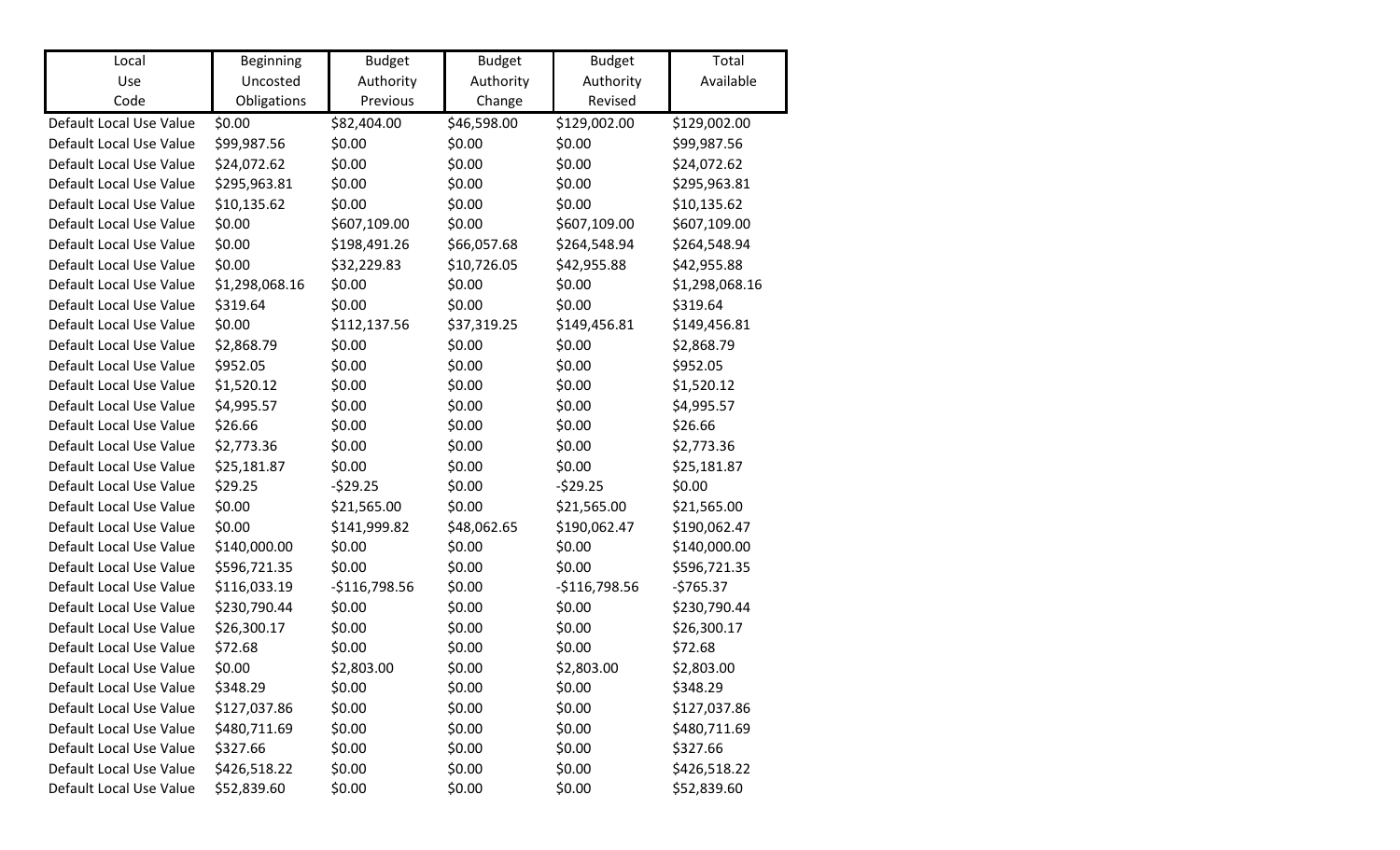| Local                   | <b>Beginning</b> | <b>Budget</b> | <b>Budget</b> | <b>Budget</b> | Total          |
|-------------------------|------------------|---------------|---------------|---------------|----------------|
| Use                     | Uncosted         | Authority     | Authority     | Authority     | Available      |
| Code                    | Obligations      | Previous      | Change        | Revised       |                |
| Default Local Use Value | \$1,086,494.82   | \$0.00        | \$0.00        | \$0.00        | \$1,086,494.82 |
| Default Local Use Value | \$155,393.01     | \$0.00        | \$0.00        | \$0.00        | \$155,393.01   |
| Default Local Use Value | \$0.00           | \$120,361.72  | \$42,596.57   | \$162,958.29  | \$162,958.29   |
| Default Local Use Value | \$27,382.94      | \$0.00        | \$0.00        | \$0.00        | \$27,382.94    |
| Default Local Use Value | \$830.02         | \$0.00        | \$0.00        | \$0.00        | \$830.02       |
| Default Local Use Value | \$23,901.61      | \$0.00        | \$0.00        | \$0.00        | \$23,901.61    |
| Default Local Use Value | \$69,665.61      | \$0.00        | \$0.00        | \$0.00        | \$69,665.61    |
| Default Local Use Value | \$15,000.00      | \$0.00        | \$0.00        | \$0.00        | \$15,000.00    |
| Default Local Use Value | \$32,240.31      | \$0.00        | \$0.00        | \$0.00        | \$32,240.31    |
| Default Local Use Value | \$40,000.00      | \$0.00        | \$0.00        | \$0.00        | \$40,000.00    |
| Default Local Use Value | \$0.00           | \$96,622.79   | \$32,155.95   | \$128,778.74  | \$128,778.74   |
| Default Local Use Value | \$283,177.06     | \$0.00        | \$0.00        | \$0.00        | \$283,177.06   |
| Default Local Use Value | \$2,912.16       | \$0.00        | \$0.00        | \$0.00        | \$2,912.16     |
| Default Local Use Value | \$22,388.44      | $-$22,388.44$ | \$0.00        | $-$22,388.44$ | \$0.00         |
| Default Local Use Value | \$72,500.55      | \$0.00        | \$0.00        | \$0.00        | \$72,500.55    |
| Default Local Use Value | \$341,187.02     | \$0.00        | \$0.00        | \$0.00        | \$341,187.02   |
| Default Local Use Value | \$30,331.23      | \$0.00        | \$0.00        | \$0.00        | \$30,331.23    |
| Default Local Use Value | \$2,345.59       | \$0.00        | \$0.00        | \$0.00        | \$2,345.59     |
| Default Local Use Value | \$54,437.77      | \$0.00        | \$0.00        | \$0.00        | \$54,437.77    |
| Default Local Use Value | \$7,011.34       | \$0.00        | \$0.00        | \$0.00        | \$7,011.34     |
| Default Local Use Value | \$1,486.29       | \$0.00        | \$0.00        | \$0.00        | \$1,486.29     |
| Default Local Use Value | \$33,515.04      | $-$18,029.44$ | \$0.00        | $-$18,029.44$ | \$15,485.60    |
| Default Local Use Value | \$953,147.65     | \$0.00        | \$0.00        | \$0.00        | \$953,147.65   |
| Default Local Use Value | \$570,714.02     | \$0.00        | \$0.00        | \$0.00        | \$570,714.02   |
| Default Local Use Value | \$46,587.47      | \$0.00        | \$0.00        | \$0.00        | \$46,587.47    |
| Default Local Use Value | \$38,795.51      | \$0.00        | \$0.00        | \$0.00        | \$38,795.51    |
| Default Local Use Value | \$2,021.13       | \$0.00        | \$0.00        | \$0.00        | \$2,021.13     |
| Default Local Use Value | \$510,649.00     | \$0.00        | \$0.00        | \$0.00        | \$510,649.00   |
| Default Local Use Value | \$47.62          | \$0.00        | \$0.00        | \$0.00        | \$47.62        |
| <b>CHAIP</b>            | \$123,010.46     | \$0.00        | \$0.00        | \$0.00        | \$123,010.46   |
| Default Local Use Value | \$0.00           | \$0.00        | \$936,000.00  | \$936,000.00  | \$936,000.00   |
| Default Local Use Value | \$0.00           | \$0.00        | \$167,000.00  | \$167,000.00  | \$167,000.00   |
| Default Local Use Value | \$0.00           | \$0.00        | \$229,000.00  | \$229,000.00  | \$229,000.00   |
| Default Local Use Value | \$100,000.00     | \$0.00        | \$0.00        | \$0.00        | \$100,000.00   |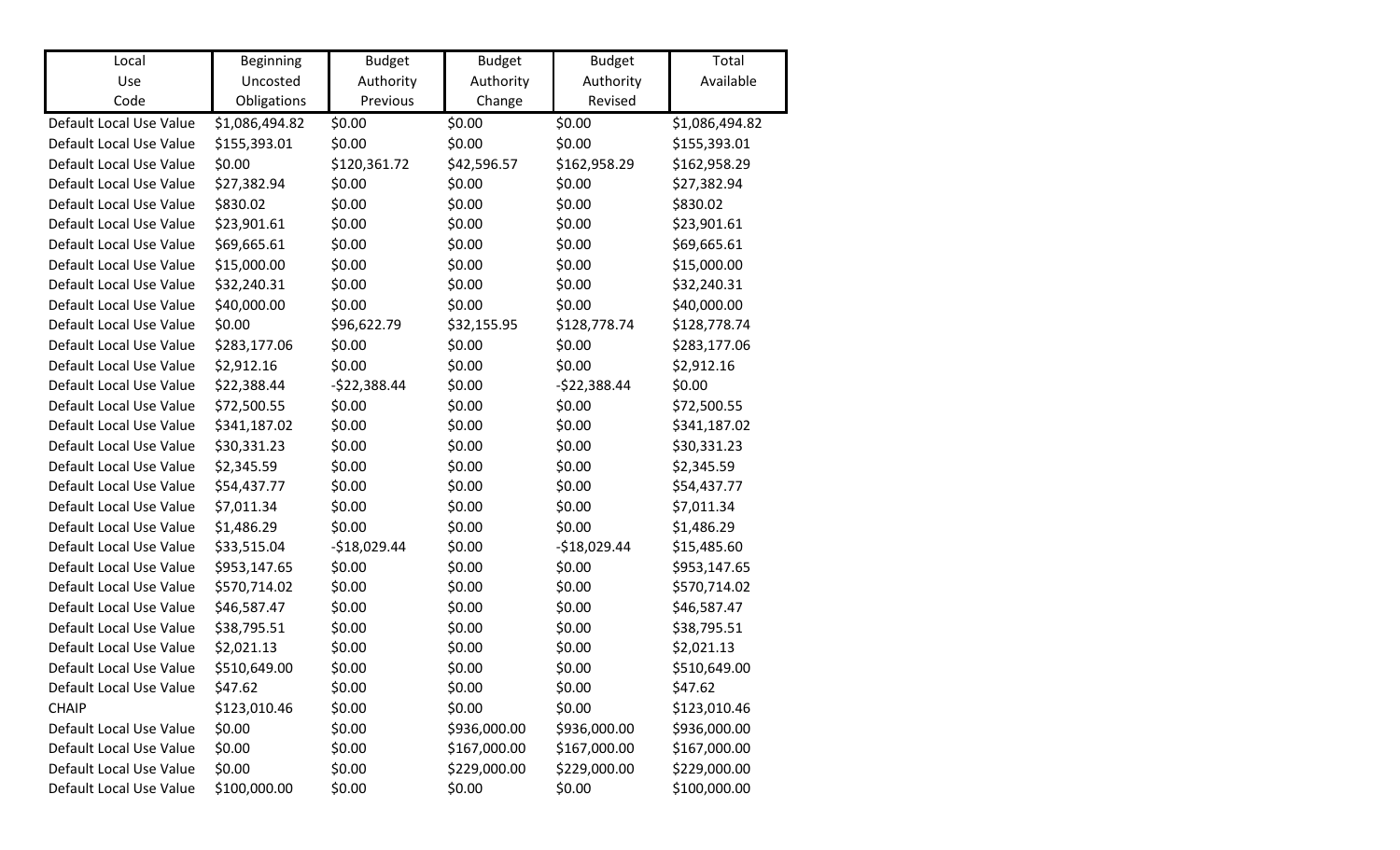| Local                   | <b>Beginning</b> | <b>Budget</b>  | <b>Budget</b>  | <b>Budget</b>  | Total          |
|-------------------------|------------------|----------------|----------------|----------------|----------------|
| Use                     | Uncosted         | Authority      | Authority      | Authority      | Available      |
| Code                    | Obligations      | Previous       | Change         | Revised        |                |
| Default Local Use Value | \$0.00           | \$1,360,000.00 | \$2,158,000.00 | \$3,518,000.00 | \$3,518,000.00 |
| Default Local Use Value | \$100,000.00     | \$200,000.00   | \$0.00         | \$200,000.00   | \$300,000.00   |
| Default Local Use Value | \$408,904.78     | \$220,000.00   | \$0.00         | \$220,000.00   | \$628,904.78   |
| Default Local Use Value | \$46,351.44      | \$0.00         | \$0.00         | \$0.00         | \$46,351.44    |
| Default Local Use Value | \$2,160,000.00   | \$191,000.00   | \$0.00         | \$191,000.00   | \$2,351,000.00 |
| Default Local Use Value | \$229,180.08     | \$0.00         | \$0.00         | \$0.00         | \$229,180.08   |
| Default Local Use Value | \$592,572.04     | \$0.00         | \$0.00         | \$0.00         | \$592,572.04   |
| Default Local Use Value | \$0.00           | \$210,000.00   | \$0.00         | \$210,000.00   | \$210,000.00   |
| Default Local Use Value | \$428,187.59     | \$0.00         | \$0.00         | \$0.00         | \$428,187.59   |
| Default Local Use Value | \$0.00           | \$0.00         | \$210,000.00   | \$210,000.00   | \$210,000.00   |
| Default Local Use Value | \$1,292.10       | \$0.00         | \$0.00         | \$0.00         | \$1,292.10     |
| Default Local Use Value | \$658,053.20     | \$650,000.00   | \$0.00         | \$650,000.00   | \$1,308,053.20 |
| <b>CHAIP</b>            | \$152,000.00     | \$0.00         | \$0.00         | \$0.00         | \$152,000.00   |
| Default Local Use Value | \$19,083.00      | \$0.00         | \$0.00         | \$0.00         | \$19,083.00    |
| Default Local Use Value | \$241,530.03     | \$160,000.00   | \$0.00         | \$160,000.00   | \$401,530.03   |
| Default Local Use Value | \$2,255.84       | \$0.00         | \$0.00         | \$0.00         | \$2,255.84     |
| Default Local Use Value | \$517,786.00     | \$0.00         | \$0.00         | \$0.00         | \$517,786.00   |
| Default Local Use Value | \$200,456.62     | \$0.00         | \$0.00         | \$0.00         | \$200,456.62   |
| Default Local Use Value | \$2,262.82       | \$0.00         | \$0.00         | \$0.00         | \$2,262.82     |
| Default Local Use Value | \$205.91         | \$0.00         | \$0.00         | \$0.00         | \$205.91       |
| Default Local Use Value | \$200.26         | \$0.00         | \$0.00         | \$0.00         | \$200.26       |
| Default Local Use Value | \$6,380.00       | \$0.00         | \$0.00         | \$0.00         | \$6,380.00     |
| Default Local Use Value | \$136.88         | \$0.00         | \$0.00         | \$0.00         | \$136.88       |
| Default Local Use Value | \$0.00           | \$116,666.00   | \$0.00         | \$116,666.00   | \$116,666.00   |
| Default Local Use Value | \$260.97         | \$0.00         | \$0.00         | \$0.00         | \$260.97       |
| Default Local Use Value | \$22.70          | \$0.00         | \$0.00         | \$0.00         | \$22.70        |
| Default Local Use Value | \$66,862.68      | \$0.00         | \$0.00         | \$0.00         | \$66,862.68    |
| Default Local Use Value | \$4,349.10       | \$0.00         | \$0.00         | \$0.00         | \$4,349.10     |
| Default Local Use Value | \$44,125.59      | \$0.00         | \$0.00         | \$0.00         | \$44,125.59    |
| Default Local Use Value | \$0.00           | \$0.00         | \$85,000.00    | \$85,000.00    | \$85,000.00    |
| Default Local Use Value | \$121.66         | \$0.00         | \$0.00         | \$0.00         | \$121.66       |
| Default Local Use Value | \$28,066.30      | \$0.00         | \$0.00         | \$0.00         | \$28,066.30    |
| Default Local Use Value | \$88,979.28      | \$0.00         | \$0.00         | \$0.00         | \$88,979.28    |
| Default Local Use Value | \$15,703.42      | \$0.00         | \$0.00         | \$0.00         | \$15,703.42    |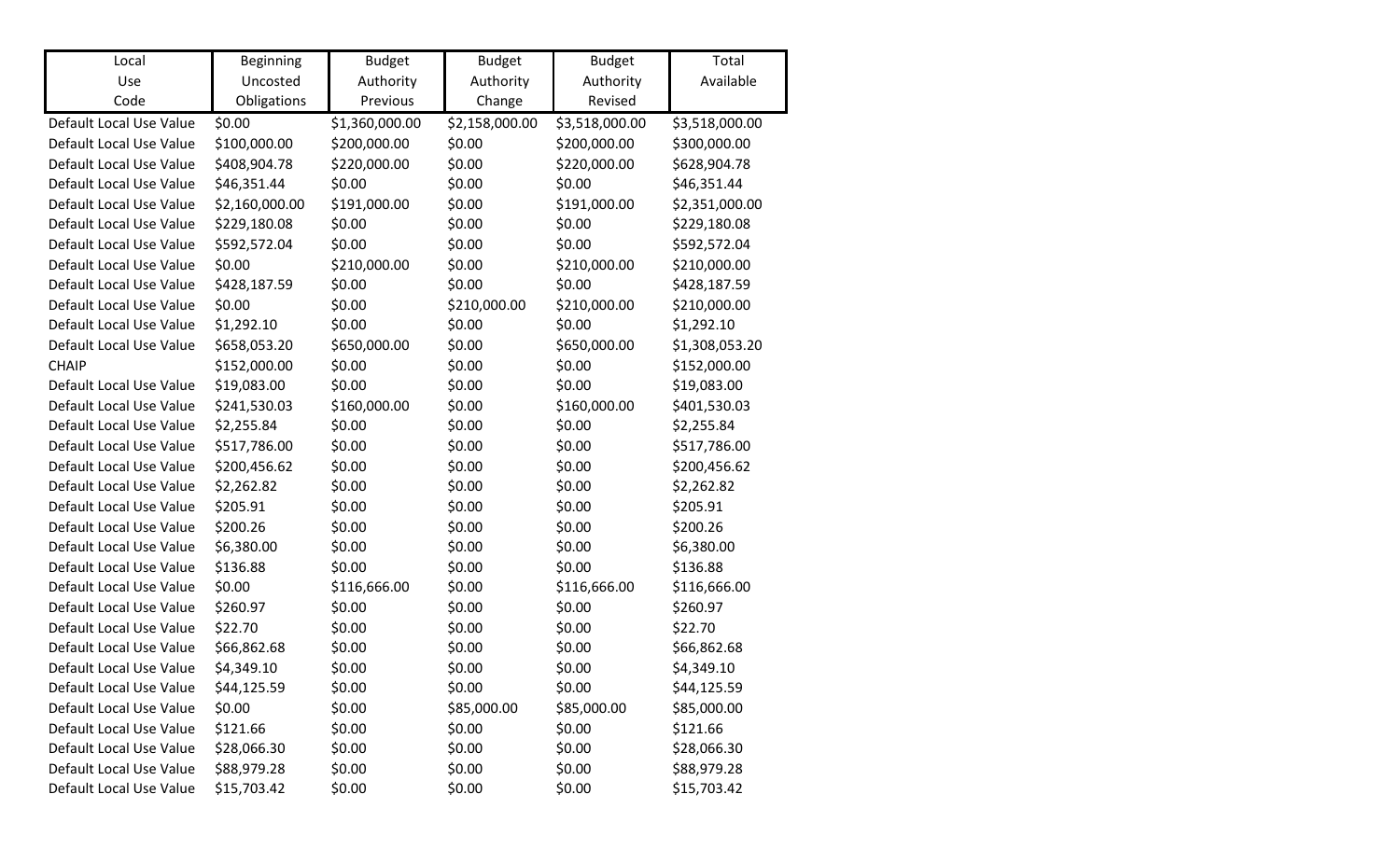| Local                                 | Beginning      | <b>Budget</b> | <b>Budget</b> | <b>Budget</b>  | Total          |
|---------------------------------------|----------------|---------------|---------------|----------------|----------------|
| Use                                   | Uncosted       | Authority     | Authority     | Authority      | Available      |
| Code                                  | Obligations    | Previous      | Change        | Revised        |                |
| Default Local Use Value               | \$0.00         | \$96,600.00   | \$50,600.00   | \$147,200.00   | \$147,200.00   |
| Default Local Use Value               | \$13,562.95    | \$0.00        | \$0.00        | \$0.00         | \$13,562.95    |
| Default Local Use Value               | \$116,766.49   | \$0.00        | \$0.00        | \$0.00         | \$116,766.49   |
| Default Local Use Value               | \$236,776.05   | \$0.00        | \$0.00        | \$0.00         | \$236,776.05   |
| Default Local Use Value               | \$0.00         | \$168,000.00  | \$88,000.00   | \$256,000.00   | \$256,000.00   |
| Default Local Use Value               | \$1,298.93     | \$0.00        | \$0.00        | \$0.00         | \$1,298.93     |
| Default Local Use Value               | \$253,116.01   | \$0.00        | \$0.00        | \$0.00         | \$253,116.01   |
| Default Local Use Value               | \$2,801.06     | \$0.00        | \$0.00        | \$0.00         | \$2,801.06     |
| Default Local Use Value               | \$0.00         | \$25,806.00   | \$11,730.00   | \$37,536.00    | \$37,536.00    |
| Default Local Use Value               | \$0.00         | \$9,660.00    | \$5,060.00    | \$14,720.00    | \$14,720.00    |
| Default Local Use Value               | \$1,252.09     | \$0.00        | \$0.00        | \$0.00         | \$1,252.09     |
| Default Local Use Value               | \$7,158.23     | \$0.00        | \$0.00        | \$0.00         | \$7,158.23     |
| Default Local Use Value               | \$714.20       | \$0.00        | \$0.00        | \$0.00         | \$714.20       |
| TCF Funding - Managed by \$294.34     |                | \$0.00        | \$0.00        | \$0.00         | \$294.34       |
| Default Local Use Value               | \$7,401.00     | \$0.00        | \$0.00        | \$0.00         | \$7,401.00     |
| Default Local Use Value               | \$212,958.02   | \$0.00        | \$0.00        | \$0.00         | \$212,958.02   |
| Default Local Use Value               | \$491,168.00   | \$0.00        | \$0.00        | \$0.00         | \$491,168.00   |
| Default Local Use Value               | \$0.00         | \$600,000.00  | \$600,000.00  | \$1,200,000.00 | \$1,200,000.00 |
| Default Local Use Value               | \$62,004.64    | \$0.00        | \$0.00        | \$0.00         | \$62,004.64    |
| Default Local Use Value               | \$0.00         | \$200,000.00  | \$225,000.00  | \$425,000.00   | \$425,000.00   |
| Default Local Use Value               | \$25,779.00    | \$0.00        | \$0.00        | \$0.00         | \$25,779.00    |
| Default Local Use Value               | \$5,774.29     | \$0.00        | \$0.00        | \$0.00         | \$5,774.29     |
| Default Local Use Value               | \$801.50       | \$0.00        | \$0.00        | \$0.00         | \$801.50       |
| Default Local Use Value               | \$741,092.08   | \$0.00        | \$0.00        | \$0.00         | \$741,092.08   |
| Default Local Use Value               | \$6,283.33     | \$0.00        | \$0.00        | \$0.00         | \$6,283.33     |
| Default Local Use Value               | \$401.75       | \$0.00        | \$0.00        | \$0.00         | \$401.75       |
| Default Local Use Value               | \$500,000.00   | \$0.00        | \$0.00        | \$0.00         | \$500,000.00   |
| Default Local Use Value               | \$172,184.72   | \$0.00        | \$0.00        | \$0.00         | \$172,184.72   |
| Default Local Use Value               | \$1,774,995.30 | \$0.00        | \$0.00        | \$0.00         | \$1,774,995.30 |
| OTT 16-17 CAP Goal Funds \$164,275.44 |                | \$0.00        | \$0.00        | \$0.00         | \$164,275.44   |
| Default Local Use Value               | \$185,354.16   | \$0.00        | \$0.00        | \$0.00         | \$185,354.16   |
| Default Local Use Value               | \$638.50       | \$0.00        | \$0.00        | \$0.00         | \$638.50       |
| Default Local Use Value               | \$25,808.25    | \$0.00        | \$0.00        | \$0.00         | \$25,808.25    |
| Default Local Use Value               | \$45.77        | \$0.00        | \$0.00        | \$0.00         | \$45.77        |